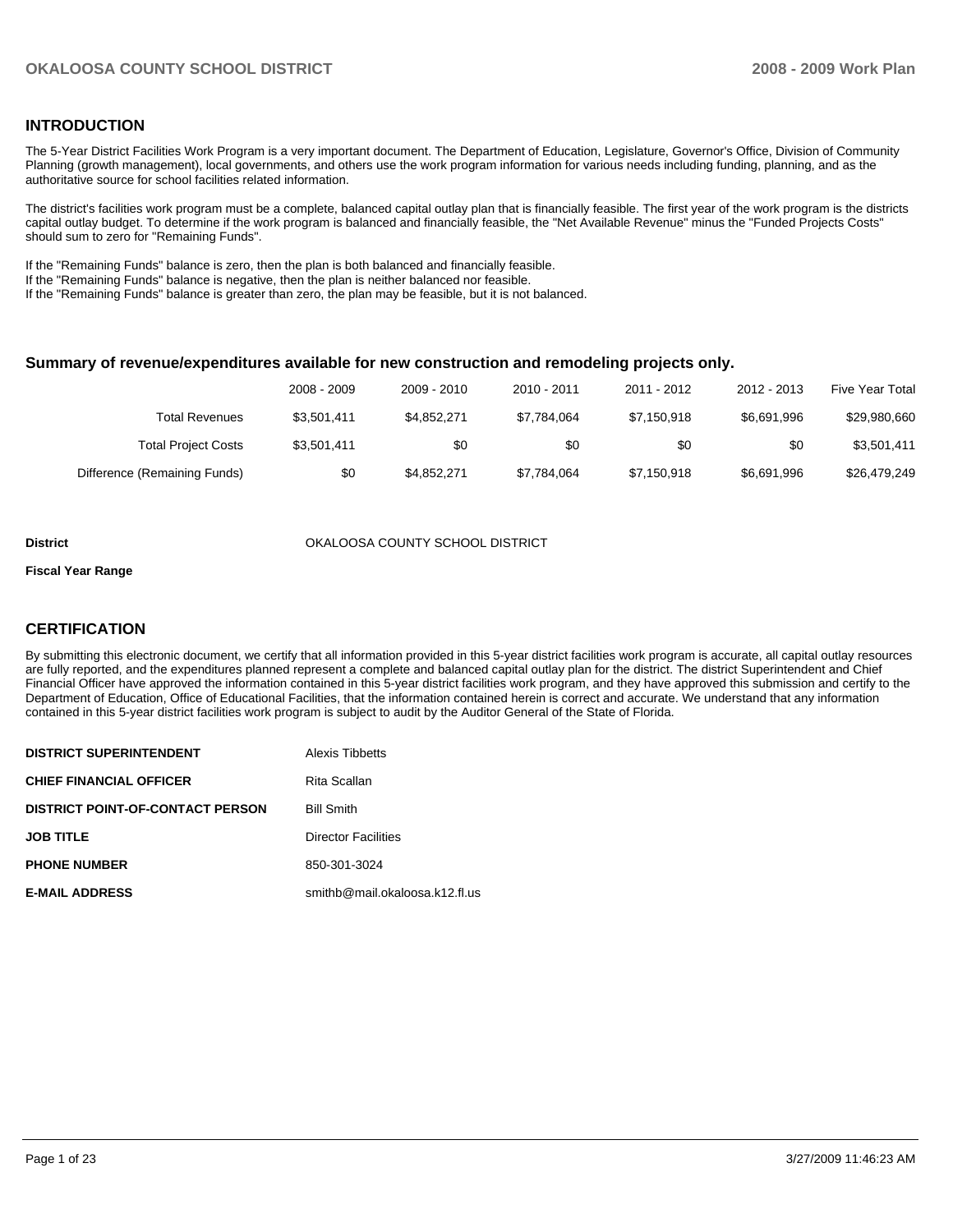# **Expenditures**

#### **Expenditure for Maintenance, Repair and Renovation from 2-Mills and PECO**

Annually, prior to the adoption of the district school budget, each school board must prepare a tentative district facilities work program that includes a schedule of major repair and renovation projects necessary to maintain the educational and ancillary facilities of the district.

| Item                                                                                                                                                                                                                                                                                                                                                                                                                                                                                                                                                                                                                                                                                                                                                                                                                                                                                                                                                                                                                                                                                                                                                                                                                                                                  | 2008 - 2009<br><b>Actual Budget</b>                                                                                                                                                                                                                                                                                                                                                                                                                                                                                                                                                                                                                                                                                                                                                                                                                                                                                                                                                                                                                                                                                                                                                                                        | 2009 - 2010<br>Projected | 2010 - 2011<br>Projected | 2011 - 2012<br>Projected | 2012 - 2013<br>Projected | <b>Total</b> |  |  |
|-----------------------------------------------------------------------------------------------------------------------------------------------------------------------------------------------------------------------------------------------------------------------------------------------------------------------------------------------------------------------------------------------------------------------------------------------------------------------------------------------------------------------------------------------------------------------------------------------------------------------------------------------------------------------------------------------------------------------------------------------------------------------------------------------------------------------------------------------------------------------------------------------------------------------------------------------------------------------------------------------------------------------------------------------------------------------------------------------------------------------------------------------------------------------------------------------------------------------------------------------------------------------|----------------------------------------------------------------------------------------------------------------------------------------------------------------------------------------------------------------------------------------------------------------------------------------------------------------------------------------------------------------------------------------------------------------------------------------------------------------------------------------------------------------------------------------------------------------------------------------------------------------------------------------------------------------------------------------------------------------------------------------------------------------------------------------------------------------------------------------------------------------------------------------------------------------------------------------------------------------------------------------------------------------------------------------------------------------------------------------------------------------------------------------------------------------------------------------------------------------------------|--------------------------|--------------------------|--------------------------|--------------------------|--------------|--|--|
| <b>HVAC</b>                                                                                                                                                                                                                                                                                                                                                                                                                                                                                                                                                                                                                                                                                                                                                                                                                                                                                                                                                                                                                                                                                                                                                                                                                                                           | \$1.909.719                                                                                                                                                                                                                                                                                                                                                                                                                                                                                                                                                                                                                                                                                                                                                                                                                                                                                                                                                                                                                                                                                                                                                                                                                | \$0                      | \$0                      | \$0                      | \$0                      | \$1,909,719  |  |  |
| Locations:<br>ADDIE R LEWIS MIDDLE, ADMINISTRATIVE OFFICES, ANNETTE P EDWINS ELEMENTARY, ANTIOCH ELEMENTARY, BAKER SCHOOL,<br>BLUEWATER ELEMENTARY, BOB SIKES ELEMENTARY, C W RUCKEL MIDDLE, CARVER HILL ADMINISTRATIVE CENTER, CHEROKEE<br>ELEMENTARY, CHOCTAWHATCHEE SENIOR HIGH, CLIFFORD MEIGS MIDDLE, CRESTVIEW BUS SHOP, CRESTVIEW MAINTENANCE<br>SHOP, CRESTVIEW SENIOR HIGH, CRESTVIEW VOCATIONAL-TECHNICAL CENTER, DAVIDSON MIDDLE, DESTIN ELEMENTARY,<br>DESTIN MIDDLE, DISTRICT EDUCATIONAL CENTER, ELLIOTT POINT ELEMENTARY, FLOROSA ELEMENTARY, FORT WALTON BEACH<br>BUS SHOP, FORT WALTON BEACH SENIOR HIGH, HEAVY EQUIPMENT SHOP, HOLT REFURBISHING SHOP & WAREHOUSE, JAMES<br>E PLEW ELEMENTARY. KENWOOD ELEMENTARY. LANCE C RICHBOURG MIDDLE. LAUREL HILL SCHOOL. LONGWOOD<br>ELEMENTARY, LULA J EDGE ELEMENTARY, MAINTENANCE SOUTH, MARY ESTHER ELEMENTARY, MAX BRUNER MIDDLE, NEW<br>HEIGHTS ELEMENTARY, NICEVILLE SENIOR HIGH, NORTHWOOD ELEMENTARY, OAK HILL ELEMENTARY, OCEAN CITY<br>ELEMENTARY, OKALOOSA APPLIED TECHNOLOGY CENTER, RIVERSIDE ELEMENTARY SCHOOL, SHALIMAR ELEMENTARY, SILVER<br>SANDS SCHOOL FOR EXCEPTIONAL STUDENTS, SOUTHSIDE ELEMENTARY, VALPARAISO ELEMENTARY, W C PRYOR MIDDLE,<br>WALKER ELEMENTARY, WRIGHT ELEMENTARY |                                                                                                                                                                                                                                                                                                                                                                                                                                                                                                                                                                                                                                                                                                                                                                                                                                                                                                                                                                                                                                                                                                                                                                                                                            |                          |                          |                          |                          |              |  |  |
| Flooring                                                                                                                                                                                                                                                                                                                                                                                                                                                                                                                                                                                                                                                                                                                                                                                                                                                                                                                                                                                                                                                                                                                                                                                                                                                              | \$0                                                                                                                                                                                                                                                                                                                                                                                                                                                                                                                                                                                                                                                                                                                                                                                                                                                                                                                                                                                                                                                                                                                                                                                                                        | \$0                      | \$0                      | \$0                      | \$0                      | \$0          |  |  |
| No Locations for this expenditure.<br>Locations:                                                                                                                                                                                                                                                                                                                                                                                                                                                                                                                                                                                                                                                                                                                                                                                                                                                                                                                                                                                                                                                                                                                                                                                                                      |                                                                                                                                                                                                                                                                                                                                                                                                                                                                                                                                                                                                                                                                                                                                                                                                                                                                                                                                                                                                                                                                                                                                                                                                                            |                          |                          |                          |                          |              |  |  |
| Roofing                                                                                                                                                                                                                                                                                                                                                                                                                                                                                                                                                                                                                                                                                                                                                                                                                                                                                                                                                                                                                                                                                                                                                                                                                                                               | \$50,000                                                                                                                                                                                                                                                                                                                                                                                                                                                                                                                                                                                                                                                                                                                                                                                                                                                                                                                                                                                                                                                                                                                                                                                                                   | \$2,425,000              | \$1,425,000              | \$2,557,351              | \$2,515,043              | \$8,972,394  |  |  |
| WALKER ELEMENTARY, WRIGHT ELEMENTARY                                                                                                                                                                                                                                                                                                                                                                                                                                                                                                                                                                                                                                                                                                                                                                                                                                                                                                                                                                                                                                                                                                                                                                                                                                  | Locations: ADDIE R LEWIS MIDDLE, ADMINISTRATIVE OFFICES, ANNETTE P EDWINS ELEMENTARY, ANTIOCH ELEMENTARY, BAKER SCHOOL,<br>BLUEWATER ELEMENTARY. BOB SIKES ELEMENTARY. C W RUCKEL MIDDLE. CARVER HILL ADMINISTRATIVE CENTER. CHEROKEE<br>ELEMENTARY, CHOCTAWHATCHEE SENIOR HIGH, CLIFFORD MEIGS MIDDLE, CRESTVIEW BUS SHOP, CRESTVIEW MAINTENANCE<br>SHOP, CRESTVIEW SENIOR HIGH, CRESTVIEW VOCATIONAL-TECHNICAL CENTER, DAVIDSON MIDDLE, DESTIN ELEMENTARY,<br>DESTIN MIDDLE, DISTRICT EDUCATIONAL CENTER, ELLIOTT POINT ELEMENTARY, FLOROSA ELEMENTARY, FORT WALTON BEACH<br>BUS SHOP, FORT WALTON BEACH SENIOR HIGH, HEAVY EQUIPMENT SHOP, HOLT REFURBISHING SHOP & WAREHOUSE, JAMES<br>E PLEW ELEMENTARY, KENWOOD ELEMENTARY, LANCE C RICHBOURG MIDDLE, LAUREL HILL SCHOOL, LONGWOOD<br>ELEMENTARY, LULA J EDGE ELEMENTARY, MAINTENANCE SOUTH, MARY ESTHER ELEMENTARY, MAX BRUNER MIDDLE, NEW<br>HEIGHTS ELEMENTARY. NICEVILLE SENIOR HIGH. NORTHWOOD ELEMENTARY. OAK HILL ELEMENTARY. OCEAN CITY<br>ELEMENTARY, OKALOOSA APPLIED TECHNOLOGY CENTER, RIVERSIDE ELEMENTARY SCHOOL, SHALIMAR ELEMENTARY, SILVER<br>SANDS SCHOOL FOR EXCEPTIONAL STUDENTS, SOUTHSIDE ELEMENTARY, VALPARAISO ELEMENTARY, W C PRYOR MIDDLE, |                          |                          |                          |                          |              |  |  |
| Safety to Life                                                                                                                                                                                                                                                                                                                                                                                                                                                                                                                                                                                                                                                                                                                                                                                                                                                                                                                                                                                                                                                                                                                                                                                                                                                        | \$76,500                                                                                                                                                                                                                                                                                                                                                                                                                                                                                                                                                                                                                                                                                                                                                                                                                                                                                                                                                                                                                                                                                                                                                                                                                   | \$50,000                 | \$50,000                 | \$50,000                 | \$50,000                 | \$276,500    |  |  |
| ADDIE R LEWIS MIDDLE, ADMINISTRATIVE OFFICES, ANNETTE P EDWINS ELEMENTARY, ANTIOCH ELEMENTARY, BAKER SCHOOL,<br>Locations:<br>BLUEWATER ELEMENTARY, BOB SIKES ELEMENTARY, C W RUCKEL MIDDLE, CARVER HILL ADMINISTRATIVE CENTER, CHEROKEE<br>ELEMENTARY. CHOCTAWHATCHEE SENIOR HIGH. CLIFFORD MEIGS MIDDLE. CRESTVIEW BUS SHOP. CRESTVIEW MAINTENANCE<br>SHOP, CRESTVIEW SENIOR HIGH, CRESTVIEW VOCATIONAL-TECHNICAL CENTER, DAVIDSON MIDDLE, DESTIN ELEMENTARY,<br>DESTIN MIDDLE, DISTRICT EDUCATIONAL CENTER, ELLIOTT POINT ELEMENTARY, FLOROSA ELEMENTARY, FORT WALTON BEACH<br>BUS SHOP, FORT WALTON BEACH SENIOR HIGH, HEAVY EQUIPMENT SHOP, HOLT REFURBISHING SHOP & WAREHOUSE, JAMES<br>E PLEW ELEMENTARY, KENWOOD ELEMENTARY, LANCE C RICHBOURG MIDDLE, LAUREL HILL SCHOOL, LONGWOOD<br>ELEMENTARY, LULA J EDGE ELEMENTARY, MAINTENANCE SOUTH, MARY ESTHER ELEMENTARY, MAX BRUNER MIDDLE, NEW<br>HEIGHTS ELEMENTARY, NICEVILLE SENIOR HIGH, NORTHWOOD ELEMENTARY, OAK HILL ELEMENTARY, OCEAN CITY<br>ELEMENTARY, OKALOOSA APPLIED TECHNOLOGY CENTER, RIVERSIDE ELEMENTARY SCHOOL, SHALIMAR ELEMENTARY, SILVER<br>SANDS SCHOOL FOR EXCEPTIONAL STUDENTS, SOUTHSIDE ELEMENTARY, VALPARAISO ELEMENTARY, W C PRYOR MIDDLE,<br>WALKER ELEMENTARY, WRIGHT ELEMENTARY |                                                                                                                                                                                                                                                                                                                                                                                                                                                                                                                                                                                                                                                                                                                                                                                                                                                                                                                                                                                                                                                                                                                                                                                                                            |                          |                          |                          |                          |              |  |  |
| Fencing                                                                                                                                                                                                                                                                                                                                                                                                                                                                                                                                                                                                                                                                                                                                                                                                                                                                                                                                                                                                                                                                                                                                                                                                                                                               | \$103,741                                                                                                                                                                                                                                                                                                                                                                                                                                                                                                                                                                                                                                                                                                                                                                                                                                                                                                                                                                                                                                                                                                                                                                                                                  | \$70,000                 | \$245,000                | \$50,000                 | \$50,000                 | \$518,741    |  |  |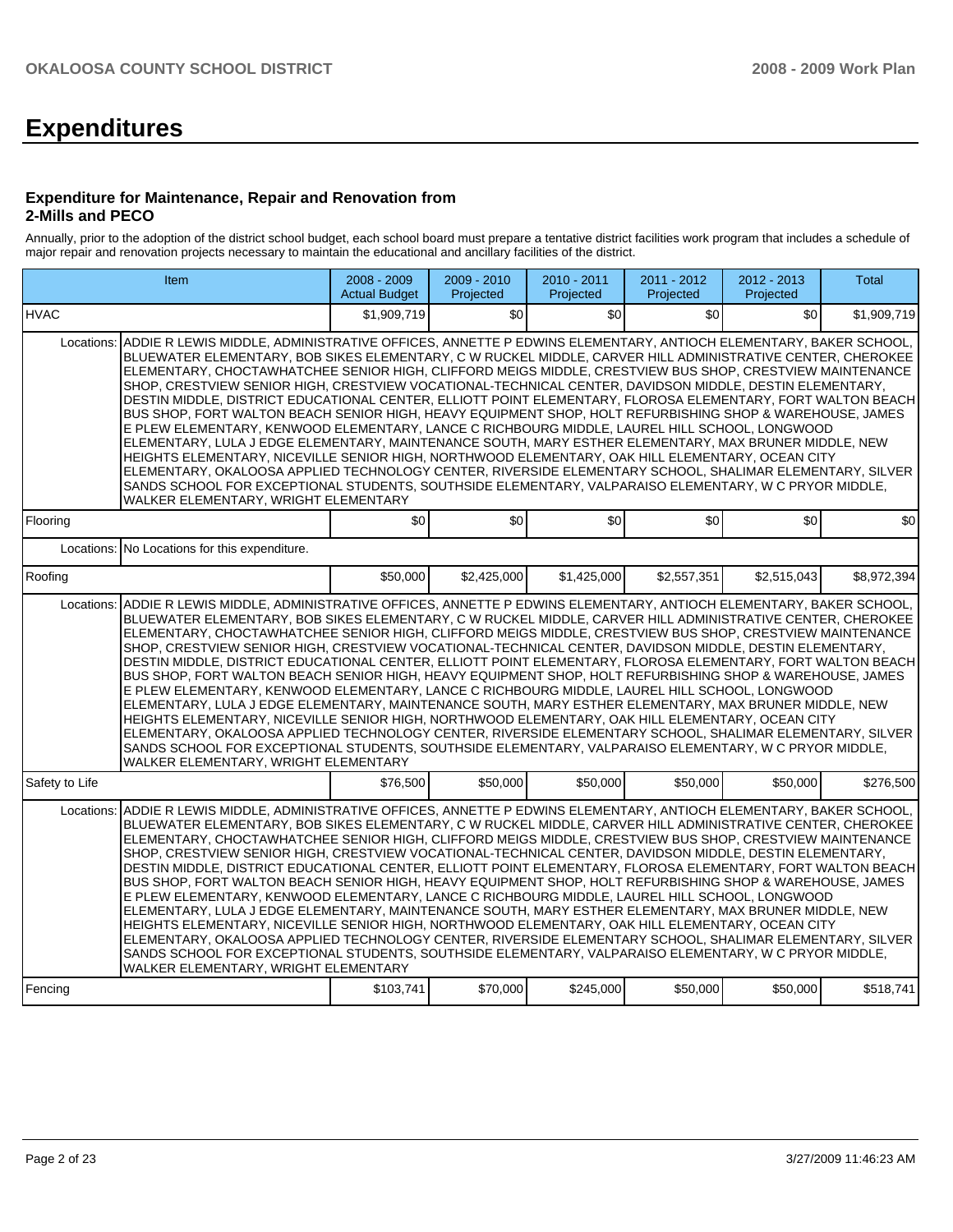| Locations:                       | ADDIE R LEWIS MIDDLE, ADMINISTRATIVE OFFICES, ANNETTE P EDWINS ELEMENTARY, ANTIOCH ELEMENTARY, BAKER SCHOOL,<br>BLUEWATER ELEMENTARY, BOB SIKES ELEMENTARY, C W RUCKEL MIDDLE, CARVER HILL ADMINISTRATIVE CENTER, CHEROKEE<br>ELEMENTARY, CHOCTAWHATCHEE SENIOR HIGH, CLIFFORD MEIGS MIDDLE, CRESTVIEW BUS SHOP, CRESTVIEW MAINTENANCE<br>SHOP, CRESTVIEW SENIOR HIGH, CRESTVIEW VOCATIONAL-TECHNICAL CENTER, DAVIDSON MIDDLE, DESTIN ELEMENTARY,<br>DESTIN MIDDLE, DISTRICT EDUCATIONAL CENTER, ELLIOTT POINT ELEMENTARY, FLOROSA ELEMENTARY, FORT WALTON BEACH<br>BUS SHOP, FORT WALTON BEACH SENIOR HIGH, HEAVY EQUIPMENT SHOP, HOLT REFURBISHING SHOP & WAREHOUSE, JAMES<br>E PLEW ELEMENTARY, KENWOOD ELEMENTARY, LANCE C RICHBOURG MIDDLE, LAUREL HILL SCHOOL, LONGWOOD<br>ELEMENTARY, LULA J EDGE ELEMENTARY, MAINTENANCE SOUTH, MARY ESTHER ELEMENTARY, MAX BRUNER MIDDLE, NEW<br>HEIGHTS ELEMENTARY, NICEVILLE SENIOR HIGH, NORTHWOOD ELEMENTARY, OAK HILL ELEMENTARY, OCEAN CITY<br>ELEMENTARY, OKALOOSA APPLIED TECHNOLOGY CENTER, RIVERSIDE ELEMENTARY SCHOOL, SHALIMAR ELEMENTARY, SILVER<br>SANDS SCHOOL FOR EXCEPTIONAL STUDENTS, SOUTHSIDE ELEMENTARY, VALPARAISO ELEMENTARY, W C PRYOR MIDDLE,<br>WALKER ELEMENTARY, WRIGHT ELEMENTARY            |           |           |           |           |           |             |
|----------------------------------|--------------------------------------------------------------------------------------------------------------------------------------------------------------------------------------------------------------------------------------------------------------------------------------------------------------------------------------------------------------------------------------------------------------------------------------------------------------------------------------------------------------------------------------------------------------------------------------------------------------------------------------------------------------------------------------------------------------------------------------------------------------------------------------------------------------------------------------------------------------------------------------------------------------------------------------------------------------------------------------------------------------------------------------------------------------------------------------------------------------------------------------------------------------------------------------------------------------------------------------------------------------------|-----------|-----------|-----------|-----------|-----------|-------------|
| Parking                          |                                                                                                                                                                                                                                                                                                                                                                                                                                                                                                                                                                                                                                                                                                                                                                                                                                                                                                                                                                                                                                                                                                                                                                                                                                                                    | \$150,000 | \$170,000 | \$900,000 | \$478,850 | \$370,000 | \$2,068,850 |
| Locations:                       | ADDIE R LEWIS MIDDLE, ADMINISTRATIVE OFFICES, ANNETTE P EDWINS ELEMENTARY, ANTIOCH ELEMENTARY, BAKER SCHOOL,<br>BLUEWATER ELEMENTARY, BOB SIKES ELEMENTARY, C W RUCKEL MIDDLE, CARVER HILL ADMINISTRATIVE CENTER, CHEROKEE<br>ELEMENTARY, CHOCTAWHATCHEE SENIOR HIGH, CLIFFORD MEIGS MIDDLE, CRESTVIEW BUS SHOP, CRESTVIEW MAINTENANCE<br>SHOP, CRESTVIEW SENIOR HIGH, CRESTVIEW VOCATIONAL-TECHNICAL CENTER, DAVIDSON MIDDLE, DESTIN ELEMENTARY,<br>DESTIN MIDDLE, DISTRICT EDUCATIONAL CENTER, ELLIOTT POINT ELEMENTARY, FLOROSA ELEMENTARY, FORT WALTON BEACH<br>BUS SHOP, FORT WALTON BEACH SENIOR HIGH, HEAVY EQUIPMENT SHOP, HOLT REFURBISHING SHOP & WAREHOUSE, JAMES<br>E PLEW ELEMENTARY, KENWOOD ELEMENTARY, LANCE C RICHBOURG MIDDLE, LAUREL HILL SCHOOL, LONGWOOD<br>ELEMENTARY, LULA J EDGE ELEMENTARY, MAINTENANCE SOUTH, MARY ESTHER ELEMENTARY, MAX BRUNER MIDDLE, NEW<br>HEIGHTS ELEMENTARY, NICEVILLE SENIOR HIGH, NORTHWOOD ELEMENTARY, OAK HILL ELEMENTARY, OCEAN CITY<br>ELEMENTARY, OKALOOSA APPLIED TECHNOLOGY CENTER, RIVERSIDE ELEMENTARY SCHOOL, SHALIMAR ELEMENTARY, SILVER<br>SANDS SCHOOL FOR EXCEPTIONAL STUDENTS, SOUTHSIDE ELEMENTARY, VALPARAISO ELEMENTARY, W C PRYOR MIDDLE,<br>WALKER ELEMENTARY, WRIGHT ELEMENTARY            |           |           |           |           |           |             |
| Electrical                       |                                                                                                                                                                                                                                                                                                                                                                                                                                                                                                                                                                                                                                                                                                                                                                                                                                                                                                                                                                                                                                                                                                                                                                                                                                                                    | \$0       | \$0       | \$0       | \$0       | \$0       | \$0         |
|                                  | Locations: No Locations for this expenditure.                                                                                                                                                                                                                                                                                                                                                                                                                                                                                                                                                                                                                                                                                                                                                                                                                                                                                                                                                                                                                                                                                                                                                                                                                      |           |           |           |           |           |             |
| Fire Alarm                       |                                                                                                                                                                                                                                                                                                                                                                                                                                                                                                                                                                                                                                                                                                                                                                                                                                                                                                                                                                                                                                                                                                                                                                                                                                                                    | \$150,000 | \$125,000 | \$125,000 | \$125,000 | \$125,000 | \$650,000   |
| Locations:                       | ADDIE R LEWIS MIDDLE, ADMINISTRATIVE OFFICES, ANNETTE P EDWINS ELEMENTARY, ANTIOCH ELEMENTARY, BAKER SCHOOL,<br>BLUEWATER ELEMENTARY, BOB SIKES ELEMENTARY, C W RUCKEL MIDDLE, CARVER HILL ADMINISTRATIVE CENTER, CHEROKEE<br>ELEMENTARY, CHOCTAWHATCHEE SENIOR HIGH, CLIFFORD MEIGS MIDDLE, CRESTVIEW BUS SHOP, CRESTVIEW MAINTENANCE<br>SHOP, CRESTVIEW SENIOR HIGH, CRESTVIEW VOCATIONAL-TECHNICAL CENTER, DAVIDSON MIDDLE, DESTIN ELEMENTARY,<br>DESTIN MIDDLE, DISTRICT EDUCATIONAL CENTER, ELLIOTT POINT ELEMENTARY, FLOROSA ELEMENTARY, FORT WALTON BEACH<br>BUS SHOP, FORT WALTON BEACH SENIOR HIGH, HEAVY EQUIPMENT SHOP, HOLT REFURBISHING SHOP & WAREHOUSE, JAMES<br>E PLEW ELEMENTARY, KENWOOD ELEMENTARY, LANCE C RICHBOURG MIDDLE, LAUREL HILL SCHOOL, LONGWOOD<br>ELEMENTARY, LULA J EDGE ELEMENTARY, MAINTENANCE SOUTH, MARY ESTHER ELEMENTARY, MAX BRUNER MIDDLE, NEW<br>HEIGHTS ELEMENTARY, NICEVILLE SENIOR HIGH, NORTHWOOD ELEMENTARY, OAK HILL ELEMENTARY, OCEAN CITY<br>ELEMENTARY, OKALOOSA APPLIED TECHNOLOGY CENTER, RIVERSIDE ELEMENTARY SCHOOL, SHALIMAR ELEMENTARY, SILVER<br>SANDS SCHOOL FOR EXCEPTIONAL STUDENTS, SOUTHSIDE ELEMENTARY, VALPARAISO ELEMENTARY, W C PRYOR MIDDLE,<br>WALKER ELEMENTARY, WRIGHT ELEMENTARY            |           |           |           |           |           |             |
| Telephone/Intercom System        |                                                                                                                                                                                                                                                                                                                                                                                                                                                                                                                                                                                                                                                                                                                                                                                                                                                                                                                                                                                                                                                                                                                                                                                                                                                                    | \$100,000 | \$60,000  | \$60,000  | \$60,000  | \$60,000  | \$340,000   |
|                                  | Locations: ADDIE R LEWIS MIDDLE, ADMINISTRATIVE OFFICES, ANNETTE P EDWINS ELEMENTARY, ANTIOCH ELEMENTARY, BAKER SCHOOL,<br>BLUEWATER ELEMENTARY, BOB SIKES ELEMENTARY, C W RUCKEL MIDDLE, CARVER HILL ADMINISTRATIVE CENTER, CHEROKEE<br>ELEMENTARY, CHOCTAWHATCHEE SENIOR HIGH, CLIFFORD MEIGS MIDDLE, CRESTVIEW BUS SHOP, CRESTVIEW MAINTENANCE<br>SHOP, CRESTVIEW SENIOR HIGH, CRESTVIEW VOCATIONAL-TECHNICAL CENTER, DAVIDSON MIDDLE, DESTIN ELEMENTARY,<br>DESTIN MIDDLE, DISTRICT EDUCATIONAL CENTER, ELLIOTT POINT ELEMENTARY, FLOROSA ELEMENTARY, FORT WALTON BEACH<br>BUS SHOP, FORT WALTON BEACH SENIOR HIGH, HEAVY EQUIPMENT SHOP, HOLT REFURBISHING SHOP & WAREHOUSE, JAMES<br>E PLEW ELEMENTARY, KENWOOD ELEMENTARY, LANCE C RICHBOURG MIDDLE, LAUREL HILL SCHOOL, LONGWOOD<br>ELEMENTARY, LULA J EDGE ELEMENTARY, MAINTENANCE SOUTH, MARY ESTHER ELEMENTARY, MAX BRUNER MIDDLE, NEW<br>HEIGHTS ELEMENTARY, NICEVILLE SENIOR HIGH, NORTHWOOD ELEMENTARY, OAK HILL ELEMENTARY, OCEAN CITY<br>ELEMENTARY, OKALOOSA APPLIED TECHNOLOGY CENTER, RIVERSIDE ELEMENTARY SCHOOL, SHALIMAR ELEMENTARY, SILVER<br>SANDS SCHOOL FOR EXCEPTIONAL STUDENTS, SOUTHSIDE ELEMENTARY, VALPARAISO ELEMENTARY, W C PRYOR MIDDLE,<br>WALKER ELEMENTARY, WRIGHT ELEMENTARY |           |           |           |           |           |             |
| <b>Closed Circuit Television</b> |                                                                                                                                                                                                                                                                                                                                                                                                                                                                                                                                                                                                                                                                                                                                                                                                                                                                                                                                                                                                                                                                                                                                                                                                                                                                    | \$0       | \$0       | \$0       | \$0       | \$0       | \$0         |
|                                  | Locations: No Locations for this expenditure.                                                                                                                                                                                                                                                                                                                                                                                                                                                                                                                                                                                                                                                                                                                                                                                                                                                                                                                                                                                                                                                                                                                                                                                                                      |           |           |           |           |           |             |
| Paint                            |                                                                                                                                                                                                                                                                                                                                                                                                                                                                                                                                                                                                                                                                                                                                                                                                                                                                                                                                                                                                                                                                                                                                                                                                                                                                    | \$0       | \$235,000 | \$435,000 | \$75,000  | \$75,000  | \$820,000   |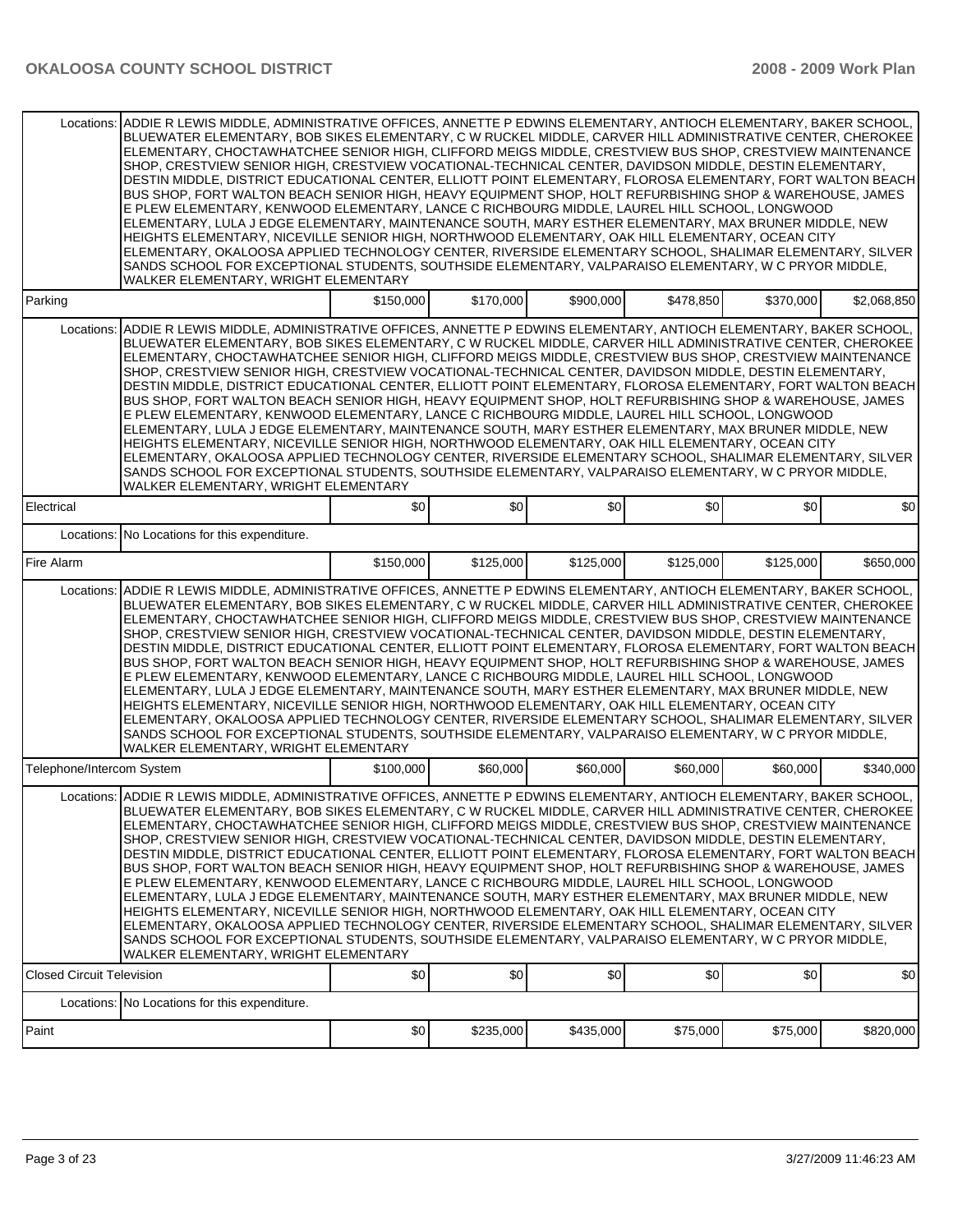|                    | Locations: ADDIE R LEWIS MIDDLE, ADMINISTRATIVE OFFICES, ANNETTE P EDWINS ELEMENTARY, ANTIOCH ELEMENTARY, BAKER SCHOOL,<br>BLUEWATER ELEMENTARY, BOB SIKES ELEMENTARY, C W RUCKEL MIDDLE, CARVER HILL ADMINISTRATIVE CENTER, CHEROKEE<br>IELEMENTARY. CHOCTAWHATCHEE SENIOR HIGH. CLIFFORD MEIGS MIDDLE. CRESTVIEW BUS SHOP. CRESTVIEW MAINTENANCE<br>SHOP, CRESTVIEW SENIOR HIGH, CRESTVIEW VOCATIONAL-TECHNICAL CENTER, DAVIDSON MIDDLE, DESTIN ELEMENTARY,<br>DESTIN MIDDLE, DISTRICT EDUCATIONAL CENTER, ELLIOTT POINT ELEMENTARY, FLOROSA ELEMENTARY, FORT WALTON BEACH  <br>BUS SHOP, FORT WALTON BEACH SENIOR HIGH, HEAVY EQUIPMENT SHOP, HOLT REFURBISHING SHOP & WAREHOUSE, JAMES<br>E PLEW ELEMENTARY, KENWOOD ELEMENTARY, LANCE C RICHBOURG MIDDLE, LAUREL HILL SCHOOL, LONGWOOD<br>ELEMENTARY, LULA J EDGE ELEMENTARY, MAINTENANCE SOUTH, MARY ESTHER ELEMENTARY, MAX BRUNER MIDDLE, NEW<br>HEIGHTS ELEMENTARY, NICEVILLE SENIOR HIGH, NORTHWOOD ELEMENTARY, OAK HILL ELEMENTARY, OCEAN CITY<br>ELEMENTARY, OKALOOSA APPLIED TECHNOLOGY CENTER, RIVERSIDE ELEMENTARY SCHOOL, SHALIMAR ELEMENTARY, SILVER<br>SANDS SCHOOL FOR EXCEPTIONAL STUDENTS, SOUTHSIDE ELEMENTARY, VALPARAISO ELEMENTARY, W C PRYOR MIDDLE,<br>WALKER ELEMENTARY, WRIGHT ELEMENTARY  |             |             |             |             |             |              |
|--------------------|------------------------------------------------------------------------------------------------------------------------------------------------------------------------------------------------------------------------------------------------------------------------------------------------------------------------------------------------------------------------------------------------------------------------------------------------------------------------------------------------------------------------------------------------------------------------------------------------------------------------------------------------------------------------------------------------------------------------------------------------------------------------------------------------------------------------------------------------------------------------------------------------------------------------------------------------------------------------------------------------------------------------------------------------------------------------------------------------------------------------------------------------------------------------------------------------------------------------------------------------------------------------|-------------|-------------|-------------|-------------|-------------|--------------|
| Maintenance/Repair |                                                                                                                                                                                                                                                                                                                                                                                                                                                                                                                                                                                                                                                                                                                                                                                                                                                                                                                                                                                                                                                                                                                                                                                                                                                                        | \$250,000   | \$200,000   | \$200,000   | \$200,000   | \$200,000   | \$1,050,000  |
|                    | Locations: ADDIE R LEWIS MIDDLE, ADMINISTRATIVE OFFICES, ANNETTE P EDWINS ELEMENTARY, ANTIOCH ELEMENTARY, BAKER SCHOOL,<br>BLUEWATER ELEMENTARY, BOB SIKES ELEMENTARY, C W RUCKEL MIDDLE, CARVER HILL ADMINISTRATIVE CENTER, CHEROKEE<br>ELEMENTARY, CHOCTAWHATCHEE SENIOR HIGH, CLIFFORD MEIGS MIDDLE, CRESTVIEW BUS SHOP, CRESTVIEW MAINTENANCE<br>SHOP, CRESTVIEW SENIOR HIGH, CRESTVIEW VOCATIONAL-TECHNICAL CENTER, DAVIDSON MIDDLE, DESTIN ELEMENTARY,<br> DESTIN MIDDLE, DISTRICT EDUCATIONAL CENTER, ELLIOTT POINT ELEMENTARY, FLOROSA ELEMENTARY, FORT WALTON BEACH  <br>BUS SHOP, FORT WALTON BEACH SENIOR HIGH, HEAVY EQUIPMENT SHOP, HOLT REFURBISHING SHOP & WAREHOUSE, JAMES<br>E PLEW ELEMENTARY. KENWOOD ELEMENTARY. LANCE C RICHBOURG MIDDLE. LAUREL HILL SCHOOL. LONGWOOD<br>IELEMENTARY, LULA J EDGE ELEMENTARY, MAINTENANCE SOUTH, MARY ESTHER ELEMENTARY, MAX BRUNER MIDDLE, NEW<br>HEIGHTS ELEMENTARY, NICEVILLE SENIOR HIGH, NORTHWOOD ELEMENTARY, OAK HILL ELEMENTARY, OCEAN CITY<br>ELEMENTARY, OKALOOSA APPLIED TECHNOLOGY CENTER, RIVERSIDE ELEMENTARY SCHOOL, SHALIMAR ELEMENTARY, SILVER<br>SANDS SCHOOL FOR EXCEPTIONAL STUDENTS. SOUTHSIDE ELEMENTARY, VALPARAISO ELEMENTARY, W C PRYOR MIDDLE,<br>WALKER ELEMENTARY, WRIGHT ELEMENTARY |             |             |             |             |             |              |
|                    | Sub Total: I                                                                                                                                                                                                                                                                                                                                                                                                                                                                                                                                                                                                                                                                                                                                                                                                                                                                                                                                                                                                                                                                                                                                                                                                                                                           | \$2,789,960 | \$3,335,000 | \$3,440,000 | \$3,596,201 | \$3,445,043 | \$16,606,204 |

| <b>PECO Maintenance Expenditures</b> | \$1.511.148 | \$1.814.771 | \$2,428,811 | \$2.297.497  | \$2,289,478 | \$10,341,705 |
|--------------------------------------|-------------|-------------|-------------|--------------|-------------|--------------|
| Two Mill Sub Total: I                | \$8,263,404 | \$5.212.729 | \$3,615,439 | \$5,037,704] | \$6,384,565 | \$28,513,841 |

| Other Items                                                                                                                                                                                                                                                                                                                                                                                                                                                                                                                                                                                                                                                                                                                                                                                                                                                                                                                                                                                                                                                                                                                                                                                                                                                         | $2008 - 2009$<br><b>Actual Budget</b> | $2009 - 2010$<br>Projected | $2010 - 2011$<br>Projected | $2011 - 2012$<br>Projected | $2012 - 2013$<br>Projected | Total     |
|---------------------------------------------------------------------------------------------------------------------------------------------------------------------------------------------------------------------------------------------------------------------------------------------------------------------------------------------------------------------------------------------------------------------------------------------------------------------------------------------------------------------------------------------------------------------------------------------------------------------------------------------------------------------------------------------------------------------------------------------------------------------------------------------------------------------------------------------------------------------------------------------------------------------------------------------------------------------------------------------------------------------------------------------------------------------------------------------------------------------------------------------------------------------------------------------------------------------------------------------------------------------|---------------------------------------|----------------------------|----------------------------|----------------------------|----------------------------|-----------|
| Ceiling Tile                                                                                                                                                                                                                                                                                                                                                                                                                                                                                                                                                                                                                                                                                                                                                                                                                                                                                                                                                                                                                                                                                                                                                                                                                                                        | \$50,000                              | \$300,000                  | \$375,000                  | \$50,000                   | \$50,000                   | \$825,000 |
| Locations ADDIE R LEWIS MIDDLE, ADMINISTRATIVE OFFICES, ANNETTE P EDWINS ELEMENTARY, ANTIOCH ELEMENTARY, BAKER<br>SCHOOL, BLUEWATER ELEMENTARY, BOB SIKES ELEMENTARY, C W RUCKEL MIDDLE, CARVER HILL ADMINISTRATIVE CENTER,<br>CHEROKEE ELEMENTARY, CHOCTAWHATCHEE SENIOR HIGH, CLIFFORD MEIGS MIDDLE, CRESTVIEW BUS SHOP, CRESTVIEW<br>MAINTENANCE SHOP, CRESTVIEW SENIOR HIGH, CRESTVIEW VOCATIONAL-TECHNICAL CENTER, DAVIDSON MIDDLE, DESTIN<br>ELEMENTARY, DESTIN MIDDLE, DISTRICT EDUCATIONAL CENTER, ELLIOTT POINT ELEMENTARY, FLOROSA ELEMENTARY,<br>FORT WALTON BEACH BUS SHOP, FORT WALTON BEACH SENIOR HIGH, HEAVY EQUIPMENT SHOP, HOLT REFURBISHING SHOP<br>& WAREHOUSE, JAMES E PLEW ELEMENTARY, KENWOOD ELEMENTARY, LANCE C RICHBOURG MIDDLE, LAUREL HILL SCHOOL,<br>LONGWOOD ELEMENTARY. LULA J EDGE ELEMENTARY. MAINTENANCE SOUTH. MARY ESTHER ELEMENTARY. MAX BRUNER<br>MIDDLE, NEW HEIGHTS ELEMENTARY, NICEVILLE SENIOR HIGH, NORTHWOOD ELEMENTARY, OAK HILL ELEMENTARY, OCEAN<br>CITY ELEMENTARY, OKALOOSA APPLIED TECHNOLOGY CENTER, RIVERSIDE ELEMENTARY SCHOOL, SHALIMAR ELEMENTARY,  <br>SILVER SANDS SCHOOL FOR EXCEPTIONAL STUDENTS, SOUTHSIDE ELEMENTARY, VALPARAISO ELEMENTARY, W C PRYOR<br>MIDDLE, WALKER ELEMENTARY, WRIGHT ELEMENTARY |                                       |                            |                            |                            |                            |           |
| l Doors                                                                                                                                                                                                                                                                                                                                                                                                                                                                                                                                                                                                                                                                                                                                                                                                                                                                                                                                                                                                                                                                                                                                                                                                                                                             | \$250,000                             | \$236,500                  | \$49,250                   | \$50,000                   | \$50,000                   | \$635,750 |
| Locations ADDIE R LEWIS MIDDLE, ADMINISTRATIVE OFFICES, ANNETTE P EDWINS ELEMENTARY, ANTIOCH ELEMENTARY, BAKER<br>SCHOOL. BLUEWATER ELEMENTARY. BOB SIKES ELEMENTARY. C W RUCKEL MIDDLE. CARVER HILL ADMINISTRATIVE CENTER.<br>CHEROKEE ELEMENTARY, CHOCTAWHATCHEE SENIOR HIGH, CLIFFORD MEIGS MIDDLE, CRESTVIEW BUS SHOP, CRESTVIEW<br>MAINTENANCE SHOP, CRESTVIEW SENIOR HIGH, CRESTVIEW VOCATIONAL-TECHNICAL CENTER, DAVIDSON MIDDLE, DESTIN<br>ELEMENTARY, DESTIN MIDDLE, DISTRICT EDUCATIONAL CENTER, ELLIOTT POINT ELEMENTARY, FLOROSA ELEMENTARY,<br>FORT WALTON BEACH BUS SHOP, FORT WALTON BEACH SENIOR HIGH, HEAVY EQUIPMENT SHOP, HOLT REFURBISHING SHOP<br>& WAREHOUSE, JAMES E PLEW ELEMENTARY, KENWOOD ELEMENTARY, LANCE C RICHBOURG MIDDLE, LAUREL HILL SCHOOL,<br>LONGWOOD ELEMENTARY, LULA J EDGE ELEMENTARY, MAINTENANCE SOUTH, MARY ESTHER ELEMENTARY, MAX BRUNER<br>MIDDLE, NEW HEIGHTS ELEMENTARY, NICEVILLE SENIOR HIGH, NORTHWOOD ELEMENTARY, OAK HILL ELEMENTARY, OCEAN<br>CITY ELEMENTARY, OKALOOSA APPLIED TECHNOLOGY CENTER, RIVERSIDE ELEMENTARY SCHOOL, SHALIMAR ELEMENTARY,  <br>SILVER SANDS SCHOOL FOR EXCEPTIONAL STUDENTS, SOUTHSIDE ELEMENTARY, VALPARAISO ELEMENTARY, W C PRYOR<br>MIDDLE, WALKER ELEMENTARY, WRIGHT ELEMENTARY |                                       |                            |                            |                            |                            |           |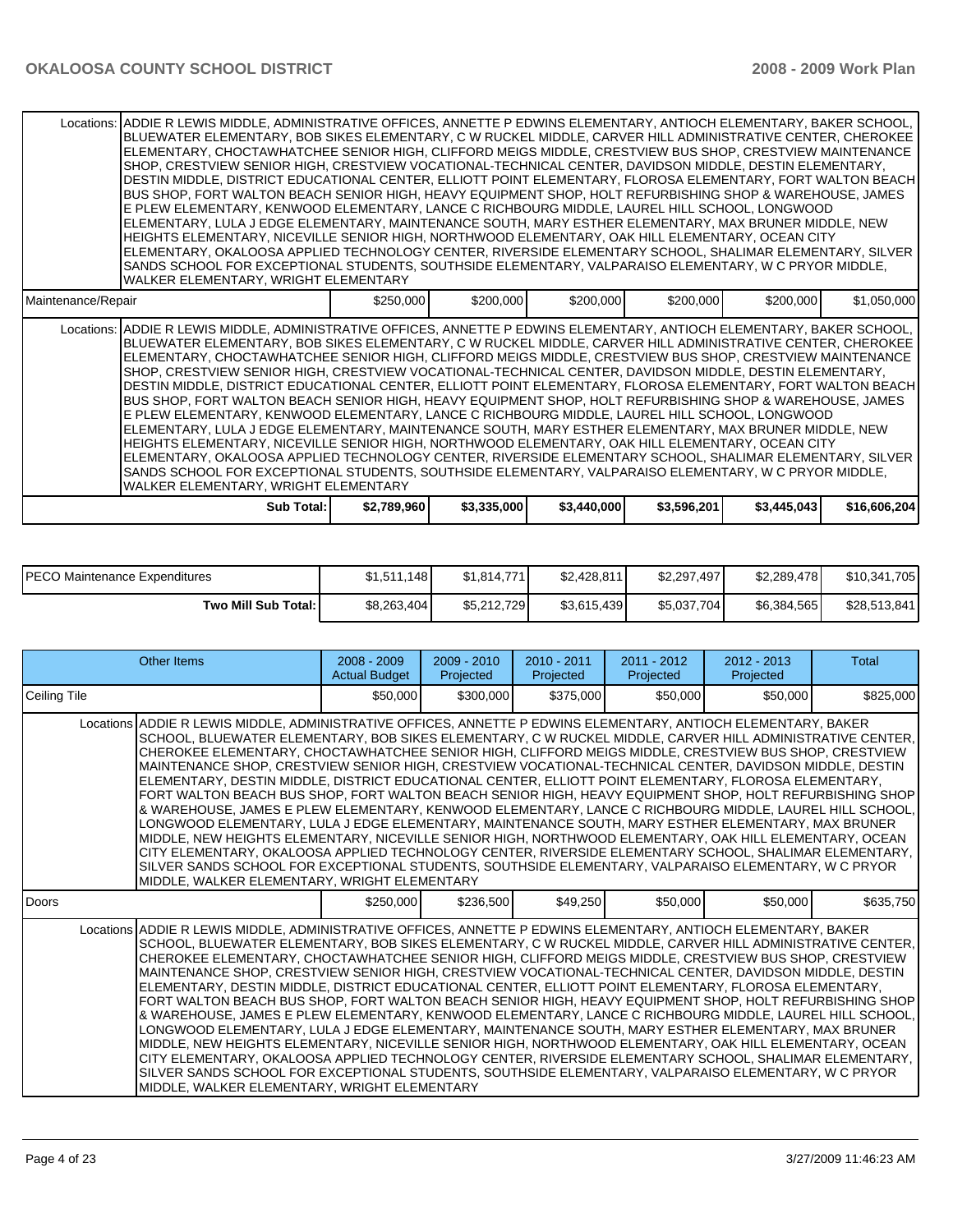| Drainage and Paving                     |                                                                                                                                                                                                                                                                                                                                                                                                                                                                                                                                                                                                                                                                                                                                                                                                                                                                                                                                                                                                                                                                                                                                                                                                                                                                     | \$200,000   | \$160,000 | \$200,000 | \$365,000   | \$365,000   | \$1,290,000 |
|-----------------------------------------|---------------------------------------------------------------------------------------------------------------------------------------------------------------------------------------------------------------------------------------------------------------------------------------------------------------------------------------------------------------------------------------------------------------------------------------------------------------------------------------------------------------------------------------------------------------------------------------------------------------------------------------------------------------------------------------------------------------------------------------------------------------------------------------------------------------------------------------------------------------------------------------------------------------------------------------------------------------------------------------------------------------------------------------------------------------------------------------------------------------------------------------------------------------------------------------------------------------------------------------------------------------------|-------------|-----------|-----------|-------------|-------------|-------------|
|                                         | Locations ADDIE R LEWIS MIDDLE, ADMINISTRATIVE OFFICES, ANNETTE P EDWINS ELEMENTARY, ANTIOCH ELEMENTARY, BAKER<br>SCHOOL, BLUEWATER ELEMENTARY, BOB SIKES ELEMENTARY, C W RUCKEL MIDDLE, CARVER HILL ADMINISTRATIVE CENTER,<br>CHEROKEE ELEMENTARY, CHOCTAWHATCHEE SENIOR HIGH, CLIFFORD MEIGS MIDDLE, CRESTVIEW BUS SHOP, CRESTVIEW<br>MAINTENANCE SHOP, CRESTVIEW SENIOR HIGH, CRESTVIEW VOCATIONAL-TECHNICAL CENTER, DAVIDSON MIDDLE, DESTIN<br>ELEMENTARY, DESTIN MIDDLE, DISTRICT EDUCATIONAL CENTER, ELLIOTT POINT ELEMENTARY, FLOROSA ELEMENTARY,<br>FORT WALTON BEACH BUS SHOP, FORT WALTON BEACH SENIOR HIGH, HEAVY EQUIPMENT SHOP, HOLT REFURBISHING SHOP<br>& WAREHOUSE, JAMES E PLEW ELEMENTARY, KENWOOD ELEMENTARY, LANCE C RICHBOURG MIDDLE, LAUREL HILL SCHOOL,<br>LONGWOOD ELEMENTARY, LULA J EDGE ELEMENTARY, MAINTENANCE SOUTH, MARY ESTHER ELEMENTARY, MAX BRUNER<br>MIDDLE, NEW HEIGHTS ELEMENTARY, NICEVILLE SENIOR HIGH, NORTHWOOD ELEMENTARY, OAK HILL ELEMENTARY, OCEAN<br>CITY ELEMENTARY, OKALOOSA APPLIED TECHNOLOGY CENTER, RIVERSIDE ELEMENTARY SCHOOL, SHALIMAR ELEMENTARY,<br>SILVER SANDS SCHOOL FOR EXCEPTIONAL STUDENTS, SOUTHSIDE ELEMENTARY, VALPARAISO ELEMENTARY, W C PRYOR<br>MIDDLE, WALKER ELEMENTARY, WRIGHT ELEMENTARY   |             |           |           |             |             |             |
| <b>EMS Controls and Water treatment</b> |                                                                                                                                                                                                                                                                                                                                                                                                                                                                                                                                                                                                                                                                                                                                                                                                                                                                                                                                                                                                                                                                                                                                                                                                                                                                     | \$75,000    | \$125,000 | \$125,000 | \$125,000   | \$125,000   | \$575,000   |
|                                         | Locations ADDIE R LEWIS MIDDLE, ADMINISTRATIVE OFFICES, ANNETTE P EDWINS ELEMENTARY, ANTIOCH ELEMENTARY, BAKER<br>SCHOOL, BLUEWATER ELEMENTARY, BOB SIKES ELEMENTARY, C W RUCKEL MIDDLE, CARVER HILL ADMINISTRATIVE CENTER,<br>CHEROKEE ELEMENTARY, CHOCTAWHATCHEE SENIOR HIGH, CLIFFORD MEIGS MIDDLE, CRESTVIEW BUS SHOP, CRESTVIEW<br>MAINTENANCE SHOP, CRESTVIEW SENIOR HIGH, CRESTVIEW VOCATIONAL-TECHNICAL CENTER, DAVIDSON MIDDLE, DESTIN<br>ELEMENTARY, DESTIN MIDDLE, DISTRICT EDUCATIONAL CENTER, ELLIOTT POINT ELEMENTARY, FLOROSA ELEMENTARY,<br>FORT WALTON BEACH BUS SHOP, FORT WALTON BEACH SENIOR HIGH, HEAVY EQUIPMENT SHOP, HOLT REFURBISHING SHOP<br>& WAREHOUSE, JAMES E PLEW ELEMENTARY, KENWOOD ELEMENTARY, LANCE C RICHBOURG MIDDLE, LAUREL HILL SCHOOL,<br>LONGWOOD ELEMENTARY, LULA J EDGE ELEMENTARY, MAINTENANCE SOUTH, MARY ESTHER ELEMENTARY, MAX BRUNER<br>MIDDLE, NEW HEIGHTS ELEMENTARY, NICEVILLE SENIOR HIGH, NORTHWOOD ELEMENTARY, OAK HILL ELEMENTARY, OCEAN<br>CITY ELEMENTARY, OKALOOSA APPLIED TECHNOLOGY CENTER, RIVERSIDE ELEMENTARY SCHOOL, SHALIMAR ELEMENTARY,<br>SILVER SANDS SCHOOL FOR EXCEPTIONAL STUDENTS, SOUTHSIDE ELEMENTARY, VALPARAISO ELEMENTARY, W C PRYOR<br>MIDDLE, WALKER ELEMENTARY, WRIGHT ELEMENTARY   |             |           |           |             |             |             |
| <b>Food Service Repairs</b>             |                                                                                                                                                                                                                                                                                                                                                                                                                                                                                                                                                                                                                                                                                                                                                                                                                                                                                                                                                                                                                                                                                                                                                                                                                                                                     | \$250,000   | \$50,000  | \$50,000  | \$50,000    | \$50,000    | \$450,000   |
|                                         | Locations ADDIE R LEWIS MIDDLE, ADMINISTRATIVE OFFICES, ANNETTE P EDWINS ELEMENTARY, ANTIOCH ELEMENTARY, BAKER<br>SCHOOL, BLUEWATER ELEMENTARY, BOB SIKES ELEMENTARY, C W RUCKEL MIDDLE, CARVER HILL ADMINISTRATIVE CENTER,<br>CHEROKEE ELEMENTARY, CHOCTAWHATCHEE SENIOR HIGH, CLIFFORD MEIGS MIDDLE, CRESTVIEW BUS SHOP, CRESTVIEW<br>MAINTENANCE SHOP, CRESTVIEW SENIOR HIGH, CRESTVIEW VOCATIONAL-TECHNICAL CENTER, DAVIDSON MIDDLE, DESTIN<br>ELEMENTARY, DESTIN MIDDLE, DISTRICT EDUCATIONAL CENTER, ELLIOTT POINT ELEMENTARY, FLOROSA ELEMENTARY,<br>FORT WALTON BEACH BUS SHOP, FORT WALTON BEACH SENIOR HIGH, HEAVY EQUIPMENT SHOP, HOLT REFURBISHING SHOP<br>& WAREHOUSE, JAMES E PLEW ELEMENTARY, KENWOOD ELEMENTARY, LANCE C RICHBOURG MIDDLE, LAUREL HILL SCHOOL,<br>LONGWOOD ELEMENTARY, LULA J EDGE ELEMENTARY, MAINTENANCE SOUTH, MARY ESTHER ELEMENTARY, MAX BRUNER<br>MIDDLE, NEW HEIGHTS ELEMENTARY, NICEVILLE SENIOR HIGH, NORTHWOOD ELEMENTARY, OAK HILL ELEMENTARY, OCEAN<br>CITY ELEMENTARY, OKALOOSA APPLIED TECHNOLOGY CENTER, RIVERSIDE ELEMENTARY SCHOOL, SHALIMAR ELEMENTARY,<br>SILVER SANDS SCHOOL FOR EXCEPTIONAL STUDENTS, SOUTHSIDE ELEMENTARY, VALPARAISO ELEMENTARY, W C PRYOR<br>MIDDLE, WALKER ELEMENTARY, WRIGHT ELEMENTARY   |             |           |           |             |             |             |
| <b>Lighting Replacement</b>             |                                                                                                                                                                                                                                                                                                                                                                                                                                                                                                                                                                                                                                                                                                                                                                                                                                                                                                                                                                                                                                                                                                                                                                                                                                                                     | \$1,750,000 | \$250,000 | \$266,000 | \$10,000    | \$500,000   | \$2,776,000 |
|                                         | Locations ADDIE R LEWIS MIDDLE, ADMINISTRATIVE OFFICES, ANNETTE P EDWINS ELEMENTARY, ANTIOCH ELEMENTARY, BAKER<br>SCHOOL, BLUEWATER ELEMENTARY, BOB SIKES ELEMENTARY, C W RUCKEL MIDDLE, CARVER HILL ADMINISTRATIVE CENTER,<br>CHEROKEE ELEMENTARY, CHOCTAWHATCHEE SENIOR HIGH, CLIFFORD MEIGS MIDDLE, CRESTVIEW BUS SHOP, CRESTVIEW<br>MAINTENANCE SHOP, CRESTVIEW SENIOR HIGH, CRESTVIEW VOCATIONAL-TECHNICAL CENTER, DAVIDSON MIDDLE, DESTIN<br>ELEMENTARY, DESTIN MIDDLE, DISTRICT EDUCATIONAL CENTER, ELLIOTT POINT ELEMENTARY, FLOROSA ELEMENTARY,<br>FORT WALTON BEACH BUS SHOP, FORT WALTON BEACH SENIOR HIGH, HEAVY EQUIPMENT SHOP, HOLT REFURBISHING SHOP<br>& WAREHOUSE, JAMES E PLEW ELEMENTARY, KENWOOD ELEMENTARY, LANCE C RICHBOURG MIDDLE, LAUREL HILL SCHOOL,  <br>LONGWOOD ELEMENTARY, LULA J EDGE ELEMENTARY, MAINTENANCE SOUTH, MARY ESTHER ELEMENTARY, MAX BRUNER<br>MIDDLE, NEW HEIGHTS ELEMENTARY, NICEVILLE SENIOR HIGH, NORTHWOOD ELEMENTARY, OAK HILL ELEMENTARY, OCEAN<br>CITY ELEMENTARY, OKALOOSA APPLIED TECHNOLOGY CENTER, RIVERSIDE ELEMENTARY SCHOOL, SHALIMAR ELEMENTARY,<br>SILVER SANDS SCHOOL FOR EXCEPTIONAL STUDENTS, SOUTHSIDE ELEMENTARY, VALPARAISO ELEMENTARY, W C PRYOR<br>MIDDLE, WALKER ELEMENTARY, WRIGHT ELEMENTARY |             |           |           |             |             |             |
| <b>Plumbing Repairs</b>                 |                                                                                                                                                                                                                                                                                                                                                                                                                                                                                                                                                                                                                                                                                                                                                                                                                                                                                                                                                                                                                                                                                                                                                                                                                                                                     | \$1,000,000 | \$0       | \$0]      | \$1,000,000 | \$2,000,000 | \$4,000,000 |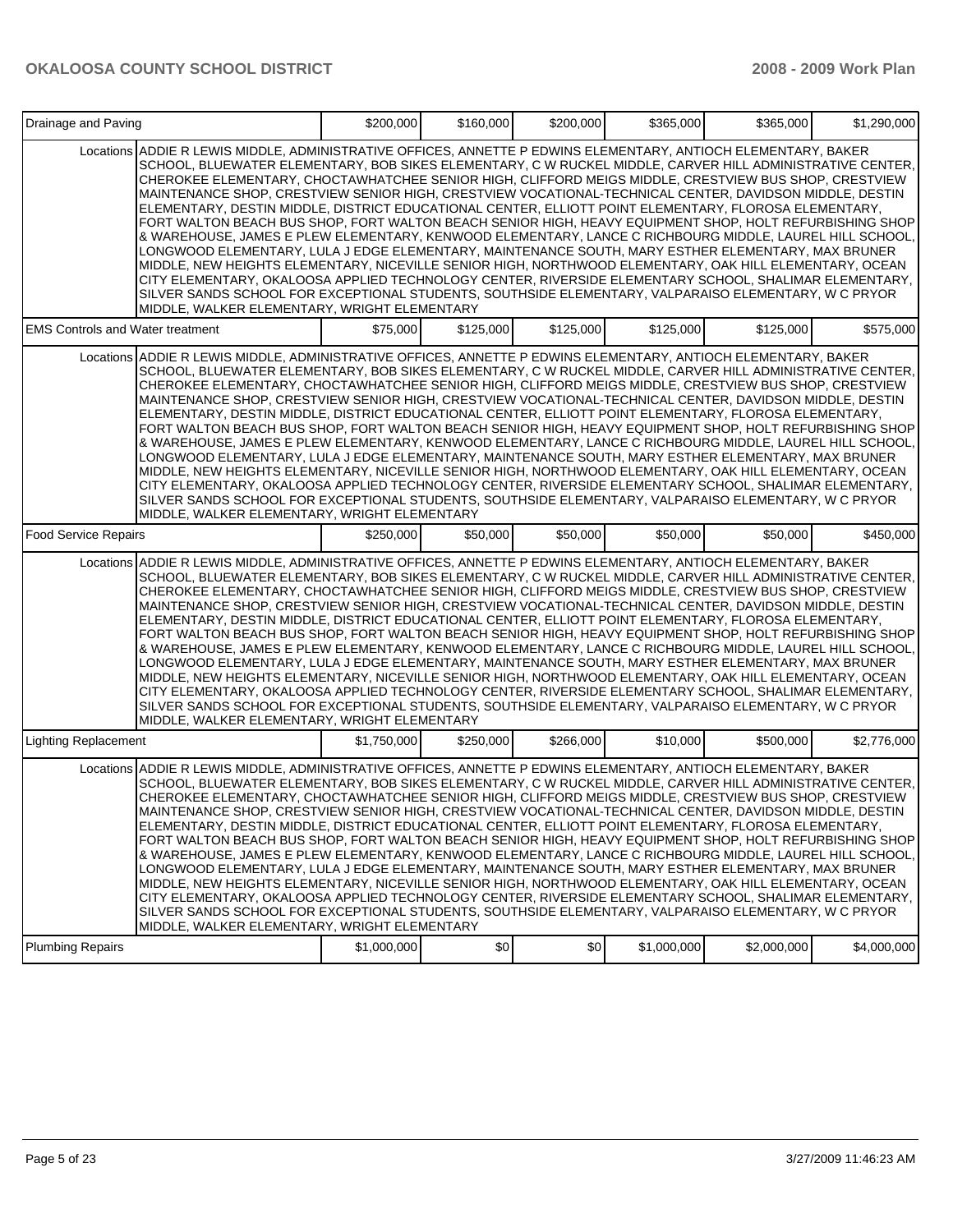|                              | Locations ADDIE R LEWIS MIDDLE, ADMINISTRATIVE OFFICES, ANNETTE P EDWINS ELEMENTARY, ANTIOCH ELEMENTARY, BAKER<br>SCHOOL, BLUEWATER ELEMENTARY, BOB SIKES ELEMENTARY, C W RUCKEL MIDDLE, CARVER HILL ADMINISTRATIVE CENTER,<br>CHEROKEE ELEMENTARY, CHOCTAWHATCHEE SENIOR HIGH, CLIFFORD MEIGS MIDDLE, CRESTVIEW BUS SHOP, CRESTVIEW<br>MAINTENANCE SHOP, CRESTVIEW SENIOR HIGH, CRESTVIEW VOCATIONAL-TECHNICAL CENTER, DAVIDSON MIDDLE, DESTIN<br>ELEMENTARY, DESTIN MIDDLE, DISTRICT EDUCATIONAL CENTER, ELLIOTT POINT ELEMENTARY, FLOROSA ELEMENTARY,<br>FORT WALTON BEACH BUS SHOP, FORT WALTON BEACH SENIOR HIGH, HEAVY EQUIPMENT SHOP, HOLT REFURBISHING SHOP<br>& WAREHOUSE, JAMES E PLEW ELEMENTARY, KENWOOD ELEMENTARY, LANCE C RICHBOURG MIDDLE, LAUREL HILL SCHOOL,<br>LONGWOOD ELEMENTARY, LULA J EDGE ELEMENTARY, MAINTENANCE SOUTH, MARY ESTHER ELEMENTARY, MAX BRUNER<br>MIDDLE, NEW HEIGHTS ELEMENTARY, NICEVILLE SENIOR HIGH, NORTHWOOD ELEMENTARY, OAK HILL ELEMENTARY, OCEAN<br>CITY ELEMENTARY, OKALOOSA APPLIED TECHNOLOGY CENTER, RIVERSIDE ELEMENTARY SCHOOL, SHALIMAR ELEMENTARY,<br>SILVER SANDS SCHOOL FOR EXCEPTIONAL STUDENTS, SOUTHSIDE ELEMENTARY, VALPARAISO ELEMENTARY, W C PRYOR<br>MIDDLE, WALKER ELEMENTARY, WRIGHT ELEMENTARY   |           |           |           |           |           |             |
|------------------------------|---------------------------------------------------------------------------------------------------------------------------------------------------------------------------------------------------------------------------------------------------------------------------------------------------------------------------------------------------------------------------------------------------------------------------------------------------------------------------------------------------------------------------------------------------------------------------------------------------------------------------------------------------------------------------------------------------------------------------------------------------------------------------------------------------------------------------------------------------------------------------------------------------------------------------------------------------------------------------------------------------------------------------------------------------------------------------------------------------------------------------------------------------------------------------------------------------------------------------------------------------------------------|-----------|-----------|-----------|-----------|-----------|-------------|
| Portables                    |                                                                                                                                                                                                                                                                                                                                                                                                                                                                                                                                                                                                                                                                                                                                                                                                                                                                                                                                                                                                                                                                                                                                                                                                                                                                     | \$50,000  | \$0       | \$0       | \$50,000  | \$50,000  | \$150,000   |
|                              | Locations ADDIE R LEWIS MIDDLE, ADMINISTRATIVE OFFICES, ANNETTE P EDWINS ELEMENTARY, ANTIOCH ELEMENTARY, BAKER<br>SCHOOL, BLUEWATER ELEMENTARY, BOB SIKES ELEMENTARY, C W RUCKEL MIDDLE, CARVER HILL ADMINISTRATIVE CENTER,<br>CHEROKEE ELEMENTARY, CHOCTAWHATCHEE SENIOR HIGH, CLIFFORD MEIGS MIDDLE, CRESTVIEW BUS SHOP, CRESTVIEW<br>MAINTENANCE SHOP, CRESTVIEW SENIOR HIGH, CRESTVIEW VOCATIONAL-TECHNICAL CENTER, DAVIDSON MIDDLE, DESTIN<br>ELEMENTARY, DESTIN MIDDLE, DISTRICT EDUCATIONAL CENTER, ELLIOTT POINT ELEMENTARY, FLOROSA ELEMENTARY,<br>FORT WALTON BEACH BUS SHOP, FORT WALTON BEACH SENIOR HIGH, HEAVY EQUIPMENT SHOP, HOLT REFURBISHING SHOP<br>& WAREHOUSE, JAMES E PLEW ELEMENTARY, KENWOOD ELEMENTARY, LANCE C RICHBOURG MIDDLE, LAUREL HILL SCHOOL,<br>LONGWOOD ELEMENTARY, LULA J EDGE ELEMENTARY, MAINTENANCE SOUTH, MARY ESTHER ELEMENTARY, MAX BRUNER<br>MIDDLE, NEW HEIGHTS ELEMENTARY, NICEVILLE SENIOR HIGH, NORTHWOOD ELEMENTARY, OAK HILL ELEMENTARY, OCEAN<br>CITY ELEMENTARY, OKALOOSA APPLIED TECHNOLOGY CENTER, RIVERSIDE ELEMENTARY SCHOOL, SHALIMAR ELEMENTARY, 1<br>SILVER SANDS SCHOOL FOR EXCEPTIONAL STUDENTS, SOUTHSIDE ELEMENTARY, VALPARAISO ELEMENTARY, W C PRYOR<br>MIDDLE, WALKER ELEMENTARY, WRIGHT ELEMENTARY |           |           |           |           |           |             |
| <b>Professional Services</b> |                                                                                                                                                                                                                                                                                                                                                                                                                                                                                                                                                                                                                                                                                                                                                                                                                                                                                                                                                                                                                                                                                                                                                                                                                                                                     | \$70,000  | \$25,000  | \$25,000  | \$25,000  | \$25,000  | \$170,000   |
|                              | Locations ADDIE R LEWIS MIDDLE, ADMINISTRATIVE OFFICES, ANNETTE P EDWINS ELEMENTARY, ANTIOCH ELEMENTARY, BAKER<br>SCHOOL, BLUEWATER ELEMENTARY, BOB SIKES ELEMENTARY, C W RUCKEL MIDDLE, CARVER HILL ADMINISTRATIVE CENTER,<br>CHEROKEE ELEMENTARY, CHOCTAWHATCHEE SENIOR HIGH, CLIFFORD MEIGS MIDDLE, CRESTVIEW BUS SHOP, CRESTVIEW<br>MAINTENANCE SHOP, CRESTVIEW SENIOR HIGH, CRESTVIEW VOCATIONAL-TECHNICAL CENTER, DAVIDSON MIDDLE, DESTIN<br>ELEMENTARY, DESTIN MIDDLE, DISTRICT EDUCATIONAL CENTER, ELLIOTT POINT ELEMENTARY, FLOROSA ELEMENTARY,<br>FORT WALTON BEACH BUS SHOP, FORT WALTON BEACH SENIOR HIGH, HEAVY EQUIPMENT SHOP, HOLT REFURBISHING SHOP<br>& WAREHOUSE, JAMES E PLEW ELEMENTARY, KENWOOD ELEMENTARY, LANCE C RICHBOURG MIDDLE, LAUREL HILL SCHOOL,<br>LONGWOOD ELEMENTARY, LULA J EDGE ELEMENTARY, MAINTENANCE SOUTH, MARY ESTHER ELEMENTARY, MAX BRUNER<br>MIDDLE, NEW HEIGHTS ELEMENTARY, NICEVILLE SENIOR HIGH, NORTHWOOD ELEMENTARY, OAK HILL ELEMENTARY, OCEAN<br>CITY ELEMENTARY, OKALOOSA APPLIED TECHNOLOGY CENTER, RIVERSIDE ELEMENTARY SCHOOL, SHALIMAR ELEMENTARY,<br>SILVER SANDS SCHOOL FOR EXCEPTIONAL STUDENTS, SOUTHSIDE ELEMENTARY, VALPARAISO ELEMENTARY, W C PRYOR<br>MIDDLE, WALKER ELEMENTARY, WRIGHT ELEMENTARY   |           |           |           |           |           |             |
| <b>Routers and Switches</b>  |                                                                                                                                                                                                                                                                                                                                                                                                                                                                                                                                                                                                                                                                                                                                                                                                                                                                                                                                                                                                                                                                                                                                                                                                                                                                     | \$350.000 | \$650,000 | \$650,000 | \$650,000 | \$650,000 | \$2,950,000 |
|                              | Locations ADDIE R LEWIS MIDDLE, ADMINISTRATIVE OFFICES, ANNETTE P EDWINS ELEMENTARY, ANTIOCH ELEMENTARY, BAKER<br>SCHOOL, BLUEWATER ELEMENTARY, BOB SIKES ELEMENTARY, C W RUCKEL MIDDLE, CARVER HILL ADMINISTRATIVE CENTER,<br>CHEROKEE ELEMENTARY, CHOCTAWHATCHEE SENIOR HIGH, CLIFFORD MEIGS MIDDLE, CRESTVIEW BUS SHOP, CRESTVIEW<br>MAINTENANCE SHOP, CRESTVIEW SENIOR HIGH, CRESTVIEW VOCATIONAL-TECHNICAL CENTER, DAVIDSON MIDDLE, DESTIN<br>ELEMENTARY, DESTIN MIDDLE, DISTRICT EDUCATIONAL CENTER, ELLIOTT POINT ELEMENTARY, FLOROSA ELEMENTARY,<br>FORT WALTON BEACH BUS SHOP, FORT WALTON BEACH SENIOR HIGH, HEAVY EQUIPMENT SHOP, HOLT REFURBISHING SHOP<br>& WAREHOUSE, JAMES E PLEW ELEMENTARY, KENWOOD ELEMENTARY, LANCE C RICHBOURG MIDDLE, LAUREL HILL SCHOOL,<br>LONGWOOD ELEMENTARY, LULA J EDGE ELEMENTARY, MAINTENANCE SOUTH, MARY ESTHER ELEMENTARY, MAX BRUNER<br>MIDDLE, NEW HEIGHTS ELEMENTARY, NICEVILLE SENIOR HIGH, NORTHWOOD ELEMENTARY, OAK HILL ELEMENTARY, OCEAN<br>CITY ELEMENTARY, OKALOOSA APPLIED TECHNOLOGY CENTER, RIVERSIDE ELEMENTARY SCHOOL, SHALIMAR ELEMENTARY,  <br>SILVER SANDS SCHOOL FOR EXCEPTIONAL STUDENTS, SOUTHSIDE ELEMENTARY, VALPARAISO ELEMENTARY, W C PRYOR<br>MIDDLE, WALKER ELEMENTARY, WRIGHT ELEMENTARY |           |           |           |           |           |             |
| <b>Board Projects</b>        |                                                                                                                                                                                                                                                                                                                                                                                                                                                                                                                                                                                                                                                                                                                                                                                                                                                                                                                                                                                                                                                                                                                                                                                                                                                                     | \$750,000 | \$750,000 | \$750,000 | \$750,000 | \$750,000 | \$3,750,000 |
|                              | Locations ADDIE R LEWIS MIDDLE, ADMINISTRATIVE OFFICES, ANNETTE P EDWINS ELEMENTARY, ANTIOCH ELEMENTARY, BAKER<br>SCHOOL, BLUEWATER ELEMENTARY, BOB SIKES ELEMENTARY, C W RUCKEL MIDDLE, CARVER HILL ADMINISTRATIVE CENTER,<br>CHEROKEE ELEMENTARY, CHOCTAWHATCHEE SENIOR HIGH, CLIFFORD MEIGS MIDDLE, CRESTVIEW BUS SHOP, CRESTVIEW<br>MAINTENANCE SHOP, CRESTVIEW SENIOR HIGH, CRESTVIEW VOCATIONAL-TECHNICAL CENTER, DAVIDSON MIDDLE, DESTIN<br>ELEMENTARY, DESTIN MIDDLE, DISTRICT EDUCATIONAL CENTER, ELLIOTT POINT ELEMENTARY, FLOROSA ELEMENTARY,<br>FORT WALTON BEACH BUS SHOP, FORT WALTON BEACH SENIOR HIGH, HEAVY EQUIPMENT SHOP, HOLT REFURBISHING SHOP<br>& WAREHOUSE, JAMES E PLEW ELEMENTARY, KENWOOD ELEMENTARY, LANCE C RICHBOURG MIDDLE, LAUREL HILL SCHOOL,<br>LONGWOOD ELEMENTARY, LULA J EDGE ELEMENTARY, MAINTENANCE SOUTH, MARY ESTHER ELEMENTARY, MAX BRUNER<br>MIDDLE, NEW HEIGHTS ELEMENTARY, NICEVILLE SENIOR HIGH, NORTHWOOD ELEMENTARY, OAK HILL ELEMENTARY, OCEAN<br>CITY ELEMENTARY, OKALOOSA APPLIED TECHNOLOGY CENTER, RIVERSIDE ELEMENTARY SCHOOL, SHALIMAR ELEMENTARY,  <br>SILVER SANDS SCHOOL FOR EXCEPTIONAL STUDENTS, SOUTHSIDE ELEMENTARY, VALPARAISO ELEMENTARY, W C PRYOR<br>MIDDLE, WALKER ELEMENTARY, WRIGHT ELEMENTARY |           |           |           |           |           |             |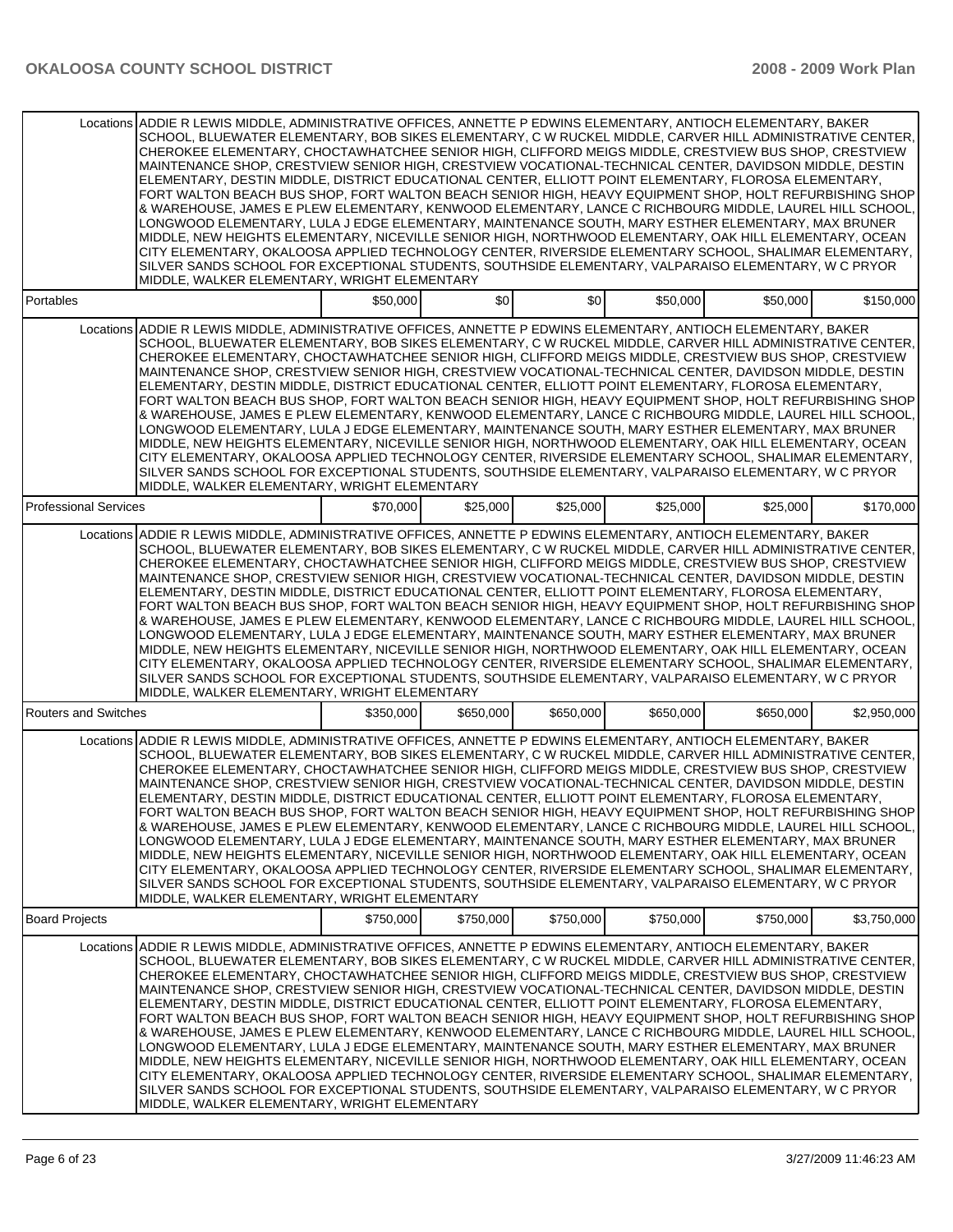| Chiller Boiler Replacement |                                                                                                                                                                                                                                                                                                                                                                                                                                                                                                                                                                                                                                                                                                                                                                                                                                                                                                                                                                                                                                                                                                                                                                                                                                                                   | \$200,000   | \$1,000,000 | \$0       | \$0       | \$0       | \$1,200,000 |
|----------------------------|-------------------------------------------------------------------------------------------------------------------------------------------------------------------------------------------------------------------------------------------------------------------------------------------------------------------------------------------------------------------------------------------------------------------------------------------------------------------------------------------------------------------------------------------------------------------------------------------------------------------------------------------------------------------------------------------------------------------------------------------------------------------------------------------------------------------------------------------------------------------------------------------------------------------------------------------------------------------------------------------------------------------------------------------------------------------------------------------------------------------------------------------------------------------------------------------------------------------------------------------------------------------|-------------|-------------|-----------|-----------|-----------|-------------|
|                            | Locations ADDIE R LEWIS MIDDLE, ADMINISTRATIVE OFFICES, ANNETTE P EDWINS ELEMENTARY, ANTIOCH ELEMENTARY, BAKER<br>SCHOOL, BLUEWATER ELEMENTARY, BOB SIKES ELEMENTARY, C W RUCKEL MIDDLE, CARVER HILL ADMINISTRATIVE CENTER,<br>CHEROKEE ELEMENTARY, CHOCTAWHATCHEE SENIOR HIGH, CLIFFORD MEIGS MIDDLE, CRESTVIEW BUS SHOP, CRESTVIEW<br>MAINTENANCE SHOP, CRESTVIEW SENIOR HIGH, CRESTVIEW VOCATIONAL-TECHNICAL CENTER, DAVIDSON MIDDLE, DESTIN<br>ELEMENTARY, DESTIN MIDDLE, DISTRICT EDUCATIONAL CENTER, ELLIOTT POINT ELEMENTARY, FLOROSA ELEMENTARY,<br>FORT WALTON BEACH BUS SHOP, FORT WALTON BEACH SENIOR HIGH, HEAVY EQUIPMENT SHOP, HOLT REFURBISHING SHOP<br>& WAREHOUSE, JAMES E PLEW ELEMENTARY, KENWOOD ELEMENTARY, LANCE C RICHBOURG MIDDLE, LAUREL HILL SCHOOL,<br>LONGWOOD ELEMENTARY, LULA J EDGE ELEMENTARY, MAINTENANCE SOUTH, MARY ESTHER ELEMENTARY, MAX BRUNER<br>MIDDLE, NEW HEIGHTS ELEMENTARY, NICEVILLE SENIOR HIGH, NORTHWOOD ELEMENTARY, OAK HILL ELEMENTARY, OCEAN<br>CITY ELEMENTARY, OKALOOSA APPLIED TECHNOLOGY CENTER, RIVERSIDE ELEMENTARY SCHOOL, SHALIMAR ELEMENTARY,<br>SILVER SANDS SCHOOL FOR EXCEPTIONAL STUDENTS, SOUTHSIDE ELEMENTARY, VALPARAISO ELEMENTARY, W C PRYOR<br>MIDDLE, WALKER ELEMENTARY, WRIGHT ELEMENTARY |             |             |           |           |           |             |
| Envior IAQ T and B         |                                                                                                                                                                                                                                                                                                                                                                                                                                                                                                                                                                                                                                                                                                                                                                                                                                                                                                                                                                                                                                                                                                                                                                                                                                                                   | \$150,000   | \$146,000   | \$114,000 | \$114,000 | \$114.000 | \$638,000   |
| Locations                  | IADDIE R LEWIS MIDDLE, ADMINISTRATIVE OFFICES, ANNETTE P EDWINS ELEMENTARY, ANTIOCH ELEMENTARY, BAKER أ<br>SCHOOL, BLUEWATER ELEMENTARY, BOB SIKES ELEMENTARY, C W RUCKEL MIDDLE, CARVER HILL ADMINISTRATIVE CENTER,<br>CHEROKEE ELEMENTARY, CHOCTAWHATCHEE SENIOR HIGH, CLIFFORD MEIGS MIDDLE, CRESTVIEW BUS SHOP, CRESTVIEW<br>MAINTENANCE SHOP, CRESTVIEW SENIOR HIGH, CRESTVIEW VOCATIONAL-TECHNICAL CENTER, DAVIDSON MIDDLE, DESTIN<br>ELEMENTARY, DESTIN MIDDLE, DISTRICT EDUCATIONAL CENTER, ELLIOTT POINT ELEMENTARY, FLOROSA ELEMENTARY,<br>FORT WALTON BEACH BUS SHOP, FORT WALTON BEACH SENIOR HIGH, HEAVY EQUIPMENT SHOP, HOLT REFURBISHING SHOP<br>& WAREHOUSE, JAMES E PLEW ELEMENTARY, KENWOOD ELEMENTARY, LANCE C RICHBOURG MIDDLE, LAUREL HILL SCHOOL,<br>LONGWOOD ELEMENTARY, LULA J EDGE ELEMENTARY, MAINTENANCE SOUTH, MARY ESTHER ELEMENTARY, MAX BRUNER<br>MIDDLE, NEW HEIGHTS ELEMENTARY, NICEVILLE SENIOR HIGH, NORTHWOOD ELEMENTARY, OAK HILL ELEMENTARY, OCEAN<br>CITY ELEMENTARY, OKALOOSA APPLIED TECHNOLOGY CENTER, RIVERSIDE ELEMENTARY SCHOOL, SHALIMAR ELEMENTARY,  <br>SILVER SANDS SCHOOL FOR EXCEPTIONAL STUDENTS, SOUTHSIDE ELEMENTARY, VALPARAISO ELEMENTARY, W C PRYOR<br>MIDDLE, WALKER ELEMENTARY, WRIGHT ELEMENTARY      |             |             |           |           |           |             |
| PE Restroom Storage        |                                                                                                                                                                                                                                                                                                                                                                                                                                                                                                                                                                                                                                                                                                                                                                                                                                                                                                                                                                                                                                                                                                                                                                                                                                                                   | \$0         | \$0         | \$0       | \$500,000 | \$500,000 | \$1,000,000 |
|                            | Locations ADDIE R LEWIS MIDDLE. ADMINISTRATIVE OFFICES, ANNETTE P EDWINS ELEMENTARY, ANTIOCH ELEMENTARY, BAKER<br>SCHOOL, BLUEWATER ELEMENTARY, BOB SIKES ELEMENTARY, C W RUCKEL MIDDLE, CARVER HILL ADMINISTRATIVE CENTER,<br>CHEROKEE ELEMENTARY, CHOCTAWHATCHEE SENIOR HIGH, CLIFFORD MEIGS MIDDLE, CRESTVIEW BUS SHOP, CRESTVIEW<br>MAINTENANCE SHOP, CRESTVIEW SENIOR HIGH, CRESTVIEW VOCATIONAL-TECHNICAL CENTER, DAVIDSON MIDDLE, DESTIN<br>ELEMENTARY, DESTIN MIDDLE, DISTRICT EDUCATIONAL CENTER, ELLIOTT POINT ELEMENTARY, FLOROSA ELEMENTARY,<br>FORT WALTON BEACH BUS SHOP, FORT WALTON BEACH SENIOR HIGH, HEAVY EQUIPMENT SHOP, HOLT REFURBISHING SHOP<br>& WAREHOUSE, JAMES E PLEW ELEMENTARY, KENWOOD ELEMENTARY, LANCE C RICHBOURG MIDDLE, LAUREL HILL SCHOOL,<br>LONGWOOD ELEMENTARY, LULA J EDGE ELEMENTARY, MAINTENANCE SOUTH, MARY ESTHER ELEMENTARY, MAX BRUNER<br>MIDDLE, NEW HEIGHTS ELEMENTARY, NICEVILLE SENIOR HIGH, NORTHWOOD ELEMENTARY, OAK HILL ELEMENTARY, OCEAN<br>CITY ELEMENTARY, OKALOOSA APPLIED TECHNOLOGY CENTER, RIVERSIDE ELEMENTARY SCHOOL, SHALIMAR ELEMENTARY,<br>SILVER SANDS SCHOOL FOR EXCEPTIONAL STUDENTS, SOUTHSIDE ELEMENTARY, VALPARAISO ELEMENTARY, W C PRYOR<br>MIDDLE, WALKER ELEMENTARY, WRIGHT ELEMENTARY |             |             |           |           |           |             |
| Capital Outlay Charter     |                                                                                                                                                                                                                                                                                                                                                                                                                                                                                                                                                                                                                                                                                                                                                                                                                                                                                                                                                                                                                                                                                                                                                                                                                                                                   | \$839,592   | \$0         | \$0       | \$0       | \$0       | \$839,592   |
|                            | Locations ADDIE R LEWIS MIDDLE, ADMINISTRATIVE OFFICES, ANNETTE P EDWINS ELEMENTARY, ANTIOCH ELEMENTARY, BAKER<br>SCHOOL, BLUEWATER ELEMENTARY, BOB SIKES ELEMENTARY, C W RUCKEL MIDDLE, CARVER HILL ADMINISTRATIVE CENTER,<br>CHEROKEE ELEMENTARY, CHOCTAWHATCHEE SENIOR HIGH, CLIFFORD MEIGS MIDDLE, CRESTVIEW BUS SHOP, CRESTVIEW<br>MAINTENANCE SHOP, CRESTVIEW SENIOR HIGH, CRESTVIEW VOCATIONAL-TECHNICAL CENTER, DAVIDSON MIDDLE, DESTIN<br>ELEMENTARY, DESTIN MIDDLE, DISTRICT EDUCATIONAL CENTER, ELLIOTT POINT ELEMENTARY, FLOROSA ELEMENTARY,<br>FORT WALTON BEACH BUS SHOP, FORT WALTON BEACH SENIOR HIGH, HEAVY EQUIPMENT SHOP, HOLT REFURBISHING SHOP<br>& WAREHOUSE, JAMES E PLEW ELEMENTARY, KENWOOD ELEMENTARY, LANCE C RICHBOURG MIDDLE, LAUREL HILL SCHOOL,<br>LONGWOOD ELEMENTARY. LULA J EDGE ELEMENTARY. MAINTENANCE SOUTH. MARY ESTHER ELEMENTARY. MAX BRUNER<br>MIDDLE, NEW HEIGHTS ELEMENTARY, NICEVILLE SENIOR HIGH, NORTHWOOD ELEMENTARY, OAK HILL ELEMENTARY, OCEAN<br>CITY ELEMENTARY, OKALOOSA APPLIED TECHNOLOGY CENTER, RIVERSIDE ELEMENTARY SCHOOL, SHALIMAR ELEMENTARY,<br>SILVER SANDS SCHOOL FOR EXCEPTIONAL STUDENTS, SOUTHSIDE ELEMENTARY, VALPARAISO ELEMENTARY, W C PRYOR<br>MIDDLE, WALKER ELEMENTARY, WRIGHT ELEMENTARY |             |             |           |           |           |             |
| Jacob Plumbing             |                                                                                                                                                                                                                                                                                                                                                                                                                                                                                                                                                                                                                                                                                                                                                                                                                                                                                                                                                                                                                                                                                                                                                                                                                                                                   | \$1,000,000 | \$0         | \$0       | \$0       | \$0       | \$1,000,000 |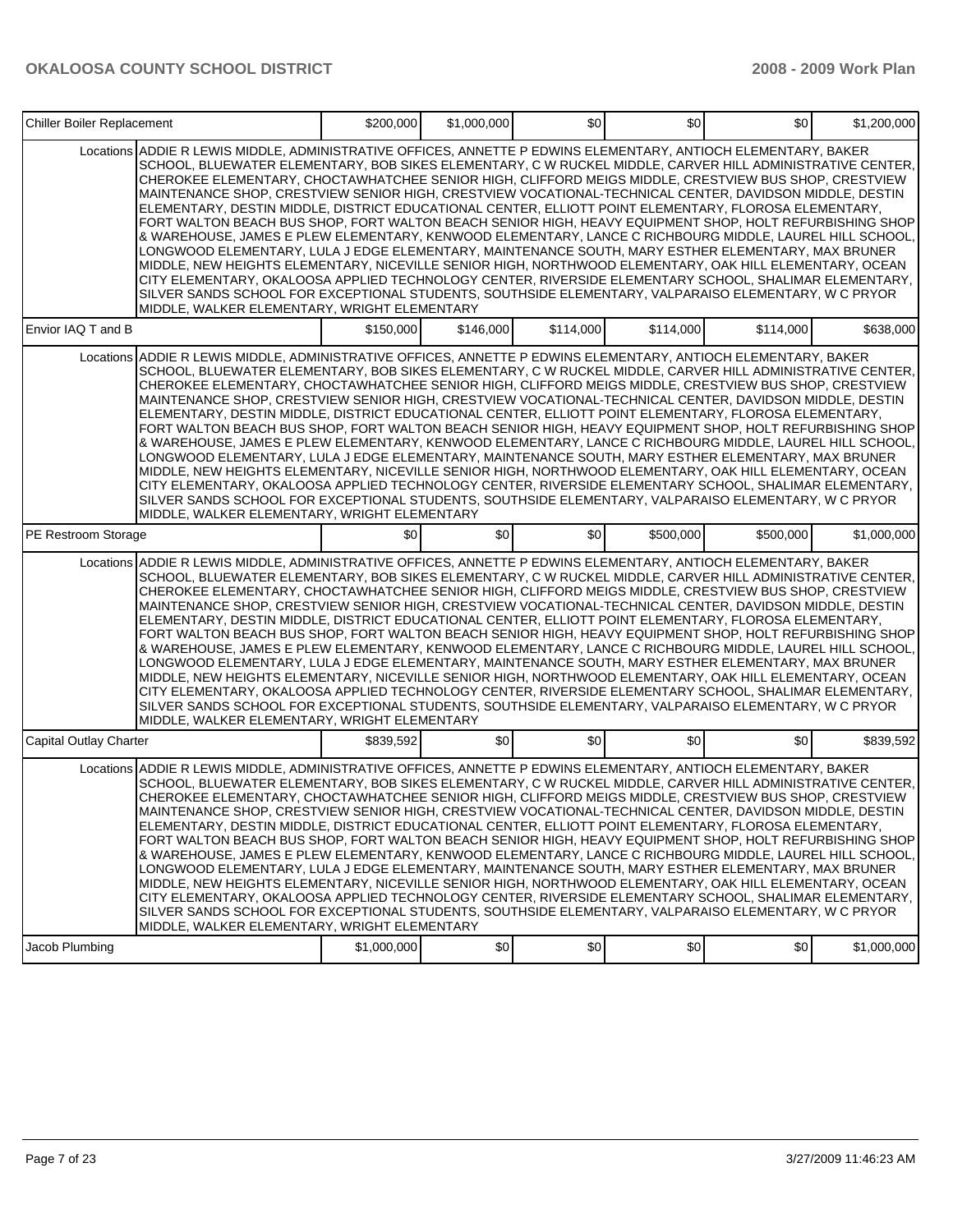|                                              | Locations ADDIE R LEWIS MIDDLE, ADMINISTRATIVE OFFICES, ANNETTE P EDWINS ELEMENTARY, ANTIOCH ELEMENTARY, BAKER |             |             |             |             |             |              |  |  |
|----------------------------------------------|----------------------------------------------------------------------------------------------------------------|-------------|-------------|-------------|-------------|-------------|--------------|--|--|
|                                              | ISCHOOL, BLUEWATER ELEMENTARY, BOB SIKES ELEMENTARY, C W RUCKEL MIDDLE, CARVER HILL ADMINISTRATIVE CENTER,     |             |             |             |             |             |              |  |  |
|                                              | ICHEROKEE ELEMENTARY. CHOCTAWHATCHEE SENIOR HIGH. CLIFFORD MEIGS MIDDLE. CRESTVIEW BUS SHOP. CRESTVIEW         |             |             |             |             |             |              |  |  |
|                                              | IMAINTENANCE SHOP, CRESTVIEW SENIOR HIGH, CRESTVIEW VOCATIONAL-TECHNICAL CENTER, DAVIDSON MIDDLE, DESTIN       |             |             |             |             |             |              |  |  |
|                                              | IELEMENTARY. DESTIN MIDDLE. DISTRICT EDUCATIONAL CENTER. ELLIOTT POINT ELEMENTARY. FLOROSA ELEMENTARY.         |             |             |             |             |             |              |  |  |
|                                              | [FORT WALTON BEACH BUS SHOP, FORT WALTON BEACH SENIOR HIGH, HEAVY EQUIPMENT SHOP, HOLT REFURBISHING SHOP       |             |             |             |             |             |              |  |  |
|                                              | 8 WAREHOUSE, JAMES E PLEW ELEMENTARY, KENWOOD ELEMENTARY, LANCE C RICHBOURG MIDDLE, LAUREL HILL SCHOOL, I      |             |             |             |             |             |              |  |  |
|                                              | LONGWOOD ELEMENTARY. LULA J EDGE ELEMENTARY, MAINTENANCE SOUTH, MARY ESTHER ELEMENTARY, MAX BRUNER             |             |             |             |             |             |              |  |  |
|                                              | IMIDDLE. NEW HEIGHTS ELEMENTARY. NICEVILLE SENIOR HIGH. NORTHWOOD ELEMENTARY. OAK HILL ELEMENTARY. OCEAN       |             |             |             |             |             |              |  |  |
|                                              | CITY ELEMENTARY, OKALOOSA APPLIED TECHNOLOGY CENTER, RIVERSIDE ELEMENTARY SCHOOL, SHALIMAR ELEMENTARY,         |             |             |             |             |             |              |  |  |
|                                              | SILVER SANDS SCHOOL FOR EXCEPTIONAL STUDENTS, SOUTHSIDE ELEMENTARY, VALPARAISO ELEMENTARY, W C PRYOR           |             |             |             |             |             |              |  |  |
| MIDDLE, WALKER ELEMENTARY, WRIGHT ELEMENTARY |                                                                                                                |             |             |             |             |             |              |  |  |
|                                              | Total:                                                                                                         | \$9,774,552 | \$7,027,500 | \$6,044,250 | \$7,335,201 | \$8,674,043 | \$38,855,546 |  |  |

### **Local Two Mill Expenditure For Maintenance, Repair and Renovation**

Anticipated expenditures expected from local funding sources over the years covered by the current work plan.

| Item                                                                                        | $2008 - 2009$<br><b>Actual Budget</b> | $2009 - 2010$<br>Projected | $2010 - 2011$<br>Projected | 2011 - 2012<br>Projected | $2012 - 2013$<br>Projected | <b>Total</b>  |
|---------------------------------------------------------------------------------------------|---------------------------------------|----------------------------|----------------------------|--------------------------|----------------------------|---------------|
| Remaining Maint and Repair from 1.75 Mills                                                  | \$8,263,404                           | \$5,212,729                | \$3,615,439                | \$5,037,704              | \$6,384,565                | \$28,513,841  |
| Maintenance/Repair Salaries                                                                 | \$0                                   | \$0                        | \$0                        | \$0                      | \$0                        | \$0           |
| School Bus Purchases                                                                        | \$0                                   | \$1,000,000                | \$1,000,000                | \$1,000,000              | \$1,000,000                | \$4,000,000   |
| <b>Other Vehicle Purchases</b>                                                              | \$0                                   | \$270,000                  | \$140,000                  | \$600,000                | \$600,000                  | \$1,610,000   |
| Capital Outlay Equipment                                                                    | \$50,000                              | \$50,000                   | \$50,000                   | \$50,000                 | \$50,000                   | \$250,000     |
| Rent/Lease Payments                                                                         | \$300,000                             | \$300,000                  | \$300,000                  | \$300,000                | \$300,000                  | \$1,500,000   |
| <b>COP Debt Service</b>                                                                     | \$7,930,860                           | \$7,926,085                | \$7,935,160                | \$7,934,900              | \$7,930,400                | \$39,657,405  |
| Rent/Lease Relocatables                                                                     | \$0                                   | \$0                        | \$0                        | \$0                      | \$0                        | \$0           |
| <b>Environmental Problems</b>                                                               | \$350,000                             | \$306,000                  | \$314,000                  | \$479,000                | \$479,000                  | \$1,928,000   |
| ls.1011.14 Debt Service                                                                     | \$0                                   | \$0                        | \$0                        | \$0                      | \$0                        | \$0           |
| <b>Special Facilities Account</b>                                                           | \$0                                   | \$0                        | \$0                        | \$0                      | \$0                        | \$0           |
| Maintenance Salary Offset - Transfer to operating<br>budget for minor maint/repair projects | \$5,000,000                           | \$5,000,000                | \$5,000,000                | \$5,000,000              | \$5,000,000                | \$25,000,000  |
| Seat Management-Lease of Computers District Wide                                            | \$6,000,000                           | \$6,000,000                | \$6,000,000                | \$6,000,000              | \$6,000,000                | \$30,000,000  |
| <b>Local Expenditure Totals:</b>                                                            | \$27,894,264                          | \$26,064,814               | \$24,354,599               | \$26,401,604             | \$27,743,965               | \$132,459,246 |

## **Revenue**

### **2 Mill Revenue Source**

Schedule of Estimated Capital Outlay Revenue from each currently approved source which is estimated to be available for expenditures on the projects included in the tentative district facilities work program. All amounts are NET after considering carryover balances, interest earned, new COP's, 1011.14 and 1011.15 loans, etc. Districts cannot use 2-Mill funds for salaries except for those explicitly associated with maintenance/repair projects. (1011.71 (5), F.S.)

| Item                                           | Fund | $2008 - 2009$<br><b>Actual Value</b> | $2009 - 2010$<br>Projected | $2010 - 2011$<br>Projected | 2011 - 2012<br>Projected | $2012 - 2013$<br>Projected | Total            |
|------------------------------------------------|------|--------------------------------------|----------------------------|----------------------------|--------------------------|----------------------------|------------------|
| (1) Non-exempt property<br>lassessed valuation |      | \$18,510,714,872                     | \$19.158.589.693           | \$19,829,140,339           | \$20.523.160.058         | \$21.241.470.674           | \$99,263,075,636 |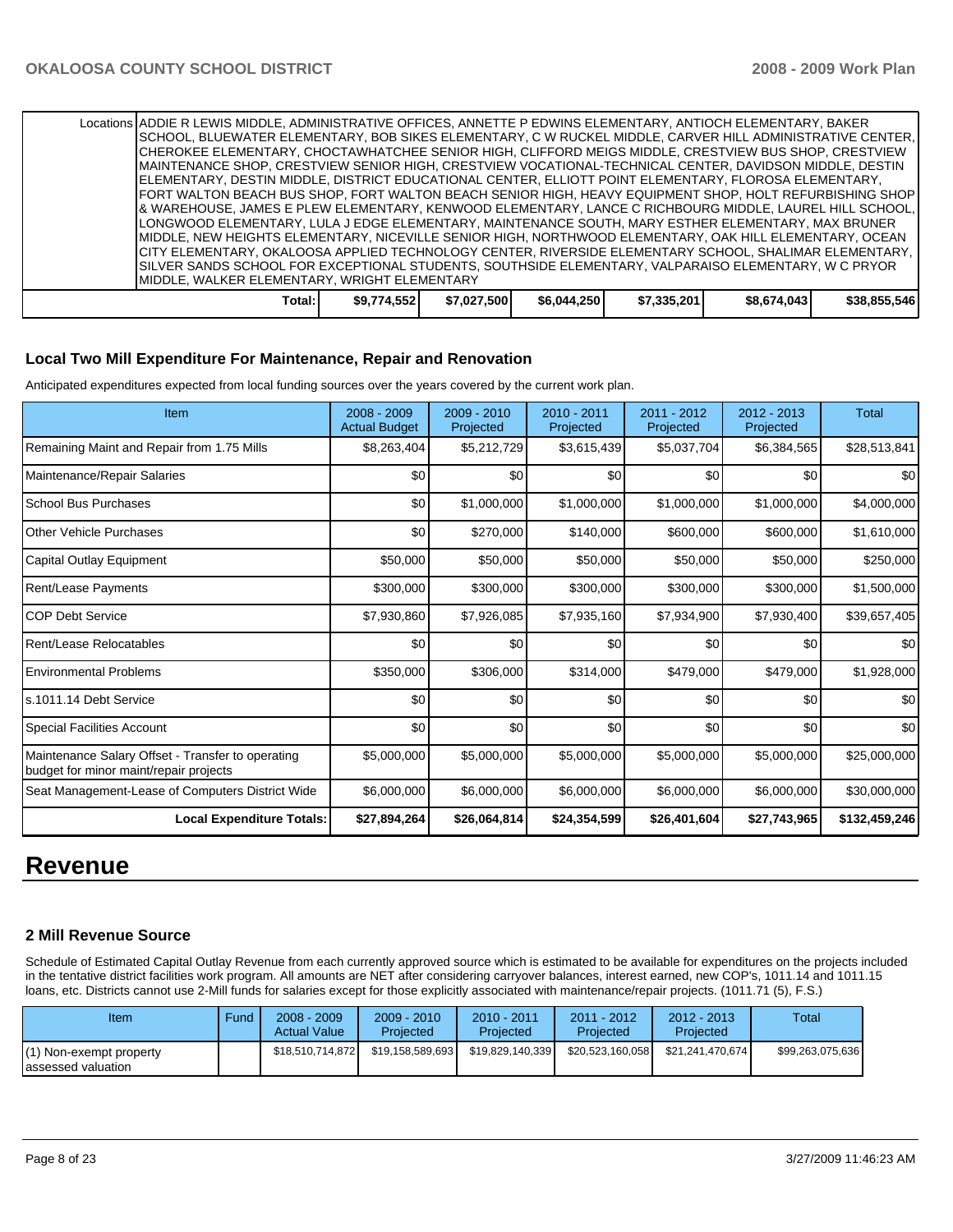| (2) The Millege projected for<br>discretionary capital outlay per<br>s.1011.71 |      | 1.69         | 1.69         | 1.69         | 1.69         | 1.69 <sub>1</sub> |               |
|--------------------------------------------------------------------------------|------|--------------|--------------|--------------|--------------|-------------------|---------------|
| (3) Full value of the 2-Mill<br>discretionary capital outlay per<br>ls.1011.71 |      | \$30,774,063 | \$31,851,155 | \$32,965,946 | \$34.119.754 | \$35,313,945      | \$165,024,863 |
| (4) Value of the portion of the 2-<br>Mills ACTUALLY levied                    | 370I | \$29,683,782 | \$30,722,714 | \$31,798,009 | \$32,910,939 | \$34,062,822      | \$159,178,266 |
| $(5)$ Difference of lines (3) and (4)                                          |      | \$1,090,281  | \$1,128,441  | \$1,167,937  | \$1,208,815  | \$1,251,123       | \$5,846,597   |

## **PECO Revenue Source**

The figure in the row designated "PECO Maintenance" will be subtracted from funds available for new construction because PECO maintenance dollars cannot be used for new construction.

| Item                                 | Fund         | $2008 - 2009$<br><b>Actual Budget</b> | $2009 - 2010$<br>Projected | $2010 - 2011$<br>Projected | 2011 - 2012<br>Projected | $2012 - 2013$<br>Projected | Total        |
|--------------------------------------|--------------|---------------------------------------|----------------------------|----------------------------|--------------------------|----------------------------|--------------|
| IPECO New Construction               | 340 <b>I</b> | \$649.189                             | \$0 <sub>1</sub>           | \$146.283                  | \$447.212                | \$178.768                  | \$1,421,452  |
| <b>PECO Maintenance Expenditures</b> |              | \$1,511,148                           | \$1,814,771                | \$2,428,811                | \$2,297,497              | \$2,289,478                | \$10,341,705 |
|                                      |              | \$2,160,337                           | \$1,814,771                | \$2,575,094                | \$2,744,709              | \$2,468,246                | \$11,763,157 |

## **CO & DS Revenue Source**

Revenue from Capital Outlay and Debt Service funds.

| Item                                               | Fund  | $2008 - 2009$<br><b>Actual Budget</b> | $2009 - 2010$<br>Projected | $2010 - 2011$<br>Projected | 2011 - 2012<br>Projected | $2012 - 2013$<br>Projected | Total     |
|----------------------------------------------------|-------|---------------------------------------|----------------------------|----------------------------|--------------------------|----------------------------|-----------|
| ICO & DS Cash Flow-through<br><b>I</b> Distributed | 360 l | \$169.344                             | \$169.344                  | \$169.344                  | \$169.344                | \$169.344                  | \$846,720 |
| ICO & DS Interest on<br>Undistributed CO           | 360 l | \$25,027                              | \$25,027                   | \$25,027                   | \$25,027                 | \$25,027                   | \$125,135 |
|                                                    |       | \$194,371                             | \$194,371                  | \$194,371                  | \$194.371                | \$194,371                  | \$971,855 |

## **Fair Share Revenue Source**

All legally binding commitments for proportionate fair-share mitigation for impacts on public school facilities must be included in the 5-year district work program. Nothing reported for this section.

### **Sales Surtax Referendum**

Specific information about any referendum for a 1-cent or ½-cent surtax referendum during the previous year.

**Did the school district hold a surtax referendum during the past fiscal year 2007 - 2008?** No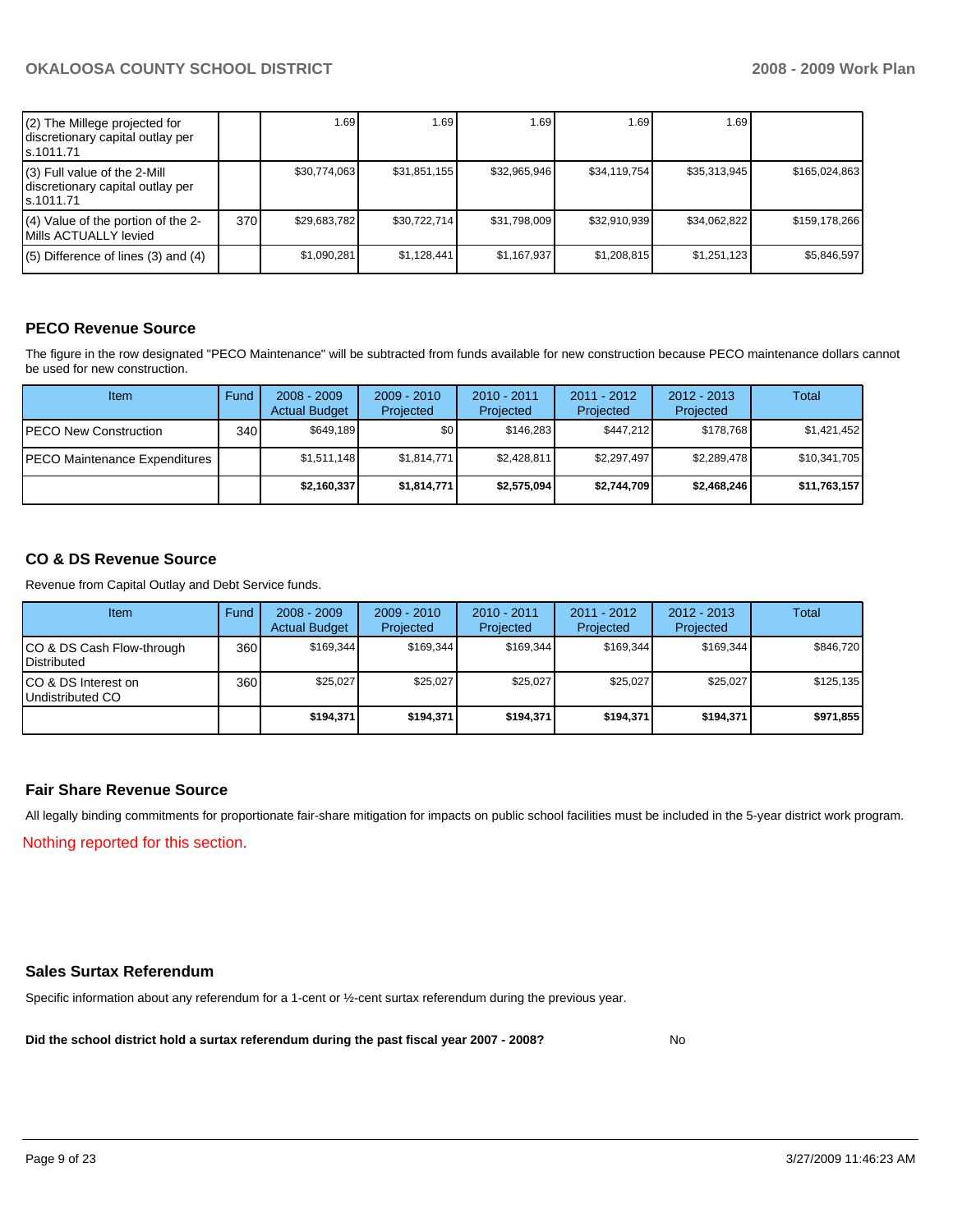## **Additional Revenue Source**

Any additional revenue sources

| Item                                                                                                   | 2008 - 2009<br><b>Actual Value</b> | 2009 - 2010<br>Projected | 2010 - 2011<br>Projected | 2011 - 2012<br>Projected | 2012 - 2013<br>Projected | <b>Total</b>     |
|--------------------------------------------------------------------------------------------------------|------------------------------------|--------------------------|--------------------------|--------------------------|--------------------------|------------------|
| Proceeds from a s.1011.14/15 F.S. Loans                                                                | \$0                                | \$0                      | \$0                      | \$0                      | \$0                      | \$0              |
| District Bonds - Voted local bond<br>referendum proceeds per s.9, Art VII<br><b>State Constitution</b> | \$0                                | \$0                      | \$0                      | \$0                      | \$0                      | \$0              |
| Proceeds from Special Act Bonds                                                                        | \$0                                | \$0                      | \$0                      | \$0                      | \$0                      | \$0              |
| Estimated Revenue from CO & DS Bond<br>Sale                                                            | \$0                                | \$0                      | \$0                      | \$0                      | \$0                      | \$0              |
| Proceeds from Voted Capital<br>Improvements millage                                                    | \$0                                | \$0                      | \$0                      | \$0                      | \$0                      | \$0              |
| Other Revenue for Other Capital Projects                                                               | \$0                                | \$0                      | \$0                      | \$0                      | \$0                      | \$0              |
| Proceeds from 1/2 cent sales surtax<br>authorized by school board                                      | \$0                                | \$0                      | \$0                      | \$0                      | \$0                      | \$0              |
| Proceeds from local governmental<br>infrastructure sales surtax                                        | \$0                                | \$0                      | \$0                      | \$0                      | \$0                      | \$0              |
| Proceeds from Certificates of<br>Participation (COP's) Sale                                            | \$0                                | \$0                      | \$0                      | \$0                      | \$0                      | \$0              |
| Classrooms First Bond proceeds amount<br>authorized in FY 1997-98                                      | \$0                                | \$0                      | \$0                      | \$0                      | \$0                      | \$0              |
| <b>Classrooms for Kids</b>                                                                             | \$0                                | \$0                      | \$0                      | \$0                      | \$0                      | \$0              |
| <b>District Equity Recognition</b>                                                                     | \$0                                | \$0                      | \$0                      | \$0                      | \$0                      | \$0              |
| <b>Federal Grants</b>                                                                                  | \$0                                | \$0                      | \$0                      | \$0                      | \$0                      | \$0              |
| Proportionate share mitigation (actual<br>cash revenue only, not in kind donations)                    | \$0                                | \$0                      | \$0                      | \$0                      | \$0                      | \$0              |
| Impact fees received                                                                                   | \$0                                | \$0                      | \$0                      | \$0                      | \$0                      | \$0              |
| Private donations                                                                                      | \$28,741                           | \$0                      | \$0                      | \$0                      | \$0                      | \$28,741         |
| Grants from local governments or not-for-<br>profit organizations                                      | \$0                                | \$0                      | \$0                      | \$0                      | \$0                      | \$0              |
| Interest, Including Profit On Investment                                                               | \$0                                | \$0                      | \$0                      | \$0                      | \$0                      | \$0              |
| Revenue from Bonds pledging proceeds<br>from 1 cent or 1/2 cent Sales Surtax                           | \$0                                | \$0                      | \$0                      | \$0                      | \$0                      | \$0              |
| <b>Fund Balance Carried Forward</b>                                                                    | \$75,133,985                       | \$0                      | \$0                      | \$0                      | \$0                      | \$75,133,985     |
| <b>Obligated Fund Balance Carried Forward</b>                                                          | (\$75,133,985)                     | \$0                      | \$0                      | \$0                      | \$0                      | (\$75, 133, 985) |
| <b>Special Facilities Account</b>                                                                      | \$0                                | \$0                      | \$0                      | \$0                      | \$0                      | \$0              |
| One Cent - 1/2 Cent Sales Surtax Debt<br>Service                                                       | \$0                                | \$0                      | \$0                      | \$0                      | \$0                      | \$0              |
| <b>Charter School Capital Outlay</b>                                                                   | \$839,592                          | \$0                      | \$0                      | \$0                      | \$0                      | \$839,592        |
| <b>Subtotal</b>                                                                                        | \$868,333                          | \$0                      | \$0                      | \$0                      | \$0                      | \$868,333        |

## **Total Revenue Summary**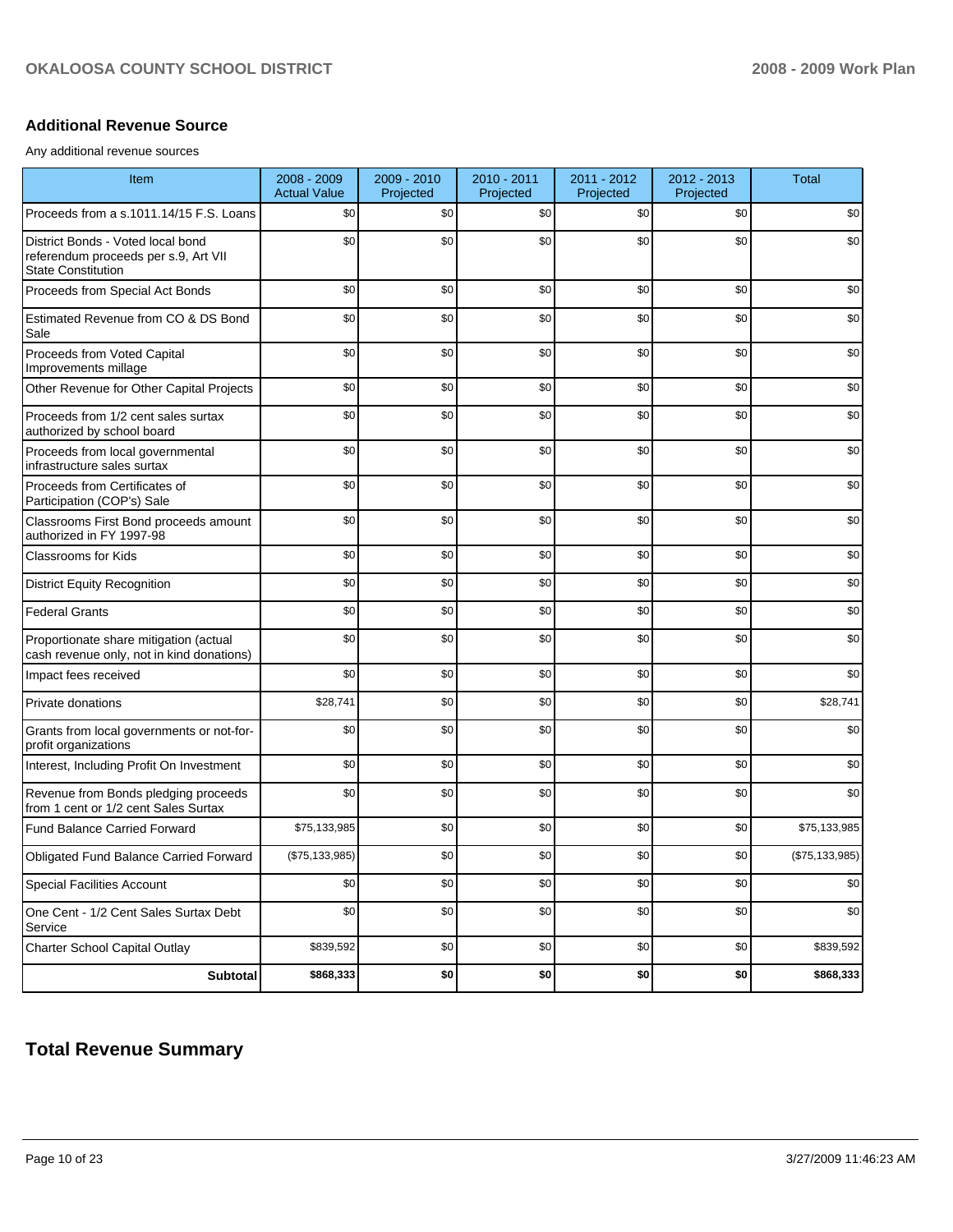| <b>Item Name</b>                                               | $2008 - 2009$<br><b>Budget</b> | $2009 - 2010$<br>Projected | $2010 - 2011$<br>Projected | $2011 - 2012$<br>Projected | $2012 - 2013$<br>Projected | <b>Five Year Total</b> |
|----------------------------------------------------------------|--------------------------------|----------------------------|----------------------------|----------------------------|----------------------------|------------------------|
| Local 1.75 Mill Discretionary Capital<br><b>Outlay Revenue</b> | \$29,683,782                   | \$30,722,714               | \$31,798,009               | \$32,910,939               | \$34,062,822               | \$159,178,266          |
| PECO and 1.75 Mill Maint and Other 1.75<br>Mill Expenditures   | $(\$27,894,264)$               | (\$26,064,814)             | (\$24,354,599)             | (\$26,401,604)             | (\$27,743,965)             | (\$132,459,246)        |
| PECO Maintenance Revenue                                       | \$1,511,148                    | \$1,814,771                | \$2,428,811                | \$2,297,497                | \$2,289,478                | \$10,341,705           |
| <b>Available 2 Mill for New Construction</b>                   | \$1,789,518                    | \$4,657,900                | \$7,443,410                | \$6,509,335                | \$6,318,857                | \$26,719,020           |

| Item Name                             | $2008 - 2009$<br><b>Budget</b> | $2009 - 2010$<br>Projected | $2010 - 2011$<br>Projected | $2011 - 2012$<br>Projected | $2012 - 2013$<br>Projected | <b>Five Year Total</b> |
|---------------------------------------|--------------------------------|----------------------------|----------------------------|----------------------------|----------------------------|------------------------|
| ICO & DS Revenue                      | \$194,371                      | \$194,371                  | \$194.371                  | \$194,371                  | \$194,371                  | \$971,855              |
| <b>IPECO New Construction Revenue</b> | \$649,189                      | \$0                        | \$146.283                  | \$447.212                  | \$178.768                  | \$1,421,452            |
| <b>I</b> Other/Additional Revenue     | \$868,333                      | \$0                        | \$0                        | \$0                        | \$0                        | \$868,333              |
| <b>Total Additional Revenuel</b>      | \$1,711,893                    | \$194,371                  | \$340,654                  | \$641,583                  | \$373,139                  | \$3,261,640            |
| <b>Total Available Revenue</b>        | \$3,501,411                    | \$4,852,271                | \$7.784.064                | \$7,150,918                | \$6,691,996                | \$29,980,660           |

## **Project Schedules**

## **Capacity Project Schedules**

A schedule of capital outlay projects necessary to ensure the availability of satisfactory classrooms for the projected student enrollment in K-12 programs. Nothing reported for this section.

| <b>Planned Cost:</b>     |  |  |  |
|--------------------------|--|--|--|
| <b>Student Stations:</b> |  |  |  |
| <b>Total Classrooms:</b> |  |  |  |
| Gross Sq Ft:             |  |  |  |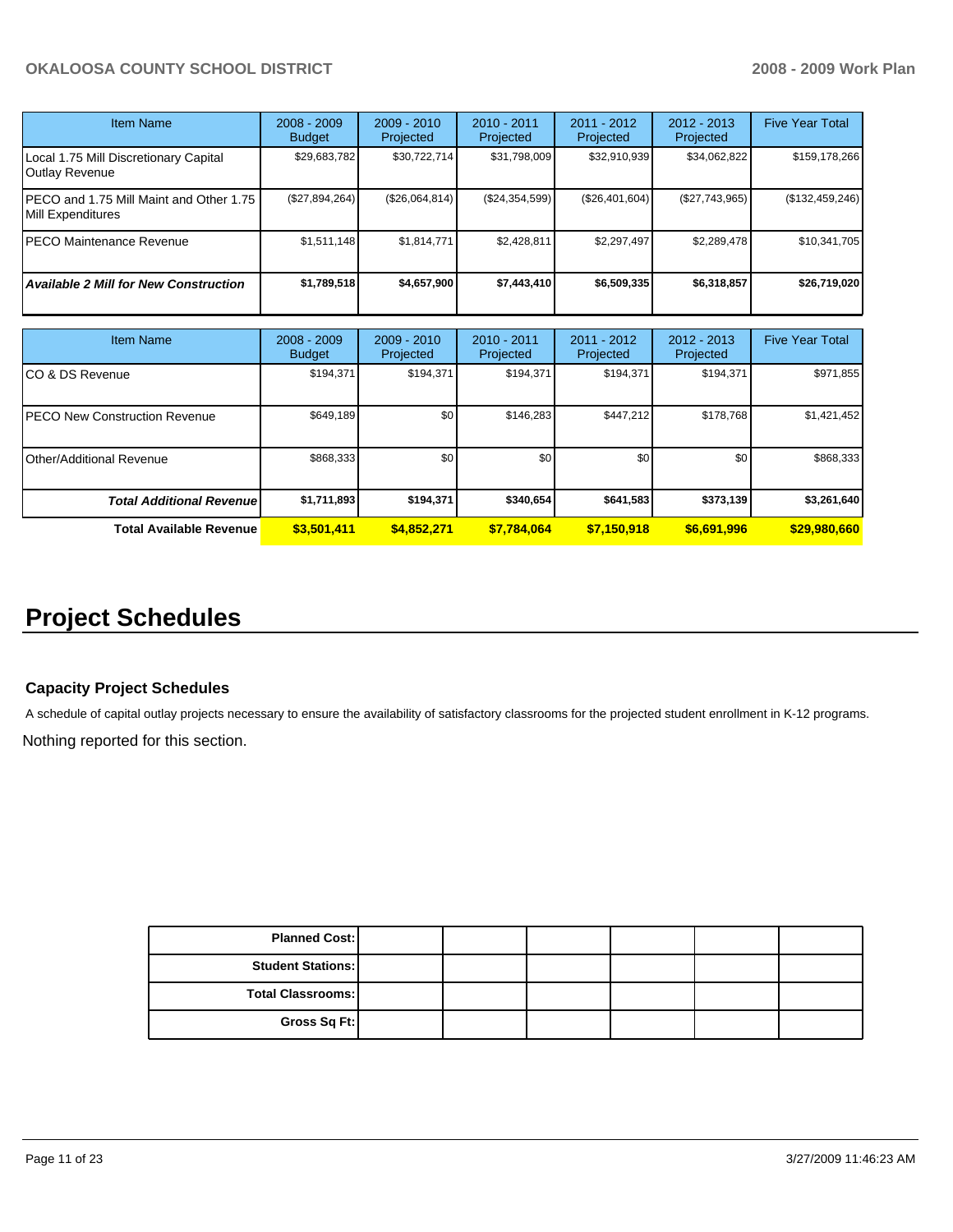## **Other Project Schedules**

Major renovations, remodeling, and additions of capital outlay projects that do not add capacity to schools.

| <b>Project Description</b>                           | Location                                    | $2008 - 2009$<br>Actual Budget | $2009 - 2010$<br>Projected | 2010 - 2011<br>Projected | 2011 - 2012<br>Projected | $2012 - 2013$<br>Projected | Total           | Funded |
|------------------------------------------------------|---------------------------------------------|--------------------------------|----------------------------|--------------------------|--------------------------|----------------------------|-----------------|--------|
| I Renovation of Front office                         | <b>CHOCTAWHATCHEE</b><br><b>SENIOR HIGH</b> | \$100,000                      | \$0                        | \$0                      | \$0                      | \$0                        | \$100,000 Yes   |        |
| <b>I</b> School wide renovation and<br>change of use | <b>NORTHWOOD</b><br><b>ELEMENTARY</b>       | \$2,926,411                    | \$0                        | \$0                      | \$0                      | \$0                        | \$2,926,411 Yes |        |
| School wide renovation and<br>change of use          | <b>SOUTHSIDE</b><br><b>ELEMENTARY</b>       | \$400,000                      | \$0                        | \$0                      | \$0                      | \$0                        | \$400,000 Yes   |        |
| I Renovate front office                              | <b>WRIGHT ELEMENTARY</b>                    | \$75,000                       | \$0                        | \$0                      | \$0                      | \$0                        | \$75,000 Yes    |        |
|                                                      |                                             | \$3,501,411                    | \$0                        | \$0                      | \$0                      | \$0                        | \$3,501,411     |        |

## **Additional Project Schedules**

Any projects that are not identified in the last approved educational plant survey.

| <b>Project Description</b>                                   | Location                                           | <b>Num</b><br>Classroom  <br>s. | $2008 - 2009$<br><b>Actual Budget</b> | $2009 - 2010$<br>Projected | 2010 - 2011<br>Projected | $2011 - 2012$<br>Projected | $2012 - 2013$<br>Projected | Total          | Funded |
|--------------------------------------------------------------|----------------------------------------------------|---------------------------------|---------------------------------------|----------------------------|--------------------------|----------------------------|----------------------------|----------------|--------|
| Total new AC with<br>controls                                | <b>CHOCTAWHATCHE</b><br><b>E SENIOR HIGH</b>       |                                 | \$6,000,000                           | \$0                        | \$0                      | \$0                        | \$0                        | \$6,000,000 No |        |
| New AC upgrade in<br>older section and total<br>new controls | <b>NICEVILLE SENIOR</b><br>IHIGH                   |                                 | \$0                                   | \$3,000,000                | \$0                      | \$0                        | \$0                        | \$3,000,000 No |        |
| New AC upgrade in<br>older section and total<br>new controls | <b>CRESTVIEW</b><br><b>SENIOR HIGH</b>             |                                 | \$2,000,000                           | \$0                        | \$0                      | \$0                        | \$0                        | \$2,000,000 No |        |
| New AC upgrade in<br>older section and total<br>new controls | <b>FORT WALTON</b><br>IBEACH SENIOR<br><b>HIGH</b> |                                 | \$2,000,000                           | \$0                        | \$0                      | \$0                        | \$0                        | \$2,000,000 No |        |
| New AC upgrade in<br>older section and total<br>new controls | <b>BAKER SCHOOL</b>                                |                                 | \$0                                   | \$2,000,000                | \$0                      | \$0                        | \$0                        | \$2,000,000 No |        |
|                                                              |                                                    | 0                               | \$10,000,000                          | \$5,000,000                | \$0                      | \$0                        | \$0                        | \$15,000,000   |        |

### **Non Funded Growth Management Project Schedules**

Schedule indicating which projects, due to planned development, that CANNOT be funded from current revenues projected over the next five years.

Nothing reported for this section.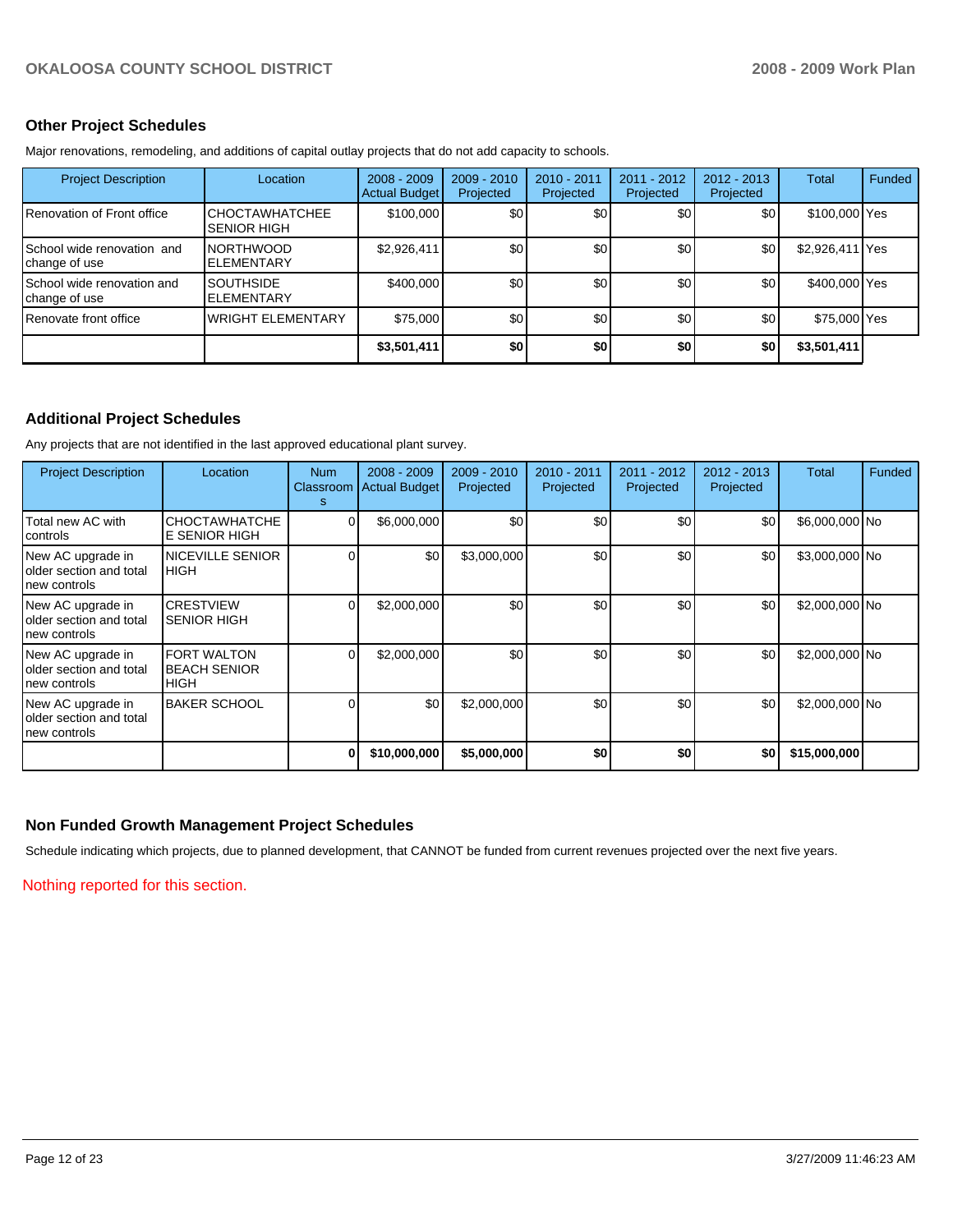# **Tracking**

## **Capacity Tracking**

| Location                                                         | $2008 -$<br>2009 Satis.<br>Stu. Sta. | Actual<br>$2008 -$<br><b>2009 FISH</b><br>Capacity | Actual<br>$2007 -$<br>2008<br><b>COFTE</b> | # Class<br>Rooms | Actual<br>Average<br>$2008 -$<br>2009 Class<br><b>Size</b> | Actual<br>$2008 -$<br>2009<br><b>Utilization</b> | <b>New</b><br>Stu.<br>Capacity | <b>New</b><br>Rooms to<br>be<br>Added/Re<br>moved | Projected<br>$2012 -$<br>2013<br><b>COFTE</b> | Projected<br>$2012 -$<br>2013<br><b>Utilization</b> | Projected<br>$2012 -$<br>2013 Class<br><b>Size</b> |
|------------------------------------------------------------------|--------------------------------------|----------------------------------------------------|--------------------------------------------|------------------|------------------------------------------------------------|--------------------------------------------------|--------------------------------|---------------------------------------------------|-----------------------------------------------|-----------------------------------------------------|----------------------------------------------------|
| ANNETTE P EDWINS<br><b>ELEMENTARY</b>                            | 470                                  | 470                                                | 448                                        | 25               | 18                                                         | 95.00 %                                          | $\Omega$                       | $\Omega$                                          | 448                                           | 95.00 %                                             | 18                                                 |
| <b>BAKER SCHOOL</b>                                              | 1,636                                | 1,472                                              | 1,356                                      | 76               | 18                                                         | 92.00 %                                          | $\Omega$                       | $\mathbf 0$                                       | 1,450                                         | 99.00 %                                             | 19                                                 |
| <b>BOB SIKES</b><br><b>ELEMENTARY</b>                            | 863                                  | 863                                                | 697                                        | 45               | 15                                                         | 81.00 %                                          | 88                             | $\overline{4}$                                    | 750                                           | 79.00 %                                             | 15                                                 |
| <b>CLIFFORD MEIGS</b><br>MIDDLE                                  | 1,028                                | 925                                                | 668                                        | 44               | 15                                                         | 72.00 %                                          | 0                              | $\mathbf 0$                                       | 550                                           | 59.00 %                                             | 13                                                 |
| <b>LANCE C RICHBOURG</b><br><b>MIDDLE</b>                        | 1,009                                | 908                                                | 688                                        | 44               | 16                                                         | 76.00 %                                          | $\Omega$                       | $\Omega$                                          | $\mathbf 0$                                   | 0.00%                                               | $\mathbf 0$                                        |
| <b>NEW HEIGHTS</b><br><b>ELEMENTARY</b>                          | 265                                  | 265                                                | 63                                         | 26               | $\overline{2}$                                             | 24.00 %                                          | $\Omega$                       | $\overline{0}$                                    | $\mathbf 0$                                   | 0.00%                                               | $\mathbf 0$                                        |
| C W RUCKEL MIDDLE                                                | 1,053                                | 948                                                | 838                                        | 46               | 18                                                         | 88.00 %                                          | $\Omega$                       | $\mathbf 0$                                       | 850                                           | 90.00 %                                             | 18                                                 |
| <b>DESTIN ELEMENTARY</b>                                         | 972                                  | 972                                                | 874                                        | 52               | 17                                                         | 90.00 %                                          | $\Omega$                       | $\Omega$                                          | 800                                           | 82.00 %                                             | 15                                                 |
| LULA J EDGE<br><b>ELEMENTARY</b>                                 | 587                                  | 587                                                | 470                                        | 31               | 15                                                         | 80.00 %                                          | 0                              | $\Omega$                                          | 450                                           | 77.00 %                                             | 15                                                 |
| <b>CHEROKEE</b><br><b>ELEMENTARY</b>                             | 588                                  | 588                                                | 396                                        | 32               | 12                                                         | 67.00 %                                          | $\mathbf 0$                    | $\mathbf 0$                                       | 400                                           | 68.00 %                                             | 13                                                 |
| LAUREL HILL SCHOOL                                               | 729                                  | 656                                                | 417                                        | 35               | 12                                                         | 64.00 %                                          | $\Omega$                       | $\Omega$                                          | 450                                           | 69.00 %                                             | 13                                                 |
| <b>NICEVILLE SENIOR</b><br><b>HIGH</b>                           | 2,460                                | 2,337                                              | 2,077                                      | 97               | 21                                                         | 89.00 %                                          | $\Omega$                       | $\mathbf 0$                                       | 2,100                                         | 90.00 %                                             | 22                                                 |
| <b>NORTHWOOD</b><br><b>ELEMENTARY</b>                            | 709                                  | 709                                                | 682                                        | 39               | 17                                                         | 96.00 %                                          | 200                            | 10                                                | 744                                           | 82.00 %                                             | 15                                                 |
| <b>SILVER SANDS SCHOOL</b><br>FOR EXCEPTIONAL<br><b>STUDENTS</b> | 216                                  | 216                                                | 167                                        | 21               | 8                                                          | 77.00 %                                          | $\Omega$                       | $\Omega$                                          | 150                                           | 69.00 %                                             | $\overline{7}$                                     |
| <b>SOUTHSIDE</b><br><b>ELEMENTARY</b>                            | 602                                  | 602                                                | 567                                        | 33               | 17                                                         | 94.00 %                                          | $\Omega$                       | 0                                                 | 150                                           | 25.00 %                                             | 5                                                  |
| VALPARAISO<br><b>ELEMENTARY</b>                                  | 593                                  | 593                                                | 442                                        | 32               | 14                                                         | 75.00 %                                          | $\Omega$                       | $\mathbf 0$                                       | 450                                           | 76.00 %                                             | 14                                                 |
| <b>W C PRYOR MIDDLE</b>                                          | 1,041                                | 937                                                | 574                                        | 47               | 12                                                         | 61.00 %                                          | $\Omega$                       | $\Omega$                                          | 525                                           | 56.00 %                                             | 11                                                 |
| <b>WRIGHT ELEMENTARY</b>                                         | 763                                  | 763                                                | 558                                        | 41               | 14                                                         | 73.00 %                                          | 120                            | 6                                                 | 554                                           | 63.00 %                                             | 12                                                 |
| <b>SHALIMAR</b><br><b>ELEMENTARY</b>                             | 600                                  | 600                                                | 452                                        | 32               | 14                                                         | 75.00 %                                          | 160                            | 8                                                 | 530                                           | 70.00 %                                             | 13                                                 |
| <b>OAK HILL ELEMENTARY</b>                                       | 414                                  | 414                                                | 233                                        | 23               | 10                                                         | 56.00 %                                          | 414                            | 414                                               | 23                                            | 3.00 %                                              | 0                                                  |
| <b>ELLIOTT POINT</b><br>ELEMENTARY                               | 633                                  | 633                                                | 552                                        | 34               | 16                                                         | 87.00 %                                          | $\Omega$                       | $\mathbf 0$                                       | 500                                           | 79.00 %                                             | 15                                                 |
| <b>OCEAN CITY</b><br><b>ELEMENTARY</b>                           | 594                                  | 594                                                | 422                                        | 33               | 13                                                         | 71.00 %                                          | 594                            | 594                                               | 33                                            | 3.00 %                                              | $\mathbf 0$                                        |
| <b>MARY ESTHER</b><br><b>ELEMENTARY</b>                          | 612                                  | 612                                                | 538                                        | 34               | 16                                                         | 88.00 %                                          | 80                             | 4                                                 | 500                                           | 72.00 %                                             | 13                                                 |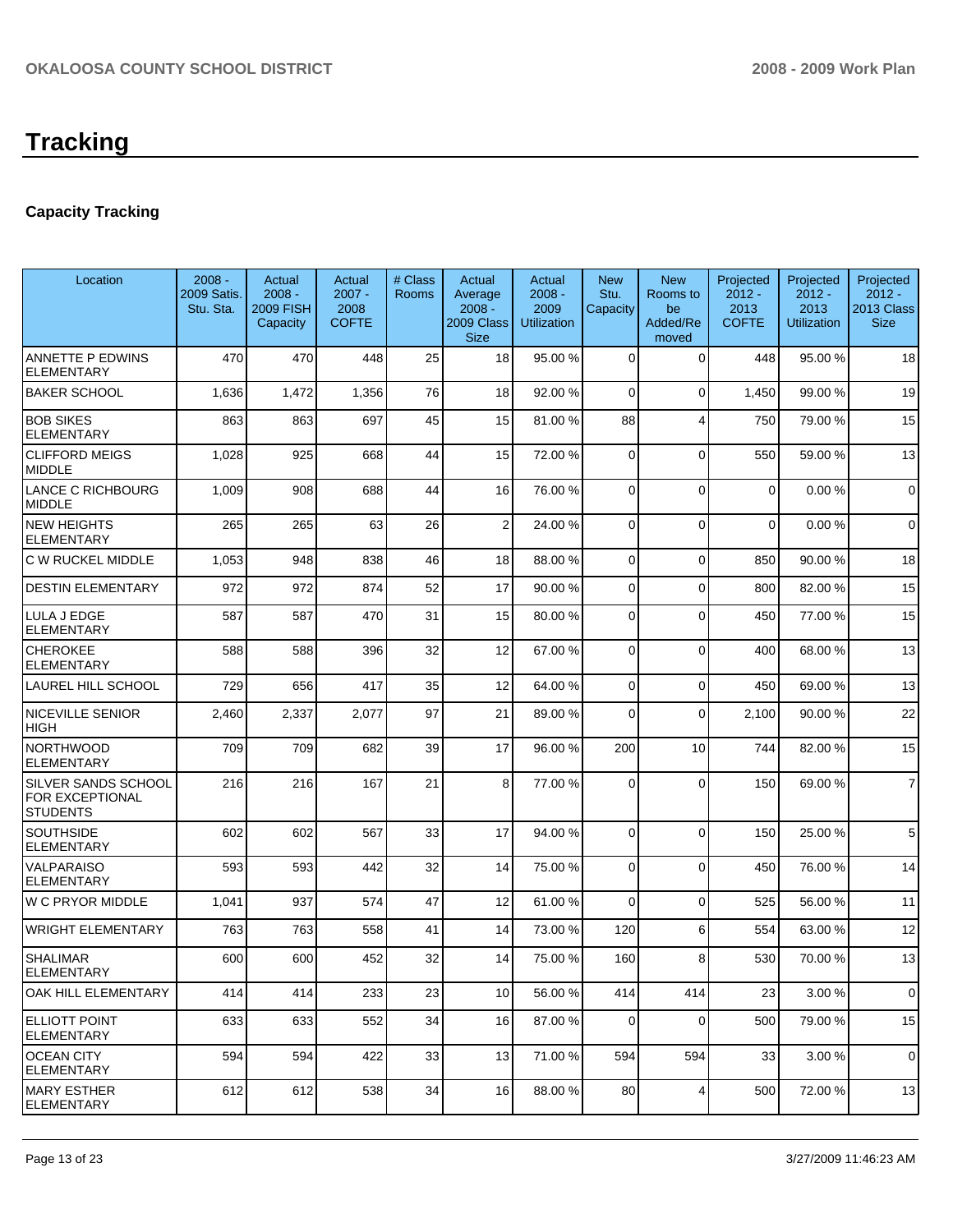| <b>JAMES E PLEW</b><br><b>ELEMENTARY</b>                          | 726      | 726      | 595      | 37          | 16              | 82.00 %  | 80             | $\overline{4}$ | 550         | 68.00 %  | 13             |
|-------------------------------------------------------------------|----------|----------|----------|-------------|-----------------|----------|----------------|----------------|-------------|----------|----------------|
| <b>CHOCTAWHATCHEE</b><br><b>SENIOR HIGH</b>                       | 2,170    | 2,062    | 1,765    | 89          | 20              | 86.00 %  | $\Omega$       | $\Omega$       | 1,600       | 78.00 %  | 18             |
| <b>CRESTVIEW SENIOR</b><br><b>HIGH</b>                            | 1,784    | 1,695    | 1,542    | 77          | 20              | 91.00 %  | 225            | 9              | 2.010       | 105.00 % | 23             |
| <b>CRESTVIEW</b><br><b>VOCATIONAL-</b><br><b>TECHNICAL CENTER</b> | 247      | 247      | 366      | 11          | 33              | 148.00 % | $\Omega$       | $\Omega$       | $\mathbf 0$ | 0.00%    | $\overline{0}$ |
| <b>IKENWOOD</b><br><b>ELEMENTARY</b>                              | 605      | 605      | 562      | 32          | 18              | 93.00 %  | $\Omega$       | $\Omega$       | 550         | 91.00 %  | 17             |
| <b>FLOROSA ELEMENTARY</b>                                         | 679      | 679      | 582      | 36          | 16              | 86.00 %  | 132            | 6              | 590         | 73.00 %  | 14             |
| FORT WALTON BEACH<br><b>SENIOR HIGH</b>                           | 2,071    | 1,967    | 1,934    | 95          | 20              | 98.00 %  | $\Omega$       | $\Omega$       | 1,700       | 86.00 %  | 18             |
| IMAX BRUNER MIDDLE                                                | 1,134    | 1,021    | 911      | 50          | 18              | 89.00 %  | $\Omega$       | $\Omega$       | 800         | 78.00 %  | 16             |
| ADDIE R LEWIS MIDDLE                                              | 860      | 774      | 600      | 38          | 16              | 78.00 %  | $\Omega$       | $\Omega$       | 599         | 77.00 %  | 16             |
| <b>LONGWOOD</b><br><b>ELEMENTARY</b>                              | 630      | 630      | 400      | 15          | 27              | 63.00 %  | $\Omega$       | $\Omega$       | 550         | 87.00 %  | 37             |
| <b>OKALOOSA APPLIED</b><br><b>TECHNOLOGY CENTER</b>               | 649      | 649      | 205      | 38          | 5 <sup>1</sup>  | 32.00 %  | $\Omega$       | $\Omega$       | 200         | 31.00 %  | 5 <sup>5</sup> |
| <b>WALKER ELEMENTARY</b>                                          | 767      | 767      | 746      | 42          | 18              | 97.00 %  | 176            | 8              | 800         | 85.00 %  | 16             |
| <b>BLUEWATER</b><br><b>ELEMENTARY</b>                             | 695      | 695      | 638      | 37          | 17              | 92.00 %  | 176            | 8              | 700         | 80.00 %  | 16             |
| ICARVER HILL<br><b>ADMINISTRATIVE</b><br><b>CENTER</b>            | 0        | $\Omega$ | 36       | $\mathbf 0$ | $\overline{0}$  | 0.00%    | $\Omega$       | $\Omega$       | $\Omega$    | 0.00%    | $\overline{0}$ |
| <b>DISTRICT</b><br><b>EDUCATIONAL CENTER</b>                      | $\Omega$ | $\Omega$ | $\Omega$ | $\Omega$    | $\Omega$        | 0.00%    | $\Omega$       | $\Omega$       | $\Omega$    | 0.00%    | $\Omega$       |
| <b>DESTIN MIDDLE</b>                                              | 613      | 552      | 572      | 26          | 22              | 104.00%  | $\Omega$       | $\Omega$       | 550         | 100.00 % | 21             |
| <b>DAVIDSON MIDDLE</b>                                            | 983      | 885      | 891      | 43          | 21              | 101.00 % | $\overline{0}$ | 0              | 850         | 96.00 %  | 20             |
| <b>ANTIOCH ELEMENTARY</b>                                         | 944      | 944      | 836      | 54          | 15 <sup>1</sup> | 89.00 %  | $\Omega$       | $\Omega$       | 835         | 88.00 %  | 15             |
| <b>RIVERSIDE</b><br><b>ELEMENTARY SCHOOL</b>                      | 18       | $\Omega$ | $\Omega$ | 1           | $\Omega$        | 0.00%    | 900            | 39             | 875         | 97.00 %  | 22             |
|                                                                   | 34,012   | 32,562   | 27,359   | 1.643       | 17              | 84.02%   | 3,345          | 1,114          | 26,166      | 72.87%   | 9              |

The COFTE Projected Total (26,166) for 2012 - 2013 must match the Official Forecasted COFTE Total (26,165 ) for 2012 - 2013 before this section can be completed. In the event that the COFTE Projected Total does not match the Official forecasted COFTE, then the Balanced Projected COFTE Table should be used to balance COFTE.

| Projected COFTE for 2012 - 2013 |        |  |  |  |  |
|---------------------------------|--------|--|--|--|--|
| Elementary (PK-3)               | 9,480  |  |  |  |  |
| Middle (4-8)                    | 9,321  |  |  |  |  |
| High (9-12)                     | 7,365  |  |  |  |  |
|                                 | 26,165 |  |  |  |  |

| <b>Grade Level Type</b> | <b>Balanced Projected</b><br>COFTE for 2012 - 2013 |
|-------------------------|----------------------------------------------------|
| Elementary (PK-3)       |                                                    |
| Middle (4-8)            |                                                    |
| High (9-12)             |                                                    |
|                         | 26,166                                             |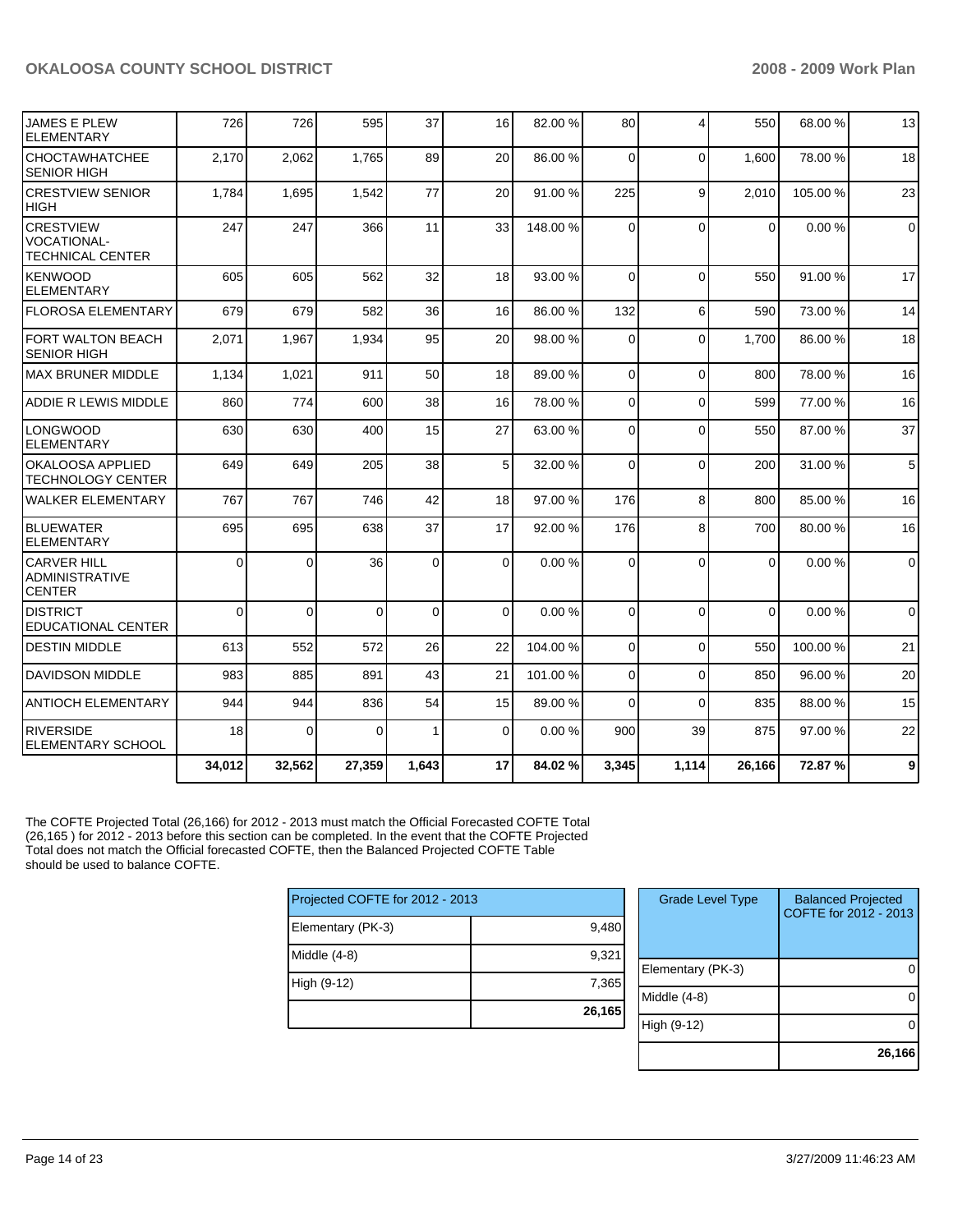## **Relocatable Replacement**

Number of relocatable classrooms clearly identified and scheduled for replacement in the school board adopted financially feasible 5-year district work program.

| Location                               | 2008 - 2009    | 2009 - 2010    | 2010 - 2011    | $2011 - 2012$  | $2012 - 2013$ | Year 5 Total |
|----------------------------------------|----------------|----------------|----------------|----------------|---------------|--------------|
| ANNETTE P EDWINS ELEMENTARY            | $\mathbf 0$    | $\overline{2}$ | $\Omega$       | $\Omega$       | $\Omega$      | 2            |
| <b>BAKER SCHOOL</b>                    | $\mathbf 0$    | $\Omega$       | $\Omega$       | 4              | $\Omega$      | 4            |
| <b>DESTIN ELEMENTARY</b>               | 3              | 6              | $\Omega$       | $\Omega$       | $\Omega$      | 9            |
| CHEROKEE ELEMENTARY                    | 1              | $\Omega$       | $\Omega$       | $\Omega$       | $\Omega$      |              |
| <b>LAUREL HILL SCHOOL</b>              | 0              | $\Omega$       | 1              | $\Omega$       | $\Omega$      | 1            |
| NORTHWOOD ELEMENTARY                   | 0              | 15             | $\Omega$       | 0              | $\Omega$      | 15           |
| <b>SOUTHSIDE ELEMENTARY</b>            | 0              | 6              | $\Omega$       | $\Omega$       | 0             | 6            |
| <b>VALPARAISO ELEMENTARY</b>           | $\mathbf 0$    | $\Omega$       | $\Omega$       | $\overline{2}$ | $\Omega$      | 2            |
| W C PRYOR MIDDLE                       | $\mathbf 0$    | $\overline{2}$ | $\Omega$       | $\Omega$       | $\Omega$      | 2            |
| WRIGHT ELEMENTARY                      | $\overline{0}$ | $\Omega$       | 3              | $\Omega$       | $\Omega$      | 3            |
| <b>SHALIMAR ELEMENTARY</b>             | 3              | $\mathbf 0$    | $\Omega$       | 0              | $\Omega$      | 3            |
| <b>ELLIOTT POINT ELEMENTARY</b>        | $\pmb{0}$      | $\mathbf 0$    | 4              | 0              | $\Omega$      | 4            |
| MARY ESTHER ELEMENTARY                 | 0              |                | $\Omega$       | $\Omega$       | $\Omega$      |              |
| JAMES E PLEW ELEMENTARY                | $\mathbf 0$    | $\Omega$       | $\overline{2}$ | $\Omega$       | $\Omega$      | 2            |
| <b>CHOCTAWHATCHEE SENIOR HIGH</b>      | 1              | $\Omega$       | $\Omega$       | $\Omega$       | $\Omega$      |              |
| <b>KENWOOD ELEMENTARY</b>              | 0              | $\Omega$       | $\Omega$       | $\Omega$       |               | 3            |
| <b>FLOROSA ELEMENTARY</b>              | 4              | $\Omega$       | 1              | $\Omega$       | $\Omega$      | 5            |
| <b>ADDIE R LEWIS MIDDLE</b>            | 0              | 2              | $\Omega$       | $\Omega$       | $\Omega$      | 2            |
| LONGWOOD ELEMENTARY                    | 0              | $\Omega$       | 3              | $\Omega$       | $\Omega$      | 3            |
| <b>WALKER ELEMENTARY</b>               | $\mathbf 0$    |                | $\Omega$       | $\Omega$       | $\Omega$      |              |
| <b>DAVIDSON MIDDLE</b>                 | $\mathbf 0$    | $\overline{4}$ | $\Omega$       | $\Omega$       | $\Omega$      | 4            |
| <b>ANTIOCH ELEMENTARY</b>              | $\mathbf 0$    | 6              | $\Omega$       | 0              | $\Omega$      | 6            |
| <b>Total Relocatable Replacements:</b> | 12             | 45             | 14             | 6              |               | 80           |

## **Charter Schools Tracking**

Information regarding the use of charter schools.

| Location-Type           | # Relocatable  <br>units or<br>permanent<br><b>classrooms</b> | Owner      | Year Started or I<br>Scheduled | Student<br><b>Stations</b> | <b>Students</b><br>Enrolled | Years in<br>Contract | <b>Total Charter</b><br><b>Students</b><br>projected for<br>$2012 - 2013$ |
|-------------------------|---------------------------------------------------------------|------------|--------------------------------|----------------------------|-----------------------------|----------------------|---------------------------------------------------------------------------|
| OWC Charter High School |                                                               | 8 ISTATE   | 1999                           | 250                        | 238                         |                      | 250                                                                       |
| l Liza Jackson Inc.     |                                                               | 39 PRIVATE | 2001                           | 675                        | 670I                        | 15 <sub>1</sub>      | 670                                                                       |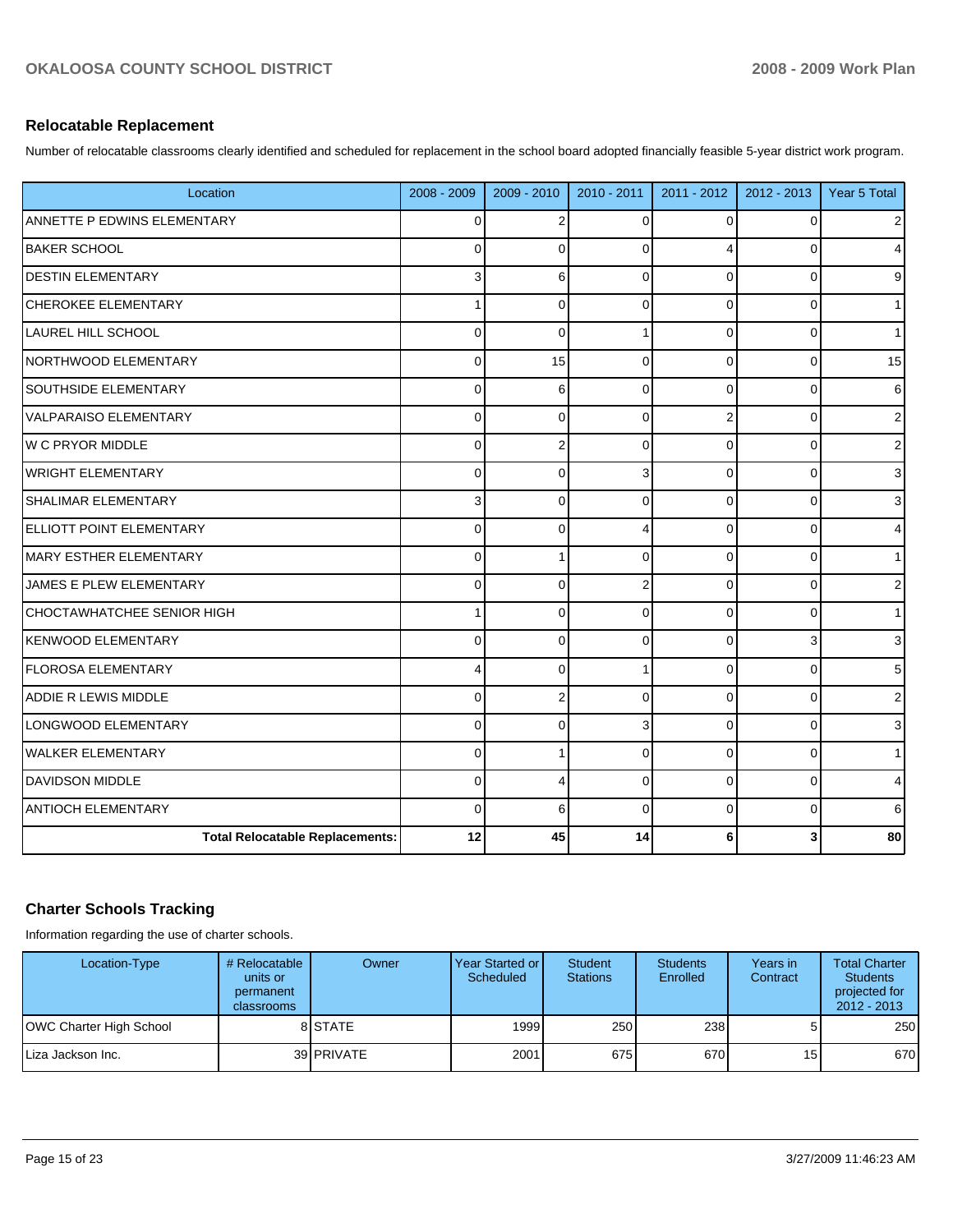| Okaloosa Acedemy |    | 13 RENTED<br>RELOCATABLE | 1997 | 325  | 268    | ັ | 268  |
|------------------|----|--------------------------|------|------|--------|---|------|
|                  | 60 |                          |      | .250 | ا176.، |   | .188 |

## **Special Purpose Classrooms Tracking**

The number of classrooms that will be used for certain special purposes in the current year, by facility and type of classroom, that the district will, 1), not use for educational purposes, and 2), the co-teaching classrooms that are not open plan classrooms and will be used for educational purposes.

| School                                 | <b>School Type</b>                   | # of Elementary<br>K-3 Classrooms | # of Middle 4-8<br><b>Classrooms</b> | $#$ of High 9-12<br><b>Classrooms</b> | # of $ESE$<br>Classrooms | # of Combo<br><b>Classrooms</b> | Total<br><b>Classrooms</b> |
|----------------------------------------|--------------------------------------|-----------------------------------|--------------------------------------|---------------------------------------|--------------------------|---------------------------------|----------------------------|
| <b>Total Educational Classrooms: I</b> |                                      |                                   |                                      |                                       |                          |                                 | o                          |
|                                        |                                      |                                   |                                      |                                       |                          |                                 |                            |
| School                                 | <b>School Type</b>                   | # of Elementary<br>K-3 Classrooms | # of Middle 4-8<br><b>Classrooms</b> | # of High $9-12$<br><b>Classrooms</b> | # of $ESE$<br>Classrooms | # of Combo<br><b>Classrooms</b> | Total<br><b>Classrooms</b> |
| ISOUTHSIDE ELEMENTARY                  | Co-Teaching                          |                                   |                                      |                                       |                          |                                 |                            |
|                                        | <b>Total Co-Teaching Classrooms:</b> |                                   |                                      |                                       |                          |                                 |                            |

### **Infrastructure Tracking**

**Necessary offsite infrastructure requirements resulting from expansions or new schools. This section should include infrastructure information related to capacity project schedules and other project schedules (Section 4).** 

None

**Proposed location of planned facilities, whether those locations are consistent with the comprehensive plans of all affected local governments, and recommendations for infrastructure and other improvements to land adjacent to existing facilities. Provisions of 1013.33(12), (13) and (14) and 1013.36 must be addressed for new facilities planned within the 1st three years of the plan (Section 5).** 

None

**Consistent with Comp Plan?** Yes

### **Net New Classrooms**

The number of classrooms, by grade level and type of construction, that were added during the last fiscal year.

| List the net new classrooms added in the 2007 - 2008 fiscal year.                                                                                       |                              |                                   |                              | year.                                                                  | List the net new classrooms to be added in the 2008 - 2009 fiscal |                            |                                |                        |
|---------------------------------------------------------------------------------------------------------------------------------------------------------|------------------------------|-----------------------------------|------------------------------|------------------------------------------------------------------------|-------------------------------------------------------------------|----------------------------|--------------------------------|------------------------|
| "Classrooms" is defined as capacity carrying classrooms that are added to increase<br>capacity to enable the district to meet the Class Size Amendment. |                              |                                   |                              | Totals for fiscal year 2008 - 2009 should match totals in Section 15A. |                                                                   |                            |                                |                        |
| Location                                                                                                                                                | $2007 - 2008$ #<br>Permanent | $2007 - 2008$ #<br><b>Modular</b> | 2007 - 2008 #<br>Relocatable | 2007 - 2008<br>Total                                                   | $2008 - 2009$ #<br>Permanent                                      | $2008 - 2009$ #<br>Modular | $2008 - 2009$ #<br>Relocatable | $2008 - 2009$<br>Total |
| Elementary (PK-3)                                                                                                                                       |                              |                                   |                              |                                                                        |                                                                   |                            |                                | ΩI                     |
| Middle (4-8)                                                                                                                                            |                              |                                   |                              |                                                                        |                                                                   |                            |                                | $\Omega$               |
| High (9-12)                                                                                                                                             |                              |                                   |                              |                                                                        |                                                                   |                            |                                | ΩI                     |
|                                                                                                                                                         |                              |                                   |                              |                                                                        |                                                                   |                            | n                              | 0                      |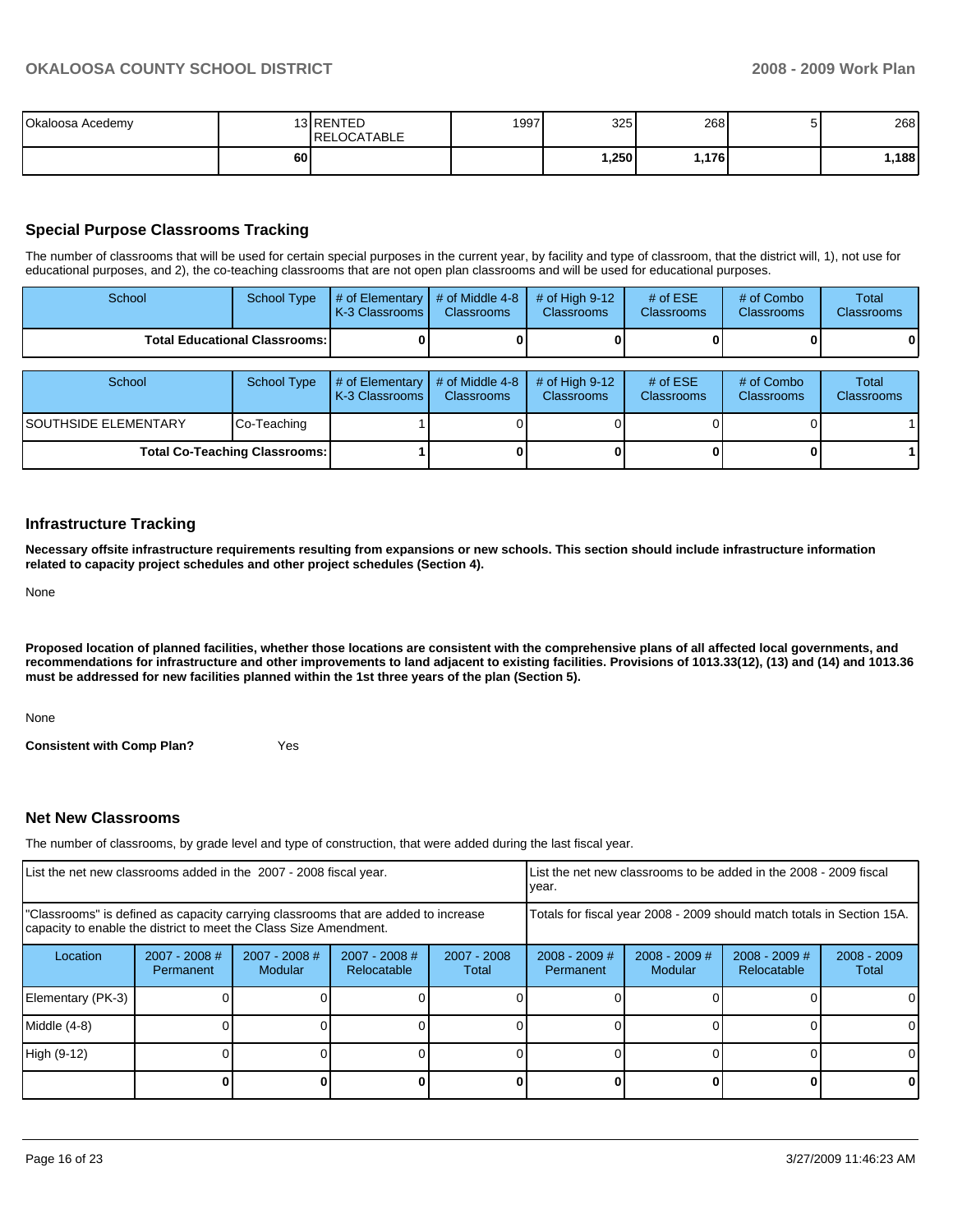## **Relocatable Student Stations**

Number of students that will be educated in relocatable units, by school, in the current year, and the projected number of students for each of the years in the workplan.

| <b>Site</b>                                            | $2008 - 2009$  | 2009 - 2010 | 2010 - 2011 | $2011 - 2012$  | 2012 - 2013 | 5 Year Average |
|--------------------------------------------------------|----------------|-------------|-------------|----------------|-------------|----------------|
| <b>SOUTHSIDE ELEMENTARY</b>                            | 108            | 30          | 18          | 0              | 0           | 31             |
| VALPARAISO ELEMENTARY                                  | 36             | 36          | 36          | 0              | 0           | 22             |
| W C PRYOR MIDDLE                                       | 0              | 0           | 0           | 0              | 0           | $\pmb{0}$      |
| WRIGHT ELEMENTARY                                      | 94             | 94          | 94          | 0              | 0           | 56             |
| <b>SHALIMAR ELEMENTARY</b>                             | 54             | 12          | 12          | 12             | 0           | 18             |
| OAK HILL ELEMENTARY                                    | 0              | 0           | $\Omega$    | 0              | 0           | $\pmb{0}$      |
| <b>CHEROKEE ELEMENTARY</b>                             | 54             | 54          | 54          | 0              | 0           | 32             |
| <b>LAUREL HILL SCHOOL</b>                              | 61             | 81          | 81          | 81             | 81          | 77             |
| NICEVILLE SENIOR HIGH                                  | 0              | 0           | $\Omega$    | 0              | 0           | $\pmb{0}$      |
| NORTHWOOD ELEMENTARY                                   | 182            | 154         | 150         | 0              | 0           | 97             |
| SILVER SANDS SCHOOL FOR EXCEPTIONAL<br><b>STUDENTS</b> | 0              | 24          | 24          | 0              | 0           | 10             |
| <b>DISTRICT EDUCATIONAL CENTER</b>                     | 0              | 0           | 0           | 0              | 0           | 0              |
| <b>DESTIN MIDDLE</b>                                   | 0              | 0           | 0           | 0              | 0           | $\mathbf 0$    |
| <b>DAVIDSON MIDDLE</b>                                 | 88             | 22          | 22          | 0              | 0           | 26             |
| <b>ANTIOCH ELEMENTARY</b>                              | 61             | 36          | 36          | 0              | 0           | 27             |
| <b>DESTIN ELEMENTARY</b>                               | 126            | 54          | 54          | 54             | 54          | 68             |
| LULA J EDGE ELEMENTARY                                 | 0              | 0           | 0           | 0              | 0           | 0              |
| <b>CARVER HILL ADMINISTRATIVE CENTER</b>               | 0              | 0           | 0           | 0              | 0           | $\mathbf 0$    |
| <b>ADDIE R LEWIS MIDDLE</b>                            | 22             | 22          | 22          | 22             | 22          | 22             |
| LONGWOOD ELEMENTARY                                    | 0              | 0           | 0           | 0              | 0           | $\mathbf 0$    |
| OKALOOSA APPLIED TECHNOLOGY CENTER                     | 108            | 0           | 0           | 0              | 0           | 22             |
| <b>WALKER ELEMENTARY</b>                               | 18             | 60          | 60          | 60             | 0           | 40             |
| <b>BLUEWATER ELEMENTARY</b>                            | 0              | 0           | $\Omega$    | 0              | 0           | 0              |
| <b>CLIFFORD MEIGS MIDDLE</b>                           | $\overline{0}$ | 0           | $\Omega$    | $\overline{0}$ | 0           | 0              |
| LANCE C RICHBOURG MIDDLE                               | 0              | 0           | 0           | 0              | 0           | $\mathbf 0$    |
| <b>NEW HEIGHTS ELEMENTARY</b>                          | 10             | 0           | 0           | 0              | 0           | $\overline{2}$ |
| C W RUCKEL MIDDLE                                      | 0              | 0           | 0           | 0              | 0           | $\mathbf 0$    |
| FORT WALTON BEACH SENIOR HIGH                          | 0              | 25          | 25          | 25             | 0           | 15             |
| <b>MAX BRUNER MIDDLE</b>                               | 0              | 0           | 0           | 0              | 0           | $\mathbf 0$    |
| <b>CRESTVIEW VOCATIONAL-TECHNICAL CENTER</b>           | 0              | 0           | 0           | 0              | 0           | $\mathbf 0$    |
| <b>KENWOOD ELEMENTARY</b>                              | $\overline{0}$ | 12          | 12          | 12             | 0           | $\overline{7}$ |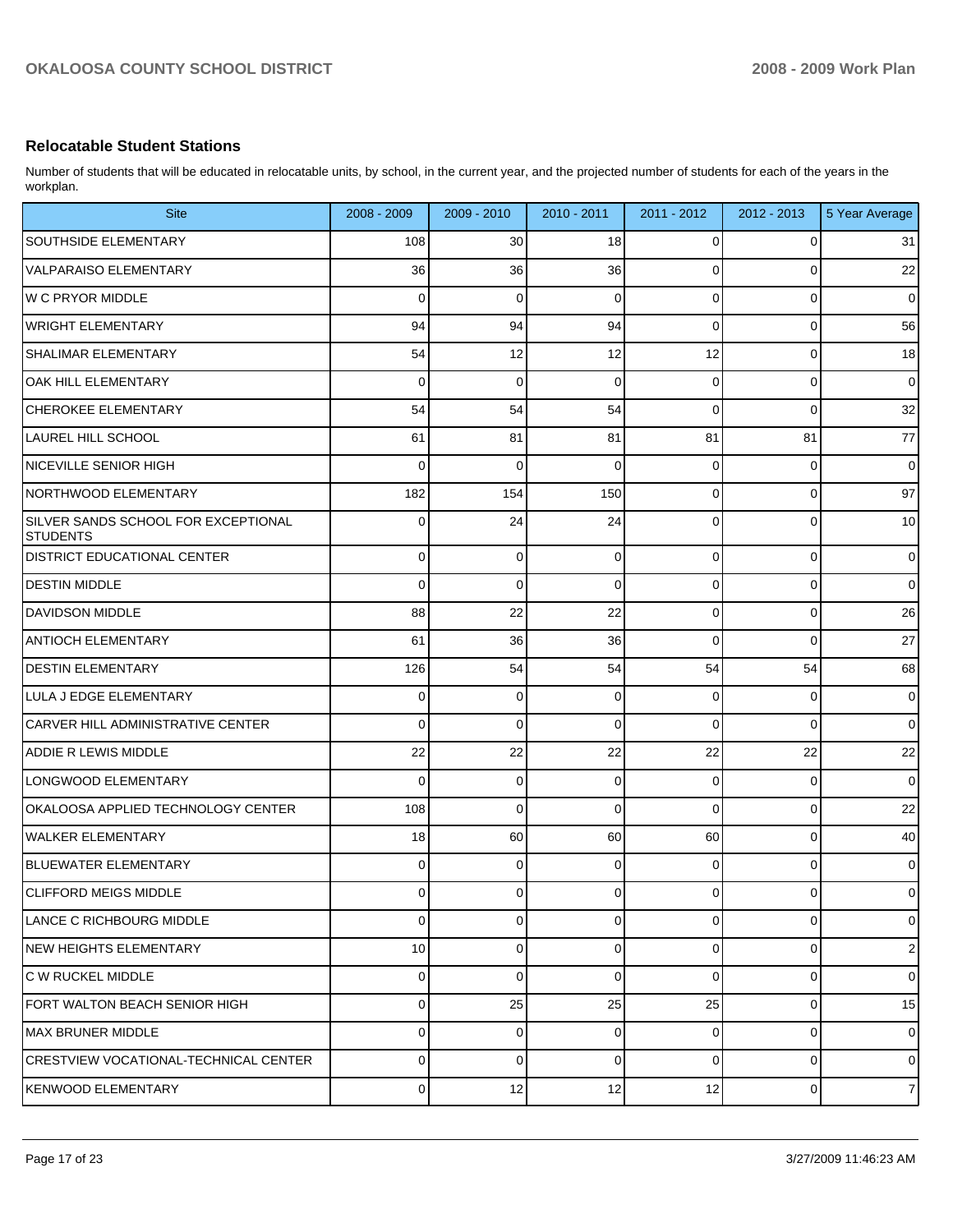| lflorosa elementary                               | 01              | $\Omega$ | 0        |          | 0            | 0        |
|---------------------------------------------------|-----------------|----------|----------|----------|--------------|----------|
| <b>ANNETTE P EDWINS ELEMENTARY</b>                | 0               | 24       | 24       | 24       | <sup>0</sup> | 14       |
| <b>BAKER SCHOOL</b>                               | 46              | 150      | 0        | ∩        | 0            | 39       |
| <b>BOB SIKES ELEMENTARY</b>                       | 36 <sup>1</sup> | 36       | 36       | $\Omega$ | 0            | 22       |
| <b>IELLIOTT POINT ELEMENTARY</b>                  | 51              | 22       | 22       |          | 0            | 19       |
| <b>IOCEAN CITY ELEMENTARY</b>                     | $\overline{0}$  | $\Omega$ | 0        | ∩        | $\Omega$     | 0        |
| MARY ESTHER ELEMENTARY                            | 18              | $\Omega$ | 0        |          | O            |          |
| JAMES E PLEW ELEMENTARY                           | $\Omega$        | 0        | 0        | ∩        | 0            | 0        |
| CHOCTAWHATCHEE SENIOR HIGH                        | U               | n        | $\Omega$ | r        | $\Omega$     | $\Omega$ |
| <b>CRESTVIEW SENIOR HIGH</b>                      | $\Omega$        | $\Omega$ | 0        | ſ        | 0            | 0        |
| IRIVERSIDE ELEMENTARY SCHOOL                      | $\Omega$        | $\Omega$ | 0        | $\Omega$ | 0            | 0        |
| Totals for OKALOOSA COUNTY SCHOOL DISTRICT        |                 |          |          |          |              |          |
| Total students in relocatables by year.           | 1,173           | 948      | 782      | 290      | 157          | 670      |
| Total number of COFTE students projected by year. | 27,258          | 26,813   | 26,530   | 26,211   | 26,165       | 26,595   |
| Percent in relocatables by year.                  | 4 %             | 4 %      | 3%       | 1%       | 1%           | 3%       |

## **Leased Facilities Tracking**

Exising leased facilities and plans for the acquisition of leased facilities, including the number of classrooms and student stations, as reported in the educational plant survey, that are planned in that location at the end of the five year workplan.

| Location                       | # of Leased<br>Classrooms 2008 -<br>2009 | <b>FISH Student</b><br><b>Stations</b> | Owner                 | # of Leased<br>Classrooms 2012 -<br>2013 | <b>FISH Student</b><br><b>Stations</b> |
|--------------------------------|------------------------------------------|----------------------------------------|-----------------------|------------------------------------------|----------------------------------------|
| <b>SOUTHSIDE ELEMENTARY</b>    | 6                                        |                                        | 108 Williams Scotsman | 0                                        |                                        |
| LAUREL HILL SCHOOL             |                                          |                                        | 18 Williams Scotsman  | 0                                        | 0                                      |
| DAVIDSON MIDDLE                |                                          |                                        | 88 Williams Scotsman  | 0                                        | 0                                      |
| <b>IDESTIN ELEMENTARY</b>      |                                          |                                        | 126 Williams Scotsman | 0                                        | 0                                      |
| <b>IBLUEWATER ELEMENTARY</b>   | 0                                        |                                        | 0 Williams Scotsman   | 0                                        | 0                                      |
| ANNETTE P EDWINS ELEMENTARY    | $\Omega$                                 |                                        | 0 Williams Scotsman   | 0                                        | $\Omega$                               |
| <b>IBAKER SCHOOL</b>           | З                                        |                                        | 46 Williams Scotsman  | $\Omega$                                 | 0                                      |
| <b>BOB SIKES ELEMENTARY</b>    |                                          |                                        | 18 Williams Scotsman  | 0                                        | 0                                      |
| <b>JAMES E PLEW ELEMENTARY</b> | C                                        |                                        | 0 Williams Scotsman   | 0                                        | $\Omega$                               |
| <b>ICLIFFORD MEIGS MIDDLE</b>  | C                                        |                                        |                       | 0                                        | 0                                      |
| LANCE C RICHBOURG MIDDLE       | 0                                        | $\Omega$                               |                       | 0                                        | 0                                      |
| <b>NEW HEIGHTS ELEMENTARY</b>  | C                                        | O                                      |                       | 0                                        | $\Omega$                               |
| IC W RUCKEL MIDDLE             | $\Omega$                                 | 0                                      |                       | 0                                        | 0                                      |
| ILULA J EDGE ELEMENTARY        | C                                        | ∩                                      |                       | 0                                        | $\Omega$                               |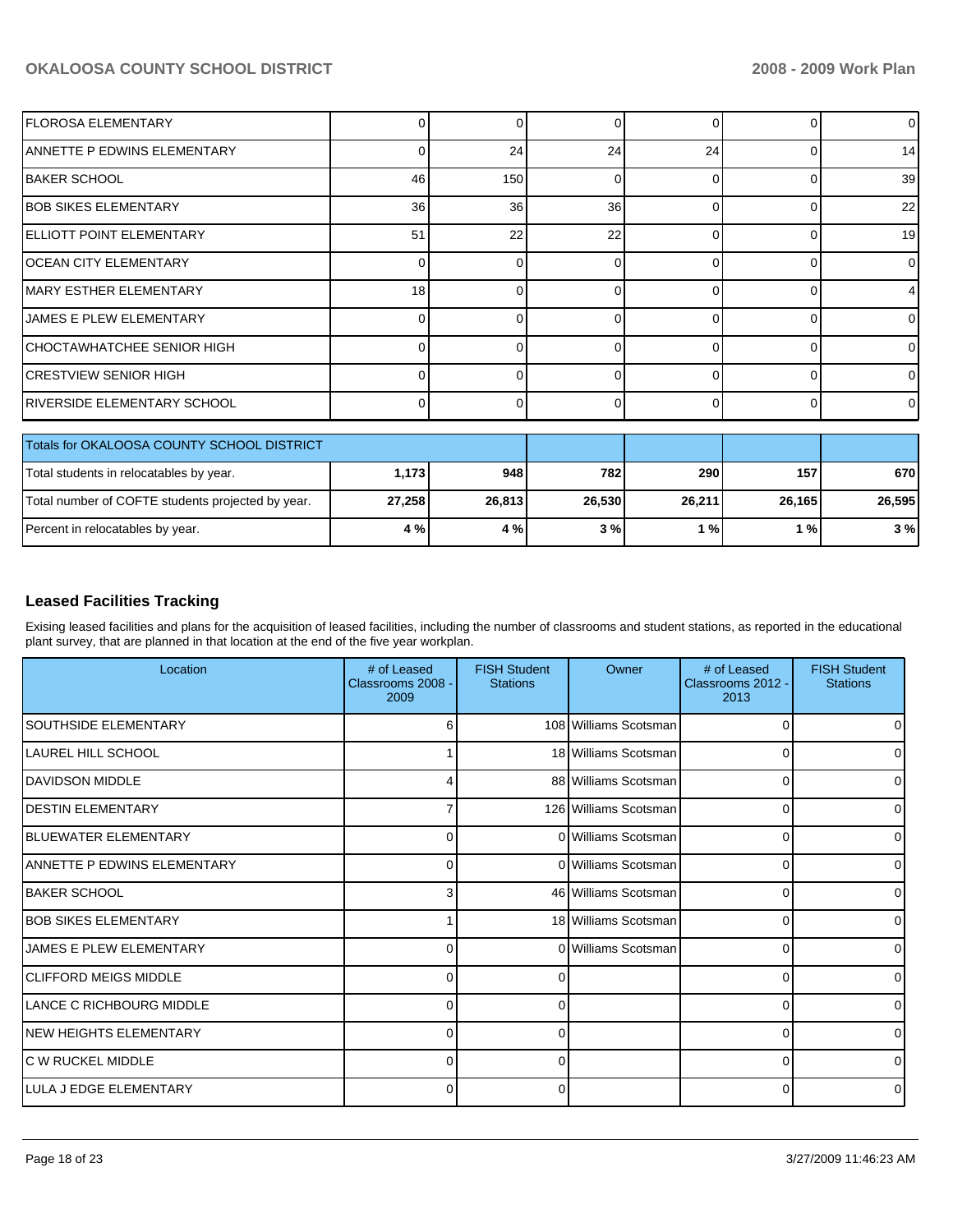| <b>CHEROKEE ELEMENTARY</b>                             | 3              |             | 54 Williams Scotsman | $\overline{0}$ | 0            |
|--------------------------------------------------------|----------------|-------------|----------------------|----------------|--------------|
| NICEVILLE SENIOR HIGH                                  | 0              | 0           |                      | 0              |              |
| NORTHWOOD ELEMENTARY                                   |                |             | 22 Wiliams Scotsman  | $\mathbf 0$    |              |
| SILVER SANDS SCHOOL FOR EXCEPTIONAL<br><b>STUDENTS</b> | $\Omega$       |             |                      | $\Omega$       |              |
| VALPARAISO ELEMENTARY                                  | $\mathbf 0$    | $\Omega$    |                      | $\mathbf 0$    |              |
| <b>W C PRYOR MIDDLE</b>                                | $\Omega$       | $\Omega$    |                      | $\mathbf 0$    |              |
| <b>WRIGHT ELEMENTARY</b>                               | $\Omega$       | $\Omega$    |                      | $\mathbf 0$    |              |
| SHALIMAR ELEMENTARY                                    | $\Omega$       | $\Omega$    |                      | $\mathbf 0$    |              |
| OAK HILL ELEMENTARY                                    | $\Omega$       | $\Omega$    |                      | $\mathbf 0$    |              |
| ELLIOTT POINT ELEMENTARY                               | 1              |             | 18 Williams Scotsman | $\mathbf 0$    |              |
| OCEAN CITY ELEMENTARY                                  | $\Omega$       | 0           |                      | $\mathbf 0$    |              |
| MARY ESTHER ELEMENTARY                                 | $\Omega$       | $\Omega$    |                      | $\mathbf 0$    |              |
| CHOCTAWHATCHEE SENIOR HIGH                             | $\Omega$       | $\Omega$    |                      | $\mathbf 0$    |              |
| <b>CRESTVIEW SENIOR HIGH</b>                           | $\Omega$       | $\Omega$    |                      | $\mathbf 0$    |              |
| CRESTVIEW VOCATIONAL-TECHNICAL CENTER                  | $\Omega$       | 0           |                      | $\mathbf 0$    |              |
| <b>KENWOOD ELEMENTARY</b>                              | $\Omega$       | $\Omega$    |                      | $\mathbf 0$    |              |
| FLOROSA ELEMENTARY                                     | $\Omega$       | 0           |                      | $\mathbf 0$    |              |
| FORT WALTON BEACH SENIOR HIGH                          | $\Omega$       | $\Omega$    |                      | $\mathbf 0$    |              |
| <b>MAX BRUNER MIDDLE</b>                               | $\Omega$       | $\Omega$    |                      | $\mathbf 0$    |              |
| ADDIE R LEWIS MIDDLE                                   | 1              |             | 22 Williams Scotsman | $\mathbf 0$    |              |
| LONGWOOD ELEMENTARY                                    | $\Omega$       | 0           |                      | $\mathbf 0$    |              |
| OKALOOSA APPLIED TECHNOLOGY CENTER                     | $\Omega$       | $\Omega$    |                      | $\mathbf 0$    |              |
| <b>WALKER ELEMENTARY</b>                               | $\Omega$       | $\Omega$    |                      | $\mathbf 0$    |              |
| CARVER HILL ADMINISTRATIVE CENTER                      | $\Omega$       | $\Omega$    |                      | $\mathbf 0$    |              |
| DISTRICT EDUCATIONAL CENTER                            | $\Omega$       | $\Omega$    |                      | 0              |              |
| <b>DESTIN MIDDLE</b>                                   | $\mathbf 0$    | $\Omega$    |                      | $\mathbf 0$    | 0            |
| ANTIOCH ELEMENTARY                                     | $\overline{4}$ |             | 61 Williams Scotsman | $\mathbf 0$    | 0            |
| RIVERSIDE ELEMENTARY SCHOOL                            | $\mathbf 0$    | $\mathbf 0$ |                      | $\mathbf 0$    | 0            |
|                                                        | 32             | 581         |                      | $\bf{0}$       | $\mathbf{0}$ |
|                                                        |                |             |                      |                |              |

## **Failed Standard Relocatable Tracking**

Relocatable units currently reported by school, from FISH, and the number of relocatable units identified as 'Failed Standards'.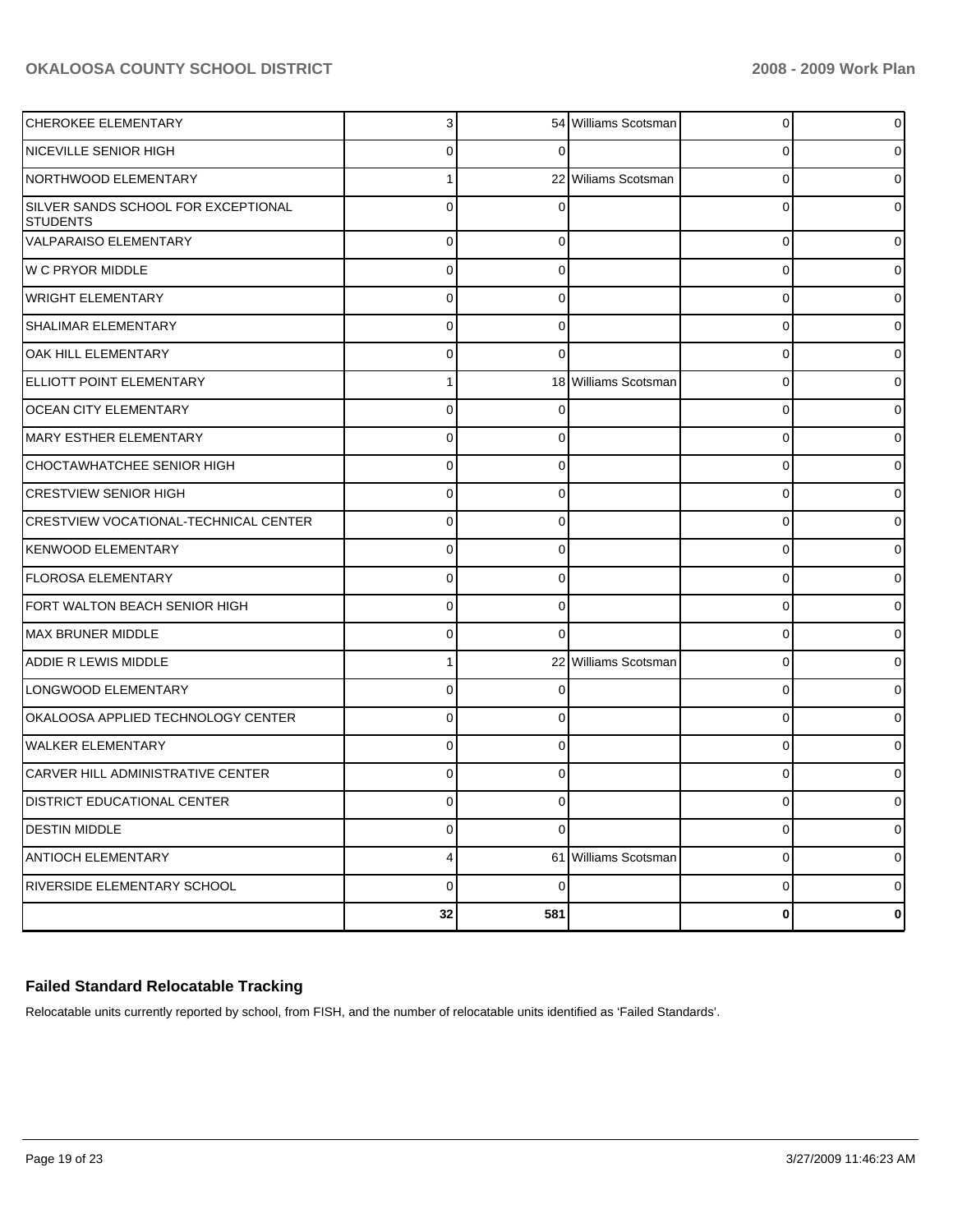Nothing reported for this section.

## **Planning**

### **Class Size Reduction Planning**

**Plans approved by the school board that reduce the need for permanent student stations such as acceptable school capacity levels, redistricting, busing, year-round schools, charter schools, magnet schools, public-private partnerships, multitrack scheduling, grade level organization, block scheduling, or other alternatives.** 

The Okaloosa County School Board has adopted an extended day at Crestview High School, Choctawhatchee High School, Fort Walton Beach High School and Niceville High Shcool. This move will provide the student with greater flexibility in their class selection and a more efficient useage of space. In addition, the School District has several non-traditional schools, such as the Northwest Florida Ballett academy, the CHOICE Institute, the Emerald Coast Career Institute and the Blended School programs.

## **School Closure Planning**

**Plans for the closure of any school, including plans for disposition of the facility or usage of facility space, and anticipated revenues.** 

No closures are planned at this time. However, the School District plans to continue evaluating the utilization of existing and planned school facilities to ensure that they are used in the most economical and efficient manner, which could result in some future disposition of existing school facilities. The District is completing a land swap of the old Holt School site for 74 acers off Proverty Creek Road in the North Okaloosa County area.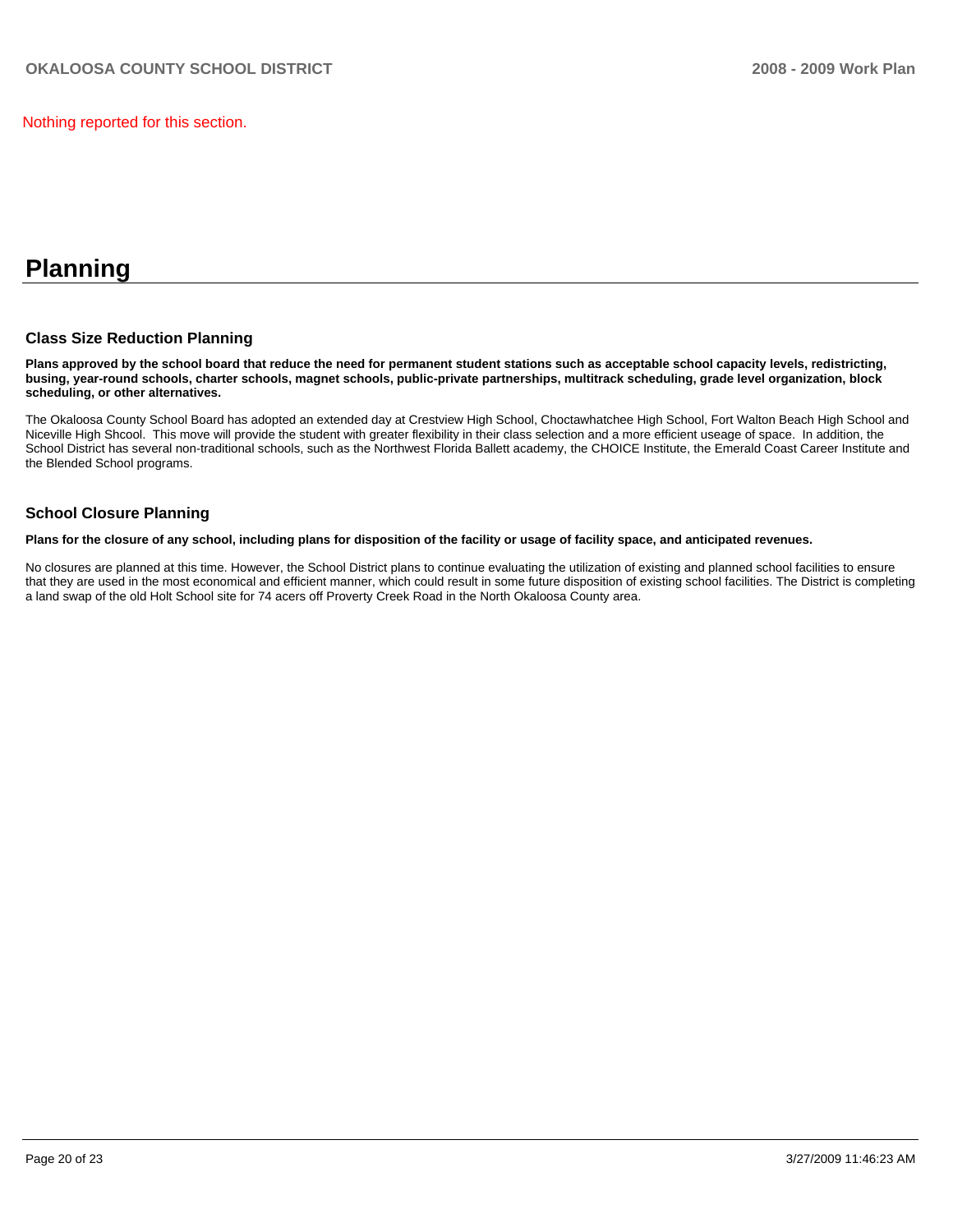# **Long Range Planning**

#### **Ten-Year Maintenance**

District projects and locations regarding the projected need for major renovation, repair, and maintenance projects within the district in years 6-10 beyond the projects plans detailed in the five years covered by the work plan.

| Project       | 2012 - 2013 / 2017 - 2018<br><b>Projected Cost</b> |
|---------------|----------------------------------------------------|
| District Wide | \$10,000,000                                       |
|               | \$10,000,000                                       |

## **Ten-Year Capacity**

Schedule of capital outlay projects projected to ensure the availability of satisfactory student stations for the projected student enrollment in K-12 programs for the future 5 years beyond the 5-year district facilities work program.

| Project     | Location, Community, Quadrant or other<br>general location | 2012 - 2013 / 2017 - 2018<br><b>Projected Cost</b> |
|-------------|------------------------------------------------------------|----------------------------------------------------|
| New Schools | North Okaloosa County                                      | \$60,000,000                                       |
|             |                                                            | \$60,000,000                                       |

## **Ten-Year Planned Utilization**

Schedule of planned capital outlay projects identifying the standard grade groupings, capacities, and planned utilization rates of future educational facilities of the district for both permanent and relocatable facilities.

| Grade Level Projections         | <b>FISH</b><br>Student<br><b>Stations</b> | <b>Actual 2007 -</b><br><b>2008 FISH</b><br>Capacity | Actual<br>$2007 -$<br>2008<br><b>COFTE</b> | Actual 2007 - 2008<br><b>Utilization</b> | Actual 2008 - 2009 / 2017 - 2018 new<br>Student Capacity to be added/removed | Projected 2017<br><b>2018 COFTE</b> | $-$ Projected 2017 -<br>2018 Utilization |
|---------------------------------|-------------------------------------------|------------------------------------------------------|--------------------------------------------|------------------------------------------|------------------------------------------------------------------------------|-------------------------------------|------------------------------------------|
| Elementary - District<br>Totals | 15.053                                    | 15,053                                               | 11,689.85                                  | 77.66 %                                  | 600                                                                          | 15,053                              | 96.17 %                                  |
| Middle - District Totals        | 7.783                                     | 7,006                                                | 5.743.29                                   | 81.97 %                                  | 100                                                                          | 7.020                               | 98.79 %                                  |
| High - District Totals          | 11.025                                    | 10.349                                               | 9.090.60                                   | 87.84 %                                  |                                                                              | 7.570                               | 73.15 %                                  |
| Other - ESE, etc                | 1.557                                     | 1.514                                                | 835.43                                     | 55.15 %                                  |                                                                              | 1.200                               | 79.26 %                                  |
|                                 | 35,418                                    | 33,922                                               | 27,359.17                                  | 80.65 %                                  | 700                                                                          | 30,843                              | 89.08 %                                  |

## **Ten-Year Infrastructure Planning**

**Proposed Location of Planned New, Remodeled, or New Additions to Facilities in 06 thru 10 out years (Section 28).** 

The Okaloosa County School District annually reviews and evaluates enrollment data both from the historical and projection perspective. This review is done as part of the development of the Five Year Capital Work Program. A ten year and twenty year plan is developed after reviewing previous Five Year Capital Work Programs and looking at mobility rates with the local community.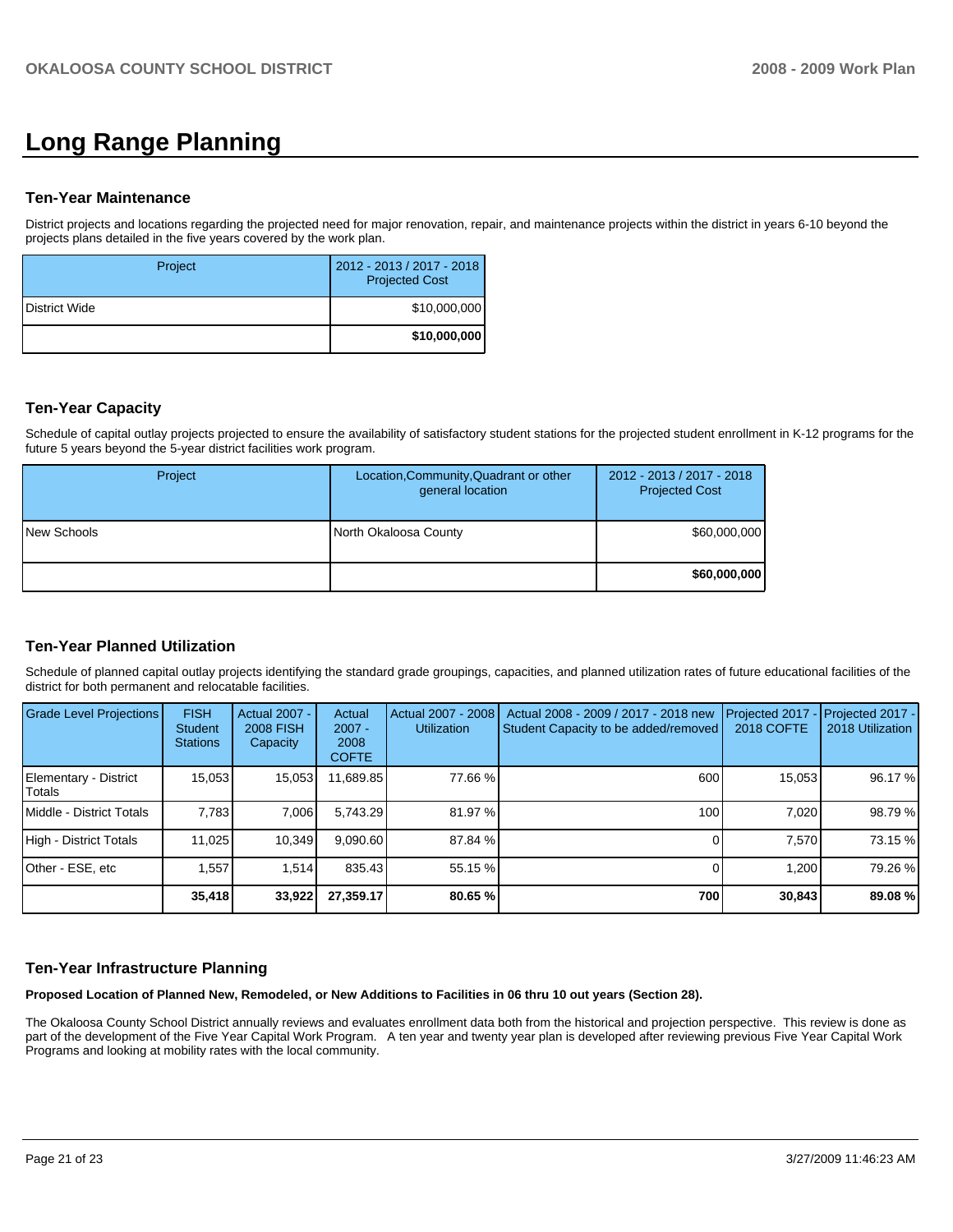#### Plans for closure of any school, including plans for disposition of the facility or usage of facility space, and anticipated revenues in the 06 thru 10 out **years (Section 29).**

The Okaloosa County School District annually reviews and evaluates enrollment data both from the historical and projection perspective. This review is done as part of the development of the Five Year Capital Work Program. A ten year and twenty year plan is developed after reviewing previous Five Year Capital Work Programs and looking at mobility rates with the local community.

### **Twenty-Year Maintenance**

District projects and locations regarding the projected need for major renovation, repair, and maintenance projects within the district in years 11-20 beyond the projects plans detailed in the five years covered by the work plan.

| Project              | 2017 - 2018 / 2027 - 2028 Projected Cost |
|----------------------|------------------------------------------|
| <b>District wide</b> | \$10,000,000                             |
|                      | \$10,000,000                             |

## **Twenty-Year Capacity**

Schedule of capital outlay projects projected to ensure the availability of satisfactory student stations for the projected student enrollment in K-12 programs for the future 11-20 years beyond the 5-year district facilities work program.

| Project             | Location, Community, Quadrant or other<br>general location | 2017 - 2018 / 2027 - 2028<br><b>Projected Cost</b> |
|---------------------|------------------------------------------------------------|----------------------------------------------------|
| <b>IClass Rooms</b> | Noth Okaloosa County                                       | \$10,000,000                                       |
|                     |                                                            | \$10,000,000                                       |

### **Twenty-Year Planned Utilization**

Schedule of planned capital outlay projects identifying the standard grade groupings, capacities, and planned utilization rates of future educational facilities of the district for both permanent and relocatable facilities.

| <b>Grade Level Projections</b>   | <b>FISH</b><br><b>Student</b><br><b>Stations</b> | <b>Actual 2007 -</b><br><b>2008 FISH</b><br>Capacity | Actual<br>$2007 -$<br>2008<br><b>COFTE</b> | Actual 2007 - 2008<br><b>Utilization</b> | Actual 2008 - 2009 / 2027 - 2028 new<br>Student Capacity to be added/removed | Projected 2027<br>2028 COFTE | Projected 2027 -<br>2028 Utilization |
|----------------------------------|--------------------------------------------------|------------------------------------------------------|--------------------------------------------|------------------------------------------|------------------------------------------------------------------------------|------------------------------|--------------------------------------|
| Elementary - District<br> Totals | 15,053                                           | 15,053                                               | 11,689.85                                  | 77.66 %                                  | 900                                                                          | 15,037                       | 94.26 %                              |
| Middle - District Totals         | 7.783                                            | 7,006                                                | 5.743.29                                   | 81.97 %                                  | 900                                                                          | 7.049                        | 89.16 %                              |
| High - District Totals           | 11.025                                           | 10.349                                               | 9.090.60                                   | 87.84 %                                  |                                                                              | 7,573                        | 73.18 %                              |
| lOther - ESE. etc                | 1.557                                            | 1.514                                                | 835.43                                     | 55.15 %                                  | 150                                                                          | 1.900                        | 114.18 %                             |
|                                  | 35,418                                           | 33,922                                               | 27,359.17                                  | 80.65 %                                  | 1,950                                                                        | 31,559                       | 87.98 %                              |

### **Twenty-Year Infrastructure Planning**

**Proposed Location of Planned New, Remodeled, or New Additions to Facilities in 11 thru 20 out years (Section 28).** 

The Okaloosa County School District annually reviews and evaluates enrollment data both from the historical and projection perspective. This review is done as part of the development of the Five Year Capital Work Program. A ten year and twenty year plan is developed after reviewing previous Five Year Capital Work Programs and looking at mobility rates with the local community.